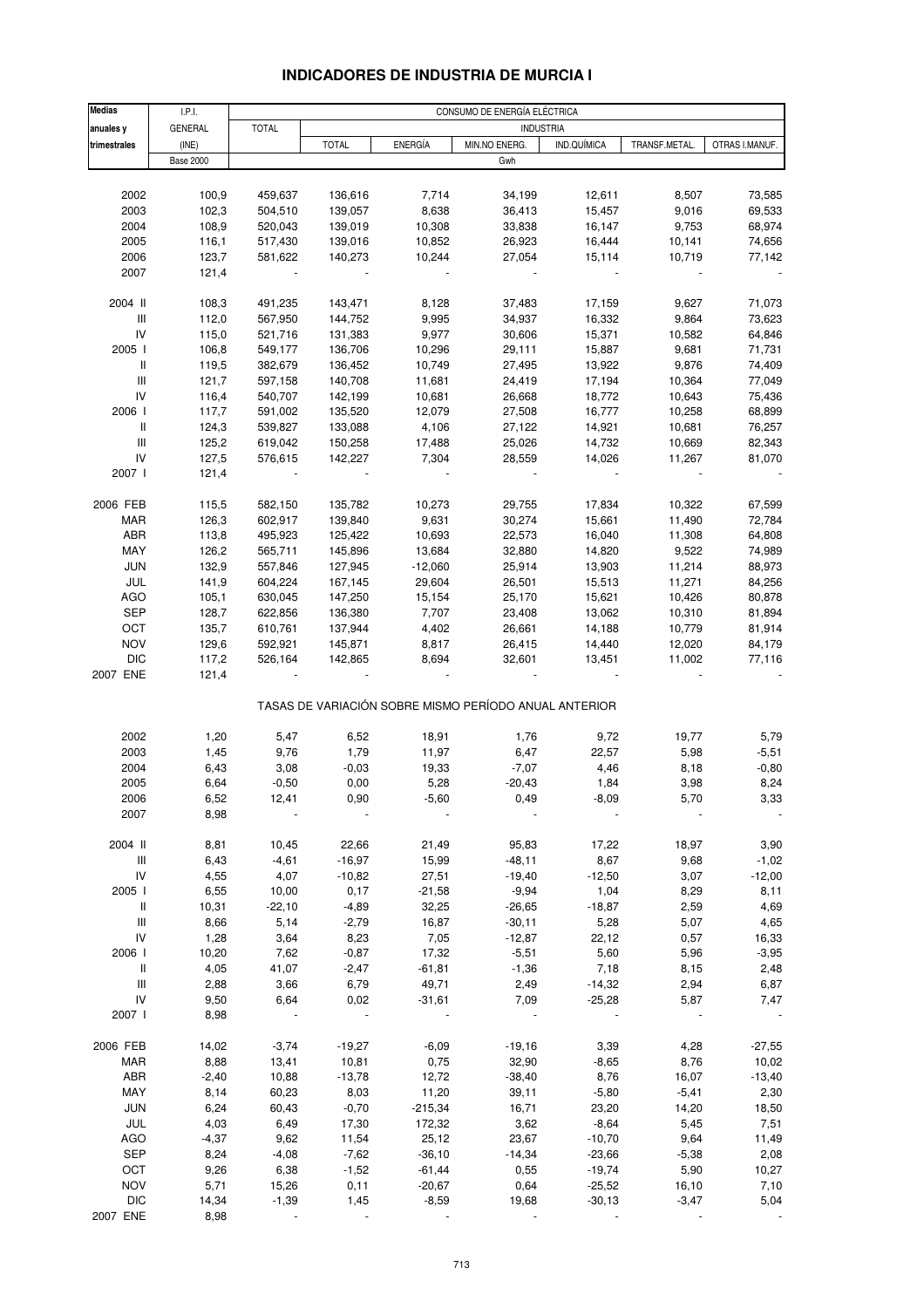# **INDICADORES DE INDUSTRIA DE MURCIA. II**

| <b>Medias</b>                      |               | ENCUESTA DE COYUNTURA INDUSTRIAL: TOTAL INDUSTRIA (1) |                         |                |                    |
|------------------------------------|---------------|-------------------------------------------------------|-------------------------|----------------|--------------------|
| anuales y                          | INDICADOR DE  | NIVEL CARTERA                                         | <b>TENDENCIA</b>        | <b>NIVEL</b>   | <b>UTILIZACIÓN</b> |
| trimestrales                       | CLIMA INDUST. | <b>PEDIDOS</b>                                        | <b>PRODUCCIÓN</b>       | <b>STOCKS</b>  | CAPACIDAD          |
|                                    |               |                                                       |                         |                |                    |
|                                    |               | Saldo de respuestas                                   |                         |                | $\%$               |
|                                    |               |                                                       |                         |                |                    |
| 2002                               | 2,5           | $-10$                                                 | 9                       | -8             | 64,5               |
| 2003                               | 0,8           | -8                                                    | 14                      | $\overline{c}$ | 63,5               |
| 2004                               | $-6,0$        | $-24$                                                 | 4                       | $-1$           | 60,1               |
| 2005                               | $-6,1$        | $-11$                                                 | -3                      | 5              | 61,0               |
| 2006                               | $-0,3$        | $-11$                                                 | 18                      | $\mathbf{1}$   | 54,1               |
| 2007                               |               | $-10$                                                 | $-7$                    | 10             | 73,2               |
|                                    |               |                                                       |                         |                |                    |
| 2004 II                            | $-6,4$        | $-10$                                                 | 24                      | 2              | 61,1               |
| Ш                                  | $-7,2$        | $-12$                                                 | $-15$                   | $-14$          | 66,1               |
| IV                                 | $-5,5$        | $-32$                                                 | -8                      | 4              | 65,9               |
| 2005 l                             | $-6,1$        | $-30$                                                 | 17                      | 1              | 62,8               |
|                                    |               |                                                       |                         |                |                    |
| $\sf II$                           | $-6,6$        | $-19$                                                 | 5                       | 9              | 54,9               |
| Ш                                  | $-6,8$        | 10                                                    | $-4$                    | 1              | 58,6               |
| IV                                 | $-5,1$        | -8                                                    | $-30$                   | 9              | 67,6               |
| 2006                               | $-1,4$        | $-29$                                                 | 35                      | -8             | 38,5               |
| Ш                                  | $-0,9$        | $-10$                                                 | 31                      | 11             | 59,9               |
| $\ensuremath{\mathsf{III}}\xspace$ | 0,6           | 12                                                    | 4                       | 1              | 47,8               |
| IV                                 | 0,8           | $-15$                                                 | $\overline{\mathbf{4}}$ | 0              | 70,3               |
| 2007 l                             |               | $-10$                                                 | $-7$                    | 10             | 73,2               |
|                                    |               |                                                       |                         |                |                    |
| 2006 ABR                           | $-0,9$        | $-29$                                                 | 56                      | 0              |                    |
| MAY                                | $-1,1$        | $-2$                                                  | 31                      | 19             |                    |
| <b>JUN</b>                         |               | $-1$                                                  | 7                       | 15             |                    |
|                                    | $-0,6$        |                                                       |                         |                |                    |
| JUL                                | 0,0           | 9                                                     | 15                      | 9              |                    |
| <b>AGO</b>                         | 0,3           | -9                                                    | $-5$                    | -3             |                    |
| SEP                                | 1,4           | 34                                                    | 1                       | $-2$           |                    |
| OCT                                | 1,0           | $-4$                                                  | 7                       | 0              |                    |
| <b>NOV</b>                         | 0,7           | $-26$                                                 | $-36$                   | 1              |                    |
| <b>DIC</b>                         |               | $-14$                                                 | 40                      | 0              |                    |
|                                    |               |                                                       |                         |                |                    |
| 2007 ENE                           |               | $-13$                                                 | $-44$                   | 13             |                    |
| FEB                                |               | -8                                                    | 30                      | 7              |                    |
| MAR                                |               |                                                       |                         |                |                    |
|                                    |               | TASAS DE VARIACIÓN SOBRE MISMO PERÍODO ANUAL ANTERIOR |                         |                |                    |
|                                    |               |                                                       |                         |                |                    |
| 2002                               |               |                                                       |                         | ٠              |                    |
| 2003                               |               |                                                       |                         |                |                    |
| 2004                               |               |                                                       |                         |                |                    |
| 2005                               |               |                                                       | ÷,                      |                |                    |
| 2006                               |               |                                                       |                         |                |                    |
| 2007                               |               |                                                       |                         |                |                    |
|                                    |               |                                                       |                         |                |                    |
| 2004 II                            |               |                                                       |                         |                |                    |
| Ш                                  |               |                                                       |                         |                |                    |
| IV                                 |               |                                                       |                         |                |                    |
|                                    |               |                                                       |                         |                |                    |
| 2005                               |               |                                                       |                         |                |                    |
| Ш                                  |               |                                                       |                         |                |                    |
| Ш                                  |               |                                                       |                         |                |                    |
| IV                                 |               |                                                       |                         |                |                    |
| 2006                               |               |                                                       |                         |                |                    |
| Ш                                  |               |                                                       |                         |                |                    |
| Ш                                  |               |                                                       |                         |                |                    |
| IV                                 |               |                                                       |                         |                |                    |
| 2007 l                             |               |                                                       |                         |                |                    |
|                                    |               |                                                       |                         |                |                    |
| 2006 ABR                           |               |                                                       |                         |                |                    |
| MAY                                |               |                                                       |                         |                |                    |
|                                    |               |                                                       |                         |                |                    |
| <b>JUN</b>                         |               |                                                       |                         |                |                    |
| JUL                                |               |                                                       |                         |                |                    |
| <b>AGO</b>                         |               |                                                       |                         |                |                    |
| <b>SEP</b>                         |               |                                                       |                         |                |                    |
| OCT                                |               |                                                       |                         |                |                    |
| <b>NOV</b>                         |               |                                                       |                         |                |                    |
|                                    |               |                                                       |                         |                |                    |
| <b>DIC</b>                         |               |                                                       |                         |                |                    |
| 2007 ENE                           |               |                                                       |                         |                |                    |
| FEB                                |               |                                                       |                         |                |                    |
| <b>MAR</b>                         |               |                                                       |                         |                |                    |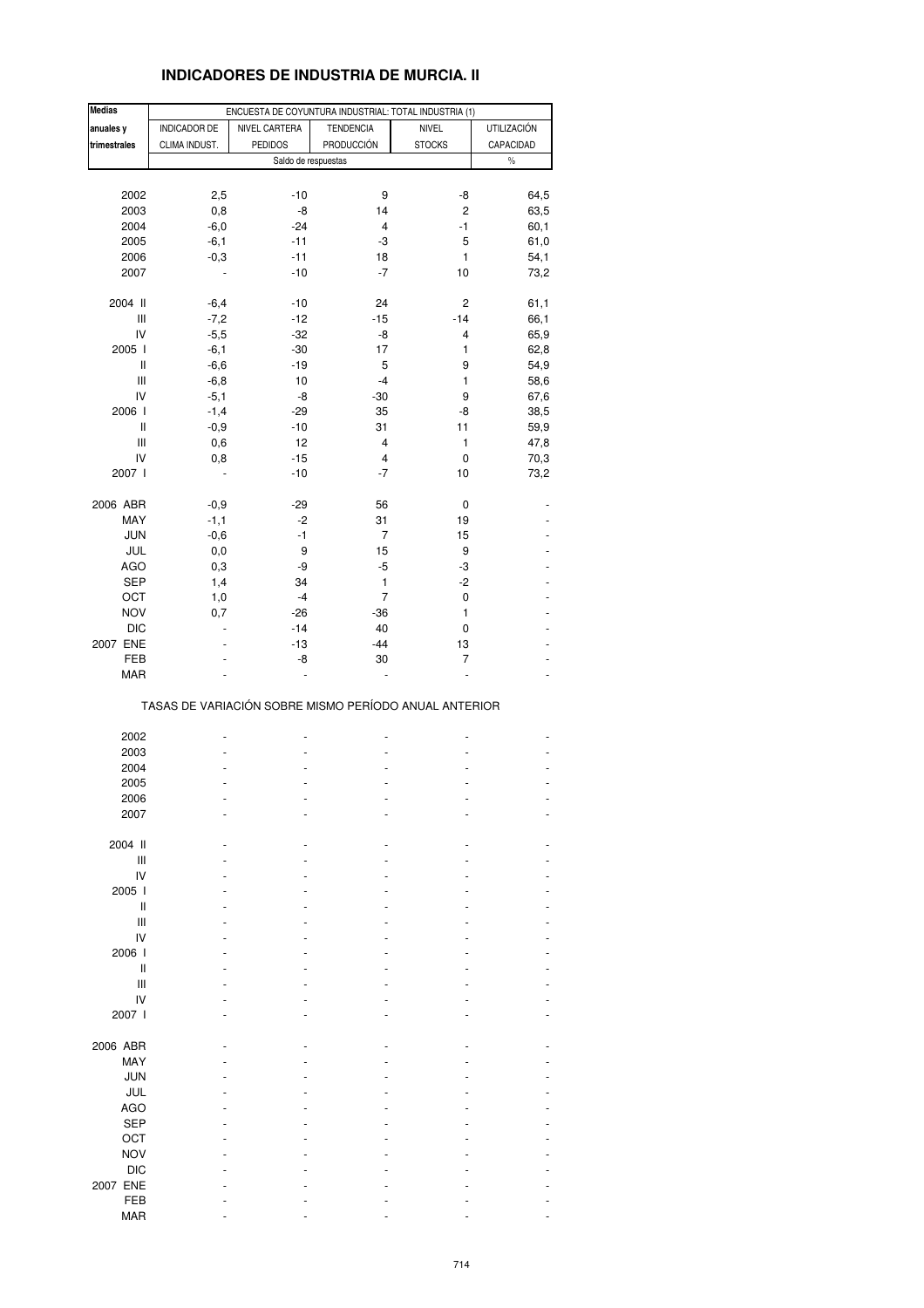| <b>Medias</b>                      |              |                  | VISADOS: SUPERFICIE A CONSTRUIR                       |                 | LICENCIAS: SUPERFICIE A CONSTRUIR |              |                           |                          |                          |
|------------------------------------|--------------|------------------|-------------------------------------------------------|-----------------|-----------------------------------|--------------|---------------------------|--------------------------|--------------------------|
| anuales y                          | <b>TOTAL</b> | <b>EDIFICIOS</b> | <b>SERVICIOS</b>                                      | <b>OTROS</b>    | <b>TOTAL</b>                      |              | <b>RESIDENCIAL</b>        |                          | NO RESID.                |
| trimestrales                       |              | <b>VIVIENDAS</b> | <b>COMERCIALES</b>                                    | <b>DESTINOS</b> |                                   | <b>TOTAL</b> | <b>VIVIENDAS</b>          | COLECTIVOS               |                          |
|                                    |              |                  | Metros cuadrados                                      |                 |                                   |              | Miles de metros cuadrados |                          |                          |
|                                    |              |                  |                                                       |                 |                                   |              |                           |                          |                          |
| 2001                               | 324.245      | 280.778          | 22.283                                                | 21.184          | 295                               | 233          | 231                       | 2                        | 62                       |
| 2002                               | 371.579      | 329.722          | 19.324                                                | 22.533          | 355                               | 270          | 268                       | $\mathbf 2$              | 86                       |
| 2003                               | 494.901      | 456.911          | 12.885                                                | 25.106          | 397                               | 324          | 320                       | 3                        | 74                       |
| 2004                               | 609.379      | 538.071          | 38.939                                                | 32.369          | 498                               | 403          | 400                       | 3                        | 95                       |
| 2005                               | 649.197      | 565.970          | 38.200                                                | 45.027          | 420                               | 337          | 335                       | 3                        | 83                       |
| 2006                               | 789.343      | 704.595          | 33.983                                                | 50.765          | 462                               | 390          | 387                       | 3                        | 72                       |
|                                    |              |                  |                                                       |                 |                                   |              |                           |                          |                          |
| 2004 l                             | 496.772      | 465.974          | 11.433                                                | 19.365          | 459                               | 379          | 379                       | 0                        | 80                       |
| $\, \parallel$                     | 556.053      | 533.271          | 7.796                                                 | 14.986          | 423                               | 365          | 364                       | 1                        | 58                       |
| Ш                                  | 566.796      | 463.281          | 32.423                                                | 71.092          | 292                               | 245          | 236                       | 9                        | 47                       |
| IV                                 | 817.893      | 689.757          | 104.103                                               | 24.033          | 816                               | 621          | 621                       | 1                        | 195                      |
| 2005 l                             | 540.579      | 433.960          | 42.007                                                | 64.613          | 360                               | 276          | 274                       | $\mathbf 2$              | 85                       |
| Ш                                  | 789.283      | 679.837          | 70.498                                                | 38.948          | 386                               | 327          | 323                       | 3                        | 60                       |
| $\ensuremath{\mathsf{III}}\xspace$ | 627.967      | 563.628          | 23.700                                                | 40.639          | 388                               | 313          | 311                       | $\mathbf 2$              | 75                       |
| IV                                 | 638.957      | 586.453          | 16.595                                                | 35.910          | 546                               | 433          | 430                       | 3                        | 113                      |
| 2006                               | 732.686      | 635.004          | 36.374                                                | 61.308          | 401                               | 348          | 346                       | $\mathbf 2$              | 53                       |
| $\,$ $\,$ $\,$                     | 767.115      | 708.405          | 11.764                                                | 46.945          | 403                               | 353          | 348                       | 5                        | 50                       |
| $\ensuremath{\mathsf{III}}\xspace$ | 1.065.179    | 936.189          | 66.192                                                | 62.798          | 582                               | 468          | 467                       | 1                        | 114                      |
| IV                                 | 592.394      | 538.781          | 21.603                                                | 32.010          |                                   |              |                           |                          |                          |
|                                    |              |                  |                                                       |                 |                                   |              |                           |                          |                          |
| 2006 ENE                           | 696.899      | 566.876          | 20.673                                                | 109.350         | 388                               | 344          | 338                       | 6                        | 44                       |
| FEB                                | 610.240      | 554.204          | 17.656                                                | 38.380          | 397                               | 352          | 352                       | 0                        | 45                       |
| <b>MAR</b>                         | 890.918      | 783.932          | 70.792                                                | 36.194          | 417                               | 347          | 347                       | 0                        | 70                       |
| ABR                                | 550.709      | 519.835          | 27.909                                                | 2.965           | 288                               | 234          | 234                       | 0                        | 54                       |
| MAY                                | 932.745      | 848.826          | 621                                                   | 83.298          | 504                               | 472          | 457                       | 15                       | 32                       |
| <b>JUN</b>                         | 817.890      | 756.555          | 6.762                                                 | 54.573          | 416                               | 352          | 352                       | 0                        | 64                       |
| JUL                                | 1.456.982    | 1.225.056        | 135.295                                               | 96.631          | 853                               | 667          | 663                       | 4                        | 186                      |
| AGO                                | 330.361      | 292.348          | 3.462                                                 | 34.551          | 208                               | 145          | 145                       | 0                        | 63                       |
| <b>SEP</b>                         | 1.408.195    | 1.291.164        | 59.819                                                | 57.212          | 686                               | 593          | 593                       | 0                        | 93                       |
| OCT                                | 607.711      | 567.255          | 9.395                                                 | 31.061          | $\blacksquare$                    |              | $\overline{\phantom{a}}$  |                          | $\overline{\phantom{a}}$ |
| <b>NOV</b>                         | 643.824      | 567.589          | 33.463                                                | 42.772          |                                   |              |                           |                          |                          |
| <b>DIC</b>                         | 525.647      | 481.500          | 21.951                                                | 22.196          |                                   |              |                           |                          |                          |
|                                    |              |                  | TASAS DE VARIACIÓN SOBRE MISMO PERÍODO ANUAL ANTERIOR |                 |                                   |              |                           |                          |                          |
| 2001                               | 7,48         | 4,38             | 81,26                                                 | 3,86            | 7,43                              | 3,86         | 4,13                      | $-18,18$                 | 23,50                    |
| 2002                               | 14,60        | 17,43            | $-13,28$                                              | 6,37            | 20,45                             | 15,57        | 15,87                     | $-14,81$                 | 38,87                    |
| 2003                               | 33,19        | 38,57            | $-33,32$                                              | 11,41           | 11,79                             | 19,99        | 19,58                     | 78,26                    | $-13,99$                 |
| 2004                               | 23,13        | 17,76            | 202,20                                                | 28,93           | 25,21                             | 24,44        | 24,91                     | $-19,51$                 | 28,59                    |
| 2005                               | 6,53         | 5,18             | -1,90                                                 | 39,11           | -15,54                            | -16,27       | -16,36                    | $-3,03$                  | -12,48                   |
| 2006                               | 21,59        | 24,49            | $-11,04$                                              | 12,74           | 22,12                             | 27,68        | 27,79                     | 13,64                    | $-1,06$                  |
|                                    |              |                  |                                                       |                 |                                   |              |                           |                          |                          |
| 2004 l                             | 14,26        | 15,46            | $-30,10$                                              | 30,68           | 26,54                             | 38,78        | 40,84                     | $\overline{\phantom{a}}$ | $-10,78$                 |
| $\mathbf{II}$                      | 2,58         | 8,45             | $-11,57$                                              | $-63,94$        | 7,18                              | 13,46        | 13,63                     | $-20,00$                 | $-20,64$                 |
| $\ensuremath{\mathsf{III}}\xspace$ | 36,67        | 21,35            | 148,70                                                | 257,01          | $-7,41$                           | $-6,62$      | $-7,82$                   | 42,11                    | $-11,32$                 |
| ${\sf IV}$                         | 39,09        | 25,28            | 680,85                                                | $-0,42$         | 57,94                             | 42,18        | 42,57                     | $-60,00$                 | 144,35                   |
| 2005                               | 8,82         | $-6,87$          | 267,43                                                | 233,66          | $-21,55$                          | $-27,33$     | $-27,86$                  |                          | 5,83                     |
| Ш                                  | 41,94        | 27,48            | 804,24                                                | 159,90          | $-8,67$                           | $-10,58$     | $-11,17$                  | 150,00                   | 3,47                     |
| Ш                                  | 10,79        | 21,66            | $-26,90$                                              | $-42,84$        | 33,03                             | 27,93        | 31,97                     | $-77,78$                 | 59,57                    |
| IV                                 | $-21,88$     | $-14,98$         | $-84,06$                                              | 49,42           | $-33,09$                          | $-30,26$     | $-30,72$                  | 400,00                   | $-42,12$                 |
| 2006                               | 35,54        | 46,33            | $-13,41$                                              | $-5,11$         | 11,19                             | 26,12        | 26,31                     | 0,00                     | $-37,40$                 |
| $\parallel$                        | $-2,81$      | 4,20             | $-83,31$                                              | 20,53           | 4,23                              | 7,96         | 7,53                      | 50,00                    | $-16,20$                 |
| $\  \ ^2$                          | 69,62        | 66,10            | 179,29                                                | 54,53           | 50,09                             | 49,63        | 50,16                     | $-33,33$                 | 52,00                    |
| IV                                 | $-7,29$      | $-8,13$          | 30,18                                                 | $-10,86$        |                                   |              |                           |                          |                          |
|                                    |              |                  |                                                       |                 |                                   |              |                           |                          |                          |
| 2006 ENE                           | 35,37        | 18,46            | 926,46                                                | 219,15          | 14,79                             | 30,30        | 30,50                     | 20,00                    | $-40,54$                 |
| FEB                                | 29,42        | 54,47            | 217,10                                                | $-64,19$        | $-0,75$                           | 26,62        | 27,08                     | $\blacksquare$           | $-63,11$                 |
| MAR                                | 40,21        | 68,74            | $-40,23$                                              | $-30,92$        | 21,57                             | 21,75        | 21,75                     |                          | 20,69                    |
| ABR                                | $-3,71$      | 21,06            | $-70,58$                                              | $-93,78$        | $-31,59$                          | $-37,77$     | $-36,93$                  | $\blacksquare$           | 20,00                    |
| MAY                                | 5,65         | 3,69             | $-98,87$                                              | 798,48          | 26,00                             | 38,82        | 34,41                     |                          | $-46,67$                 |
| <b>JUN</b>                         | $-10,42$     | $-4,42$          | $-89,04$                                              | $-8,87$         | 23,08                             | 33,33        | 35,91                     | $\blacksquare$           | $-13,51$                 |
| JUL                                | 115,33       | 94,26            | $\sim$ $\sim$                                         | 174,71          | 113,25                            | 139,93       | 139,35                    | 300,00                   | 52,46                    |
| AGO                                | $-67,00$     | $-65,89$         | $-94,17$                                              | $-59,19$        | $-39,36$                          | $-49,12$     | $-49,12$                  |                          | 8,62                     |
| <b>SEP</b>                         | 583,37       | 535,57           | $\sim$ $\sim$                                         | $\sim$          | 62,95                             | 57,71        | 59,84                     |                          | 106,67                   |
| OCT                                | $-25,69$     | $-26,20$         | 135,35                                                | $-31,27$        |                                   |              |                           | $\blacksquare$           |                          |
| <b>NOV</b>                         | 33,87        | 38,89            | 44,16                                                 | $-12,81$        |                                   |              |                           |                          |                          |
| <b>DIC</b>                         | $-14,96$     | $-17,28$         | $-2,78$                                               | 64,68           |                                   |              |                           |                          |                          |

# **INDICADORES DE CONSTRUCCIÓN DE MURCIA. I**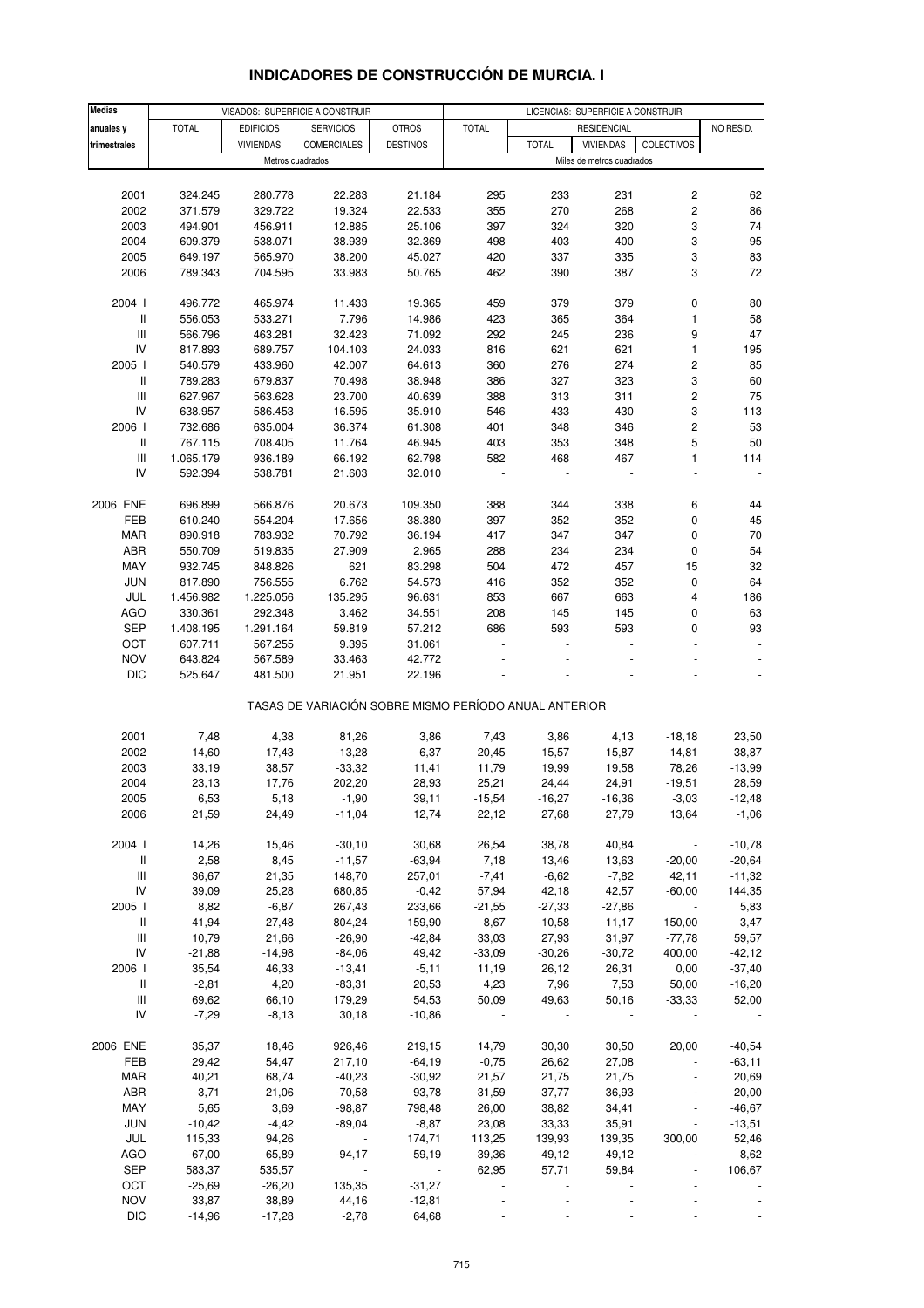| <b>Medias</b>                            |                   |                   |                   | VIVIENDAS VISADAS COLEGIO ARQUITECTOS TÉCNICOS        |                   | LICENCIAS MUNIC.: Nº DE VIVIENDAS |                   |                  |                |
|------------------------------------------|-------------------|-------------------|-------------------|-------------------------------------------------------|-------------------|-----------------------------------|-------------------|------------------|----------------|
| anuales y                                | <b>TOTAL</b>      |                   | OBRA NUEVA        |                                                       | Α                 | А                                 | OBRA              | REHABI-          | DEMO-          |
| trimestrales                             |                   | <b>TOTAL</b>      | EDIF.VIV.         | OTROS EDIF.                                           | AMPLIAR           | <b>REFORMAR</b>                   | <b>NUEVA</b>      | LITACIÓN         | <b>LICIÓN</b>  |
|                                          |                   |                   |                   |                                                       | Unidades          |                                   |                   |                  |                |
|                                          |                   |                   |                   |                                                       |                   |                                   |                   |                  |                |
| 2001                                     | 1.695             | 1.626             | 1.616             | 10                                                    | 23                | 46                                | 1.259             | 24               | 44             |
| 2002                                     | 2.023             | 1.947             | 1.936             | 11                                                    | 25                | 51                                | 1.617             | 31               | 64             |
| 2003                                     | 2.859             | 2.742             | 2.728             | 14                                                    | 30                | 87                                | 1.895             | 21               | 66             |
| 2004                                     | 3.140             | 3.047             | 3.046             | 1                                                     | 34                | 59                                | 2.378             | 31               | 90             |
| 2005                                     | 3.386             | 3.281             | 3.279             | 2                                                     | 41                | 65                                | 1.989             | 22               | 107            |
| 2006                                     | 4.377             | 4.278             | 4.278             | 0                                                     | 40                | 59                                | 2.242             | 24               | 114            |
|                                          |                   |                   |                   |                                                       |                   |                                   |                   |                  |                |
| 2004 l                                   | 2.748             | 2.673             | 2.671             | 2                                                     | 28                | 47                                | 2.273             | 40               | 82             |
| $\, \parallel$                           | 3.141             | 3.040             | 3.040             | 0                                                     | 40                | 60                                | 2.050             | 39               | 100            |
| $\ensuremath{\mathsf{III}}\xspace$       | 2.840             | 2.743             | 2.741             | $\mathbf{1}$                                          | 35                | 62                                | 1.402             | 17               | 62             |
| IV                                       | 3.830             | 3.733             | 3.733             | 0                                                     | 31                | 66                                | 3.788             | 27               | 114            |
| 2005 l                                   | 2.464             | 2.365             | 2.365             | 0                                                     | 50                | 49                                | 1.748             | 27               | 91             |
| $\, \parallel$                           | 4.131             | 4.032             | 4.025             | 8                                                     | 28                | 70                                | 1.750             | 19               | 93             |
| $\ensuremath{\mathsf{III}}\xspace$       | 3.305             | 3.151             | 3.150             | $\mathbf{1}$                                          | 45                | 109                               | 1.694             | 11               | 108            |
| IV                                       | 3.645             | 3.575             | 3.575             | 0                                                     | 39                | 30                                | 2.764             | 29               | 138            |
| 2006                                     | 3.995             | 3.867             | 3.867             | 0                                                     | 37                | 90                                | 1.996             | 25               | 125            |
| $\, \parallel$                           | 4.401             | 4.300             | 4.300             | 0                                                     | 38                | 63                                | 2.021             | 26               | 94             |
| $\ensuremath{\mathsf{III}}\xspace$<br>IV | 5.775<br>3.337    | 5.688             | 5.688             | 0<br>1                                                | 52<br>33          | 36<br>45                          | 2.709             | 20               | 122            |
|                                          |                   | 3.258             | 3.257             |                                                       |                   |                                   |                   |                  |                |
| 2006 ENE                                 | 3.409             | 3.295             | 3.295             | 0                                                     | 37                | 77                                | 2.038             | 13               | 136            |
| FEB                                      | 3.916             | 3.745             | 3.745             | 0                                                     | 37                | 134                               | 2.038             | 36               | 88             |
| <b>MAR</b>                               | 4.659             | 4.561             | 4.561             | 0                                                     | 38                | 60                                | 1.912             | 27               | 152            |
| ABR                                      | 3.196             | 3.139             | 3.139             | 0                                                     | 27                | 30                                | 1.479             | 10               | 42             |
| MAY                                      | 5.356             | 5.206             | 5.206             | 0                                                     | 50                | 100                               | 2.433             | 34               | 140            |
| <b>JUN</b>                               | 4.652             | 4.556             | 4.556             | 0                                                     | 38                | 58                                | 2.151             | 33               | 101            |
| JUL                                      | 7.565             | 7.460             | 7.460             | 0                                                     | 54                | 51                                | 3.980             | 17               | 218            |
| <b>AGO</b>                               | 1.974             | 1.947             | 1.947             | 0                                                     | 20                | 7                                 | 750               | 4                | 16             |
| <b>SEP</b>                               | 7.787             | 7.656             | 7.656             | 0                                                     | 81                | 50                                | 3.396             | 38               | 132            |
| OCT                                      | 3.269             | 3.178             | 3.175             | 3                                                     | 37                | 54                                |                   |                  |                |
| <b>NOV</b>                               | 3.457             | 3.372             | 3.372             | 0                                                     | 44                | 41                                |                   |                  |                |
| <b>DIC</b>                               | 3.284             | 3.224             | 3.224             | $\pmb{0}$                                             | 19                | 41                                |                   |                  |                |
|                                          |                   |                   |                   | TASAS DE VARIACIÓN SOBRE MISMO PERÍODO ANUAL ANTERIOR |                   |                                   |                   |                  |                |
| 2001                                     | 5,99              | 5,83              | 5,69              | 34,07                                                 | 14,71             | 7,78                              | 0,07              | 40,29            | $-3,27$        |
| 2002                                     | 19,36             | 19,72             | 19,82             | 3,28                                                  | 11,36             | 10,47                             | 28,46             | 30,45            | 44,17          |
| 2003                                     | 41,34             | 40,86             | 40,89             | 35,71                                                 | 19,08             | 70,42                             | 17,18             | $-33,69$         | 3,26           |
| 2004                                     | 9,80              | 11,12             | 11,67             | $-93,57$                                              | 11,33             | $-32,31$                          | 25,48             | 48,00            | 35,86          |
| 2005                                     | 7,86              | 7,67              | 7,63              | 154,55                                                | 21,34             | 9,77                              | $-16,35$          | $-29,73$         | 19,80          |
| 2006                                     | 29,26             | 30,40             | 30,48             | $-89,29$                                              | $-1,43$           | $-9,29$                           | 29,54             | 22,54            | 17,28          |
|                                          |                   |                   |                   |                                                       |                   |                                   |                   |                  |                |
| 2004 l                                   | 14,61             | 16,02             | 16,42             | $-76,67$                                              | $-21,50$          | $-19,08$                          | 36,90             | 87,50            | 5,58           |
| $\, \parallel$                           | $-1,87$           | $-1,81$           | $-1,39$           |                                                       | 35,96             | $-19,56$                          | 3,45              | 131,37           | 81,33          |
| $\ensuremath{\mathsf{III}}\xspace$<br>IV | 17,78             | 19,38             | 19,76             | $-84,00$                                              | 77,97             | $-33,92$                          | $-9,53$           | $-5,66$          | 31,69          |
| 2005 l                                   | 11,73<br>$-10,32$ | 14,10<br>$-11,54$ | 15,00<br>$-11,46$ |                                                       | $-13,08$<br>78,57 | $-45,30$<br>5,71                  | 58,50<br>$-23,10$ | 0,00<br>$-31,67$ | 36,25<br>10,57 |
| Ш                                        | 31,52             | 32,63             | 32,38             |                                                       | $-29,75$          | 16,57                             | $-14,60$          | $-50,85$         | $-7,31$        |
| $\ensuremath{\mathsf{III}}\xspace$       | 16,38             | 14,90             | 14,91             | 0,00                                                  | 29,52             | 74,33                             | 20,83             | $-34,00$         | 72,73          |
| IV                                       | $-4,83$           | $-4,22$           | $-4,22$           |                                                       | 26,88             | $-54,55$                          | $-27,02$          | 6,10             | 21,35          |
| 2006                                     | 62,12             | 63,53             | 63,53             |                                                       | $-25,33$          | 83,11                             | 14,19             | $-7,32$          | 38,24          |
| Ш                                        | 6,54              | 6,65              | 6,85              |                                                       | 35,29             | $-10,90$                          | 15,46             | 32,76            | 1,43           |
| $\ensuremath{\mathsf{III}}\xspace$       | 74,73             | 80,48             | 80,56             |                                                       | 13,97             | $-66,87$                          | 59,93             | 78,79            | 13,31          |
| IV                                       | $-8,45$           | $-8,88$           | $-8,90$           | 200,00                                                | $-15,25$          | 51,11                             |                   |                  |                |
|                                          |                   |                   |                   |                                                       |                   |                                   |                   |                  |                |
| 2006 ENE                                 | 22,41             | 22,22             | 22,22             |                                                       | $-11,90$          | 63,83                             | 38,08             | $-31,58$         | 24,77          |
| FEB                                      | 89,27             | 91,76             | 91,76             |                                                       | $-46,38$          | 185,11                            | 4,41              | 100,00           | 6,02           |
| <b>MAR</b>                               | 83,57             | 86,54             | 86,54             |                                                       | $-2,56$           | 11,11                             | 5,29              | $-40,00$         | 90,00          |
| ABR                                      | 23,45             | 24,61             | 24,61             |                                                       | 22,73             | $-37,50$                          | $-28,69$          | $-61,54$         | $-49,40$       |
| MAY                                      | 7,77              | 7,45              | 7,45              |                                                       | 100,00            | 0,00                              | 38,47             | 183,33           | 94,44          |
| <b>JUN</b>                               | $-3,76$           | $-3,74$           | $-3,27$           |                                                       | 0,00              | $-7,94$                           | 51,48             | 65,00            | $-18,55$       |
| JUL                                      | 108,34            | 113,45            | 113,45            |                                                       | $-6,90$           | $-34,62$                          | 163,05            | 142,86           | 336,00         |
| AGO                                      | $-61,42$          | $-59,64$          | $-59,62$          |                                                       | $-70,59$          | $-96,88$                          | $-48,13$          | $-42,86$         | $-69,81$       |
| SEP                                      | 566,12            | 574,54            | 575,73            |                                                       | 710,00            | 108,33                            | 60,04             | 100,00           | $-40,00$       |
| OCT<br><b>NOV</b>                        | $-36,50$<br>40,70 | $-37,64$<br>43,98 | $-37,70$<br>43,98 |                                                       | 12,12<br>$-36,23$ | 184,21<br>$-10,87$                |                   |                  |                |
| <b>DIC</b>                               | $-1,35$           | $-1,95$           | $-1,92$           |                                                       | 18,75             | 64,00                             |                   |                  |                |
|                                          |                   |                   |                   |                                                       |                   |                                   |                   |                  |                |

# **INDICADORES DE CONSTRUCCIÓN DE MURCIA. II**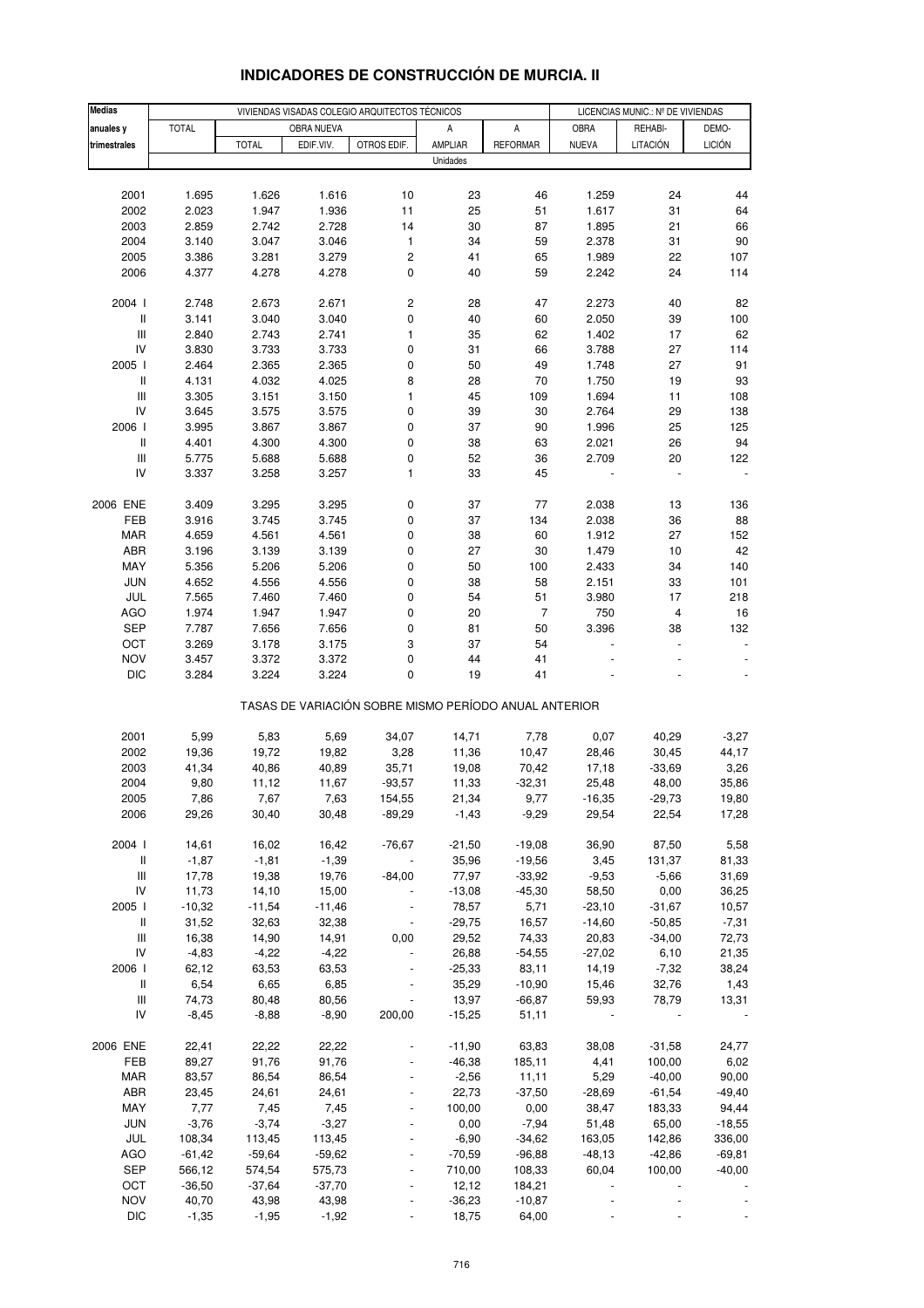| <b>Medias</b>                      |               |                          | VIVIENDAS (2) |              |                   |                          |              | PROYECTOS VISADOS                                     |               | CERTIFICAC.  | LIQUIDACIÓN      |
|------------------------------------|---------------|--------------------------|---------------|--------------|-------------------|--------------------------|--------------|-------------------------------------------------------|---------------|--------------|------------------|
| anuales y                          |               | <b>INICIADAS</b>         |               |              | <b>TERMINADAS</b> |                          |              | POR EL COLEGIO DE ARQUITECTOS                         |               | FIN DE OBRA  | <b>EJECUCIÓN</b> |
| trimestrales                       | <b>TOTAL</b>  | <b>PROTEGIDAS</b>        | <b>LIBRES</b> | <b>TOTAL</b> | <b>PROTEGIDAS</b> | <b>LIBRES</b>            | <b>TOTAL</b> | <b>PROTEGIDOS</b>                                     | <b>LIBRES</b> | Nº VIVIENDAS | MAT. OBRA        |
|                                    |               |                          |               |              | Unidades          |                          |              |                                                       |               | Unidades     | Miles €          |
|                                    |               |                          |               |              |                   |                          |              |                                                       |               |              |                  |
| 2001                               | 1.367         | 252                      | 1.114         | 1.251        | 264               | 987                      | 1.517        | 228                                                   | 1.290         | 1.191        | 46.329           |
| 2002                               | 1.675         | 254                      | 1.421         | 1.197        | 231               | 966                      | 1.781        | 200                                                   | 1.581         | 1.381        | 62.652           |
| 2003                               | 1.864         | 169                      | 1.695         | 1.305        | 144               | 1.161                    | 2.344        | 149                                                   | 2.195         | 1.595        | 75.440           |
| 2004                               | 3.640         | 171                      | 3.469         | 1.889        | 134               | 1.755                    | 4.154        | 173                                                   | 3.981         | 2.003        | 92.425           |
| 2005                               | 3.389         | 114                      | 3.275         | 2.451        | 123               | 2.329                    | 3.477        | 184                                                   | 3.293         | 1.905        | 93.506           |
| 2006                               | 3.049         | 255                      | 2.794         | 3.692        | 120               | 3.572                    | 3.905        | 162                                                   | 3.744         | 2.592        | 142.720          |
|                                    |               |                          |               |              |                   |                          |              |                                                       |               |              |                  |
| 2004 l                             | 2.972         | 80                       | 2.892         | 1.470        | 107               | 1.363                    | 3.515        | 122                                                   | 3.393         | 1.655        | 75.317           |
| $\,$ $\,$ $\,$                     | 3.319         | 265                      | 3.053         | 2.100        | 165               | 1.935                    | 4.881        | 252                                                   | 4.629         | 2.243        | 100.924          |
| $\ensuremath{\mathsf{III}}\xspace$ | 4.353         | 187                      | 4.166         | 2.021        | 135               | 1.886                    | 4.317        | 133                                                   | 4.184         | 1.568        | 81.186           |
| IV                                 | 3.916         | 151                      | 3.765         | 1.966        | 131               | 1.835                    | 3.901        | 183                                                   | 3.719         | 2.547        | 112.273          |
| 2005 l                             | 3.504         | 157                      | 3.347         | 2.017        | 147               | 1.870                    | 3.194        | 97                                                    | 3.097         | 2.092        | 94.880           |
| Ш                                  | 2.903         | 216                      | 2.687         | 2.620        | 118               | 2.502                    | 4.758        | 337                                                   | 4.421         | 2.086        | 109.579          |
| $\ensuremath{\mathsf{III}}\xspace$ | 3.939         | 83                       | 3.856         | 2.283        | 72                | 2.212                    | 3.856        | 183                                                   | 3.672         | 1.635        | 78.240           |
| IV                                 | 3.210         | $\pmb{0}$                | 3.210         | 2.886        | 153               | 2.732                    | 2.101        | 120                                                   | 1.980         | 1.806        | 91.327           |
| 2006                               | 2.350         | 662                      | 1.688         | 3.151        | 184               | 2.967                    | 3.425        | 64                                                    | 3.361         | 2.714        | 126.041          |
| II                                 | 3.017         | 102                      | 2.916         | 4.159        | 88                | 4.071                    | 3.675        | 269                                                   | 3.407         | 2.675        | 125.513          |
| $\ensuremath{\mathsf{III}}\xspace$ | 3.779         | 0                        | 3.779         | 3.768        | 89                | 3.679                    | 5.153        | 202                                                   | 4.951         | 2.282        | 161.030          |
| IV                                 |               | $\overline{\phantom{a}}$ |               |              | ÷,                | $\blacksquare$           | 3.368        | 113                                                   | 3.255         | 2.697        | 158.297          |
|                                    |               |                          |               |              |                   |                          |              |                                                       |               |              |                  |
| 2006 ENE                           | 1.614         | 0                        | 1.614         | 3.222        | 193               | 3.029                    | 3.887        | 12                                                    | 3.875         | 2.322        | 109.250          |
| FEB                                | 3.642         | 1.726                    | 1.916         | 2.738        | 160               | 2.578                    | 2.467        | 88                                                    | 2.379         | 2.817        | 131.837          |
| MAR                                | 1.795         | 261                      | 1.534         | 3.492        | 198               | 3.294                    | 3.921        | 93                                                    | 3.828         | 3.004        | 137.035          |
| ABR                                | 3.453         | 68                       | 3.385         | 3.255        | 76                | 3.179                    | 2.832        | 0                                                     | 2.832         | 1.964        | 88.092           |
| MAY                                | 2.265         | 237                      | 2.028         | 2.895        | 80                | 2.815                    | 4.275        | 22                                                    | 4.253         | 2.747        | 132.995          |
| JUN                                | 3.334         | $\pmb{0}$                | 3.334         | 6.327        | 109               | 6.218                    | 3.919        | 784                                                   | 3.135         | 3.315        | 155.453          |
| JUL                                | 2.764         | $\pmb{0}$                | 2.764         | 5.460        | 179               | 5.281                    | 8.658        | 462                                                   | 8.196         | 4.111        | 254.647          |
| AGO                                | 4.472         | $\mathbf 0$              | 4.472         | 869          | $\pmb{0}$         | 869                      | 1.153        | 30                                                    | 1.123         | 298          | 13.746           |
| SEP                                | 4.100         | 0                        | 4.100         | 4.974        | 87                | 4.887                    | 5.649        | 114                                                   | 5.535         | 2.437        | 214.698          |
| OCT                                |               | ÷.                       |               |              |                   |                          | 4.213        | 113                                                   | 4.100         | 2.639        | 189.473          |
| <b>NOV</b>                         |               |                          |               |              |                   | $\overline{a}$           | 3.011        | 35                                                    | 2.976         | 3.073        | 176.975          |
| <b>DIC</b>                         |               |                          |               |              |                   |                          | 2.880        | 190                                                   | 2.690         | 2.379        | 108.444          |
|                                    |               |                          |               |              |                   |                          |              |                                                       |               |              |                  |
|                                    |               |                          |               |              |                   |                          |              | TASAS DE VARIACIÓN SOBRE MISMO PERÍODO ANUAL ANTERIOR |               |              |                  |
|                                    |               |                          |               |              |                   |                          |              |                                                       |               |              |                  |
| 2001                               | $-1,64$       | $-26,09$                 | 6,32          | 26,27        | $-9,21$           | 40,99                    | 1,90         | $-11,13$                                              | 4,60          | 12,32        | 15,73            |
| 2002                               | 22,55         | 0,50                     | 27,54         | $-4,34$      | $-12,58$          | $-2,14$                  | 17,35        | $-12,16$                                              | 22,56         | 15,94        | 35,23            |
| 2003                               | 11,31         | $-33,38$                 | 19,29         | 9,06         | $-37,44$          | 20,16                    | 31,63        | $-25,59$                                              | 38,87         | 15,46        | 20,41            |
| 2004                               | 95,24         | 1,13                     | 104,62        | 44,74        | $-6,82$           | 51,15                    | 77,23        | 16,02                                                 | 81,38         | 25,60        | 22,51            |
| 2005                               | $-6,90$       | $-33,25$                 | $-5,60$       | 29,78        | $-8,80$           | 32,73                    | $-16,29$     | 6,86                                                  | $-17,29$      | $-4,92$      | 1,17             |
| 2006                               | $-11,59$      | 67,42                    | $-15,24$      | 60,08        | 7,02              | 62,79                    | 12,32        | $-12,20$                                              | 13,69         | 36,09        | 52,63            |
|                                    |               |                          |               |              |                   |                          |              |                                                       |               |              |                  |
| 2004 l                             | 119,04        | $-45,45$                 | 138,98        | 9,84         | $-46,40$          | 19,67                    | 64,39        | $-9,18$                                               | 69,32         | 28,99        | 21,33            |
| Ш                                  | 64,89         | 26,55                    | 69,35         | 49,87        | 5,77              | 55,39                    | 76,22        | 51,40                                                 | 77,81         | 25,48        | 36,17            |
| Ш                                  | 79,12         | 114,50                   | 77,81         | 69,85        | $-0,49$           | 78,91                    | 148,36       | $-13,42$                                              | 164,09        | $-3,77$      | 7,54             |
| ${\sf IV}$                         | 136,21        | $-35,01$                 | 164,11        | 52,22        | 51,74             | 52,25                    | 42,99        | 30,48                                                 | 43,67         | 51,63        | 24,64            |
| 2005                               | 17,90         | 95,83                    | 15,75         | 37,24        | 38,13             | 37,17                    | $-9,13$      | $-20,77$                                              | $-8,71$       | 26,36        | 25,97            |
| Ш                                  | $-12,53$      | $-18,47$                 | $-12,01$      | 24,77        | $-28,48$          | 29,31                    | $-2,53$      | 33,69                                                 | $-4,50$       | $-6,99$      | 8,58             |
| Ш                                  | $-9,52$       | $-55,52$                 | $-7,45$       | 13,00        | $-46,91$          | 17,29                    | $-10,69$     | 37,50                                                 | $-12,23$      | 4,30         | $-3,63$          |
| IV                                 | $-18,03$      | $\sim$ $-$               | $-14,74$      | 46,80        | 17,05             | 48,93                    | $-46,16$     | $-34,12$                                              | $-46,75$      | $-29,09$     | $-18,66$         |
| 2006                               | $-32,92$      | 322,77                   | $-49,57$      | 56,21        | 24,66             | 58,69                    | 7,24         | $-33,45$                                              | 8,51          | 29,77        | 32,84            |
| Ш                                  | 3,94          | $-53,00$                 | 8,52          | 58,76        | $-25,14$          | 62,72                    | $-22,75$     | $-20,36$                                              | $-22,94$      | 28,25        | 14,54            |
| Ш                                  | $-4,07$       |                          | $-2,00$       | 65,01        | 23,72             | 66,35                    | 33,66        | 10, 18                                                | 34,83         | 39,57        | 105,82           |
| IV                                 | $\sim$ $\sim$ |                          |               |              |                   | $\overline{\phantom{a}}$ | 60,33        | $-6,37$                                               | 64,38         | 49,31        | 73,33            |
|                                    |               |                          |               |              |                   |                          |              |                                                       |               |              |                  |
| 2006 ENE                           | $-50,17$      | $\overline{\phantom{a}}$ | $-49,86$      | 59,35        | $-30,58$          | 73,68                    | 51,01        | $-88,35$                                              | 56,82         | 52,36        | 31,30            |
| FEB                                | 18,13         | 965,43                   | $-34,41$      | 32,66        | 400,00            | 26,87                    | $-24,33$     | $-12,87$                                              | $-24,69$      | 47,95        | 55,24            |
| <b>MAR</b>                         | $-57,15$      | $-9,38$                  | $-60,68$      | 77,71        | 50,00             | 79,71                    | 4,64         | 8,14                                                  | 4,56          | 5,51         | 17,62            |
| ABR                                | 36,21         | $-83,00$                 | 58,55         | 32,00        | $-43,70$          | 36,38                    | $-36,60$     | $\sim$                                                | $-29,18$      | $-10,32$     | $-34,88$         |
| MAY                                | $-23,35$      | 10,75                    | $-26,01$      | $-13,48$     | $-27,27$          | $-13,01$                 | $-26,97$     | $-93,19$                                              | $-23,11$      | 55,20        | 54,95            |
| <b>JUN</b>                         | 3,57          | $\blacksquare$           | 4,71          | 209,09       | 0,00              | 220,85                   | $-0,86$      | 254,75                                                | $-16,00$      | 44,26        | 44,44            |
| JUL                                | $-22,58$      |                          | $-20,35$      | 18,23        | 72,12             | 16,99                    | 27,59        | 128,71                                                | 24,48         | 91,39        | 139,17           |
| <b>AGO</b>                         | $-8,36$       | ÷,                       | $-7,70$       | $-0,80$      | $\sim$            | 7,68                     | 61,71        | $-61,54$                                              | 76,85         | $-87,69$     | -87,81           |
| SEP                                | 21,77         | $\blacksquare$           | 26,08         | 266,81       | 107,14            | 271,92                   | 38,86        | $-57,78$                                              | 45,73         | 625,30       |                  |
| OCT                                |               |                          |               |              |                   |                          | 107,84       | $-8,13$                                               | 115,34        | 93,62        | 112,99           |
| <b>NOV</b>                         |               |                          |               |              |                   |                          | 27,48        | $-72,00$                                              | 33,04         | 42,86        | 80,64            |
| <b>DIC</b>                         |               |                          |               |              |                   |                          | 50,55        | 68,14                                                 | 49,44         | 24,88        | 24,58            |

# **INDICADORES DE CONSTRUCCIÓN DE MURCIA. III**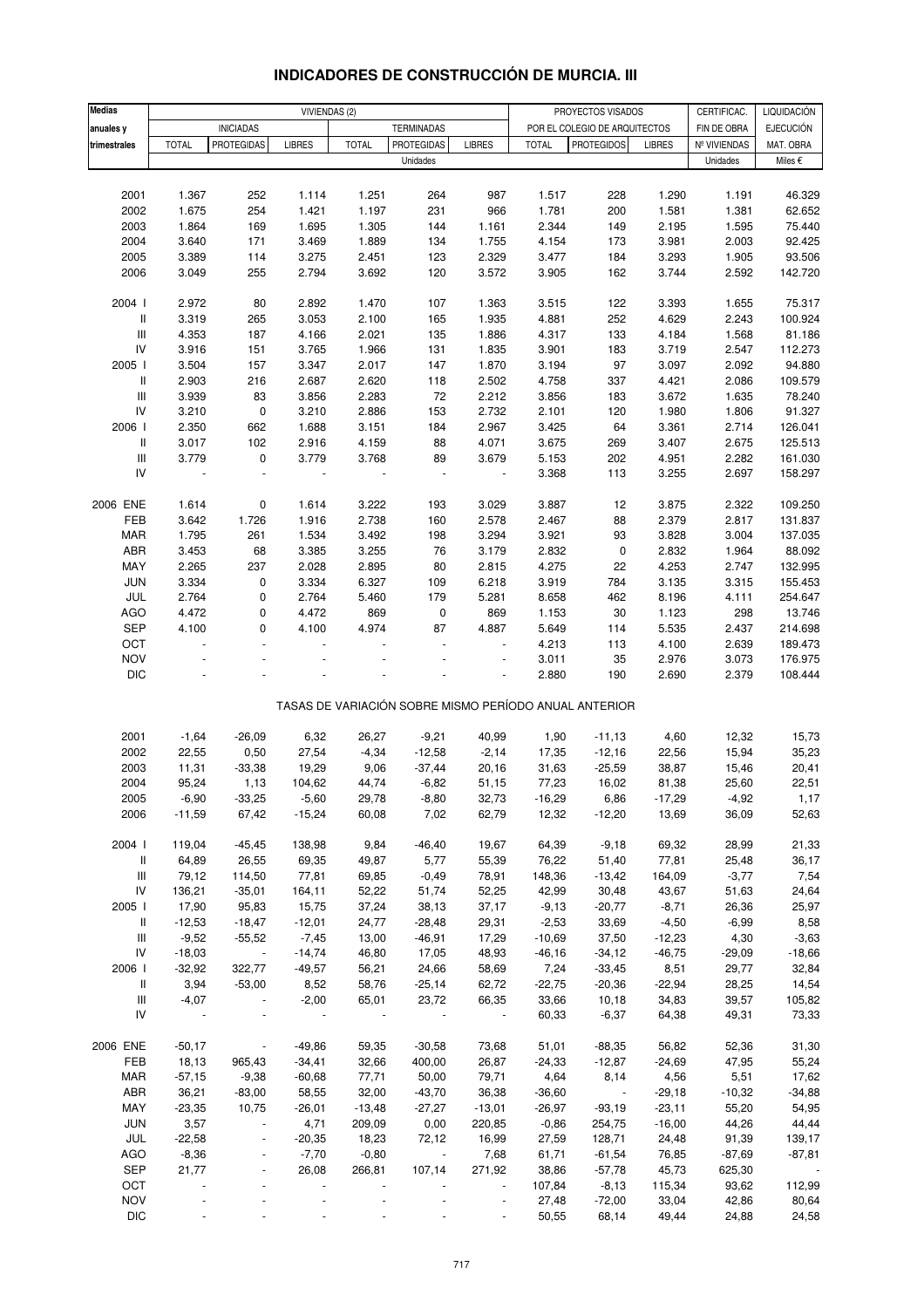| <b>Medias</b>                      | CONSUMO                  |              | LICITACIÓN OFICIAL (SEOPAN) |            |                                                       | LICITACIÓN OFICIAL (FOMENTO) |                   | CONSUMO     |
|------------------------------------|--------------------------|--------------|-----------------------------|------------|-------------------------------------------------------|------------------------------|-------------------|-------------|
|                                    |                          |              |                             |            |                                                       |                              |                   |             |
| anuales y                          | DE                       | <b>TOTAL</b> | <b>EDIFICACIÓN</b>          | OBRA CIVIL | <b>TOTAL</b>                                          | <b>EDIFICACIÓN</b>           | <b>INGENIERÍA</b> | E.ELECTRICA |
| trimestrales                       | CEMENTO (4)              |              |                             |            |                                                       |                              | <b>CIVIL</b>      | CONSTRUC.   |
|                                    | Toneladas                |              |                             |            | Miles €                                               |                              |                   | Gwh         |
|                                    |                          |              |                             |            |                                                       |                              |                   |             |
| 2002                               | 162.738                  | 31.390,3     | 12.692,2                    | 18.698,1   | 33.789                                                | 13.925                       | 19.864            | 4,816       |
| 2003                               | 217.019                  | 45.605,5     | 12.119,9                    | 33.485,6   | 43.923                                                | 10.516                       | 33.407            | 5,875       |
| 2004                               | 224.299                  | 62.590,0     | 10.970,4                    | 51.619,6   | 57.753                                                | 12.817                       | 44.935            | 6,904       |
| 2005                               | 204.077                  | 79.209,4     | 30.848,8                    | 48.360,6   | 77.072                                                | 28.183                       | 48.889            | 8,203       |
| 2006                               | 213.401                  | 73.445,5     | 32.901,1                    | 40.544,4   | 93.424                                                | 27.042                       | 66.382            | 9,965       |
|                                    |                          |              | 64.842,0                    |            |                                                       |                              |                   |             |
| 2007                               | $\overline{\phantom{a}}$ | 255.041,0    |                             | 190.199,0  |                                                       |                              |                   |             |
|                                    |                          |              |                             |            |                                                       |                              |                   |             |
| 2004 II                            | 237.158                  | 59.289,7     | 9.679,9                     | 49.609,8   | 53.478                                                | 7.878                        | 45.600            | 6,101       |
| III                                | 224.291                  | 50.128,8     | 7.792,5                     | 42.336,4   | 56.128                                                | 10.088                       | 46.039            | 7,283       |
| IV                                 | 222.199                  | 61.827,9     | 13.952,1                    | 47.875,8   | 56.852                                                | 13.150                       | 43.702            | 7,377       |
| 2005 l                             | 181.219                  | 80.629,0     | 60.173,3                    | 20.455,7   | 80.870                                                | 57.413                       | 23.457            | 7,844       |
| $\mathbf{II}$                      | 221.352                  | 66.717,3     | 18.571,0                    | 48.146,3   | 61.121                                                | 16.369                       | 44.752            | 7,594       |
| $\ensuremath{\mathsf{III}}\xspace$ | 203.735                  | 130.219,3    | 32.318,7                    | 97.900,7   | 129.849                                               | 29.591                       | 100.258           | 8,460       |
| IV                                 | 210.001                  | 39.272,0     | 12.332,3                    | 26.939,7   | 36.449                                                | 9.359                        | 27.090            | 8,914       |
| 2006                               | 238.977                  | 81.818,7     | 23.550,7                    | 58.268,0   | 79.234                                                | 19.810                       | 59.424            | 11,524      |
| $\mathbf{II}$                      | 246.410                  | 48.906,7     | 18.798,0                    | 30.108,7   | 148.267                                               | 14.924                       | 133.343           | 8,644       |
| III                                | 125.524                  | 74.672,3     | 27.546,0                    | 47.126,3   | 69.766                                                | 21.453                       | 48.313            | 10,000      |
| IV                                 | $\blacksquare$           | 88.384,3     | 61.709,7                    | 26.674,7   | 76.429                                                | 51.983                       | 24.447            | 9,693       |
| 2007 l                             |                          | 255.041,0    | 64.842,0                    | 190.199,0  |                                                       |                              |                   |             |
|                                    |                          |              |                             |            |                                                       |                              |                   |             |
|                                    |                          |              |                             |            | 91.668                                                | 12.017                       |                   |             |
| 2006 FEB                           | 237.655                  | 94.274,0     | 15.781,0                    | 78.493,0   |                                                       |                              | 79.651            | 9,052       |
| <b>MAR</b>                         | 273.482                  | 112.825,0    | 28.319,0                    | 84.506,0   | 119.224                                               | 30.634                       | 88.590            | 15,909      |
| ABR                                | 219.836                  | 22.870,0     | 12.326,0                    | 10.544,0   | 18.978                                                | 4.394                        | 14.584            | 7,656       |
| MAY                                | 260.963                  | 39.584,0     | 17.059,0                    | 22.525,0   | 318.449                                               | 22.563                       | 295.886           | 9,686       |
| <b>JUN</b>                         | 258.430                  | 84.266,0     | 27.009,0                    | 57.257,0   | 107.373                                               | 17.815                       | 89.558            | 8,589       |
| JUL                                | 251.047                  | 80.211,0     | 30.373,0                    | 49.838,0   | 79.363                                                | 30.943                       | 48.420            | 10,341      |
| <b>AGO</b>                         |                          | 105.991,0    | 44.085,0                    | 61.906,0   | 95.271                                                | 30.311                       | 64.960            | 9,299       |
| <b>SEP</b>                         | $\blacksquare$           | 37.815,0     | 8.180,0                     | 29.635,0   | 34.664                                                | 3.105                        | 31.559            | 10,361      |
| OCT                                |                          | 122.332,0    | 105.323,0                   | 17.009,0   | 114.951                                               | 97.809                       | 17.143            | 9,489       |
| <b>NOV</b>                         | ÷,                       | 72.077,0     | 34.316,0                    | 37.761,0   | 71.904                                                | 41.861                       | 30.043            | 10,606      |
| <b>DIC</b>                         | $\blacksquare$           | 70.744,0     | 45.490,0                    | 25.254,0   | 42.432                                                | 16.278                       | 26.154            | 8,984       |
| 2007 ENE                           |                          | 255.041,0    | 64.842,0                    | 190.199,0  |                                                       |                              |                   |             |
|                                    |                          |              |                             |            |                                                       |                              |                   |             |
|                                    |                          |              |                             |            | TASAS DE VARIACIÓN SOBRE MISMO PERÍODO ANUAL ANTERIOR |                              |                   |             |
|                                    |                          |              |                             |            |                                                       |                              |                   |             |
| 2002                               | 15,63                    | $-15,53$     | 45,25                       | $-34,22$   | $-5,01$                                               | 25,88                        | $-18,95$          | $-27,22$    |
|                                    |                          |              |                             |            |                                                       |                              |                   |             |
| 2003                               | 33,36                    | 45,29        | $-4,51$                     | 79,09      | 29,99                                                 | $-24,48$                     | 68,18             | 21,99       |
| 2004                               | 3,35                     | 37,24        | $-9,48$                     | 54,15      | 31,49                                                 | 21,89                        | 34,51             | 17,52       |
| 2005                               | $-9,02$                  | 26,55        | 181,20                      | $-6,31$    | 33,45                                                 | 119,88                       | 8,80              | 18,82       |
| 2006                               | 6,54                     | $-7,28$      | 6,65                        | $-16,16$   | 21,22                                                 | $-4,05$                      | 35,78             | 21,48       |
| 2007                               |                          | 564,91       | 144,21                      |            |                                                       |                              |                   |             |
|                                    |                          |              |                             |            |                                                       |                              |                   |             |
| 2004 II                            | 5,39                     | $-12,80$     | $-48,60$                    | 0,92       | $-15,54$                                              | $-57,38$                     | 1,71              | 13,83       |
| $\ensuremath{\mathsf{III}}\xspace$ | 3,81                     | 67,00        | $-15,56$                    | 103,65     | 104,27                                                | 34,68                        | 130,35            | 17,72       |
| IV                                 | $-3,15$                  | 104,73       | 88,43                       | 110,03     | 105,76                                                | 106,26                       | 105,60            | 16,04       |
| 2005 l                             | $-15,14$                 | 1,92         | 383,04                      | $-69,31$   | 25,28                                                 | 184,89                       | $-47,17$          | 14,44       |
| $\mathbf{II}$                      | $-6,66$                  | 12,53        | 91,85                       | $-2,95$    | 14,29                                                 | 107,79                       | $-1,86$           | 24,46       |
| III                                | $-9,16$                  | 159,77       | 314,74                      | 131,24     | 131,35                                                | 193,32                       | 117,77            | 16,17       |
| IV                                 | $-5,49$                  | $-36,48$     | $-11,61$                    | $-43,73$   | $-35,89$                                              | $-28,83$                     | $-38,01$          | 20,83       |
|                                    |                          |              |                             |            |                                                       |                              |                   |             |
| 2006                               | 31,87                    | 1,48         | $-60,86$                    | 184,85     | $-2,02$                                               | $-65,50$                     | 153,34            | 46,92       |
| Ш                                  | 11,32                    | $-26,70$     | 1,22                        | $-37,46$   | 142,58                                                | $-8,83$                      | 197,96            | 13,83       |
| III                                | $-36,40$                 | -42,66       | $-14,77$                    | $-51,86$   | $-46,27$                                              | $-27,50$                     | $-51,81$          | 18,20       |
| IV                                 |                          | 125,06       | 400,39                      | $-0,98$    | 109,69                                                | 455,43                       | $-9,76$           | 8,73        |
| 2007 l                             |                          | 564,91       | 144,21                      |            |                                                       |                              |                   |             |
|                                    |                          |              |                             |            |                                                       |                              |                   |             |
| 2006 FEB                           | 25,24                    | 786,70       | 320,15                      |            | 914,59                                                | 418,20                       |                   | 8,96        |
| <b>MAR</b>                         | 36,84                    | $-47,68$     | $-82,99$                    | 71,96      | $-45,32$                                              | $-80,93$                     | 54,27             | 100,74      |
| ABR                                | $-2,00$                  | $-75,66$     | 33,21                       | $-87,55$   | $-79,89$                                              | $-44,59$                     | $-83,13$          | $-6,49$     |
| MAY                                | 12,66                    | $-24,56$     | $-40,04$                    | $-6,23$    | 456,33                                                | $-31,06$                     |                   | 31,19       |
| <b>JUN</b>                         | 24,18                    | 56,81        | 49,98                       | 60,26      | 238,23                                                | 110,90                       | 284,39            | 19,11       |
| JUL                                | 16,59                    | -67,33       | $-64,42$                    | $-68,88$   | $-67,42$                                              | $-60,96$                     | $-70,54$          | 26,93       |
| <b>AGO</b>                         |                          | 9,90         | 558,18                      | $-31,02$   | $-2,51$                                               | 482,46                       | $-29,79$          | 32,67       |
|                                    |                          |              |                             |            |                                                       |                              |                   |             |
| SEP                                |                          | $-22,32$     | 67,11                       | $-32,32$   | $-28,11$                                              | $-27,87$                     | $-28,13$          | 1,33        |
| OCT                                |                          | 316,53       | 625,96                      | 14,45      | 313,75                                                | 620,03                       | 20,73             | $-7,64$     |
| <b>NOV</b>                         |                          | 13,61        | 145,92                      | $-23,70$   | 16,62                                                 | 342,37                       | $-42,44$          | 37,47       |
| <b>DIC</b>                         |                          | 182,95       | 432,98                      | 53,36      | 113,17                                                | 223,62                       | 75,83             | 2,63        |

# **INDICADORES DE CONSTRUCCIÓN DE MURCIA. IV**

2007 ENE - 564,91 144,21 - - - - -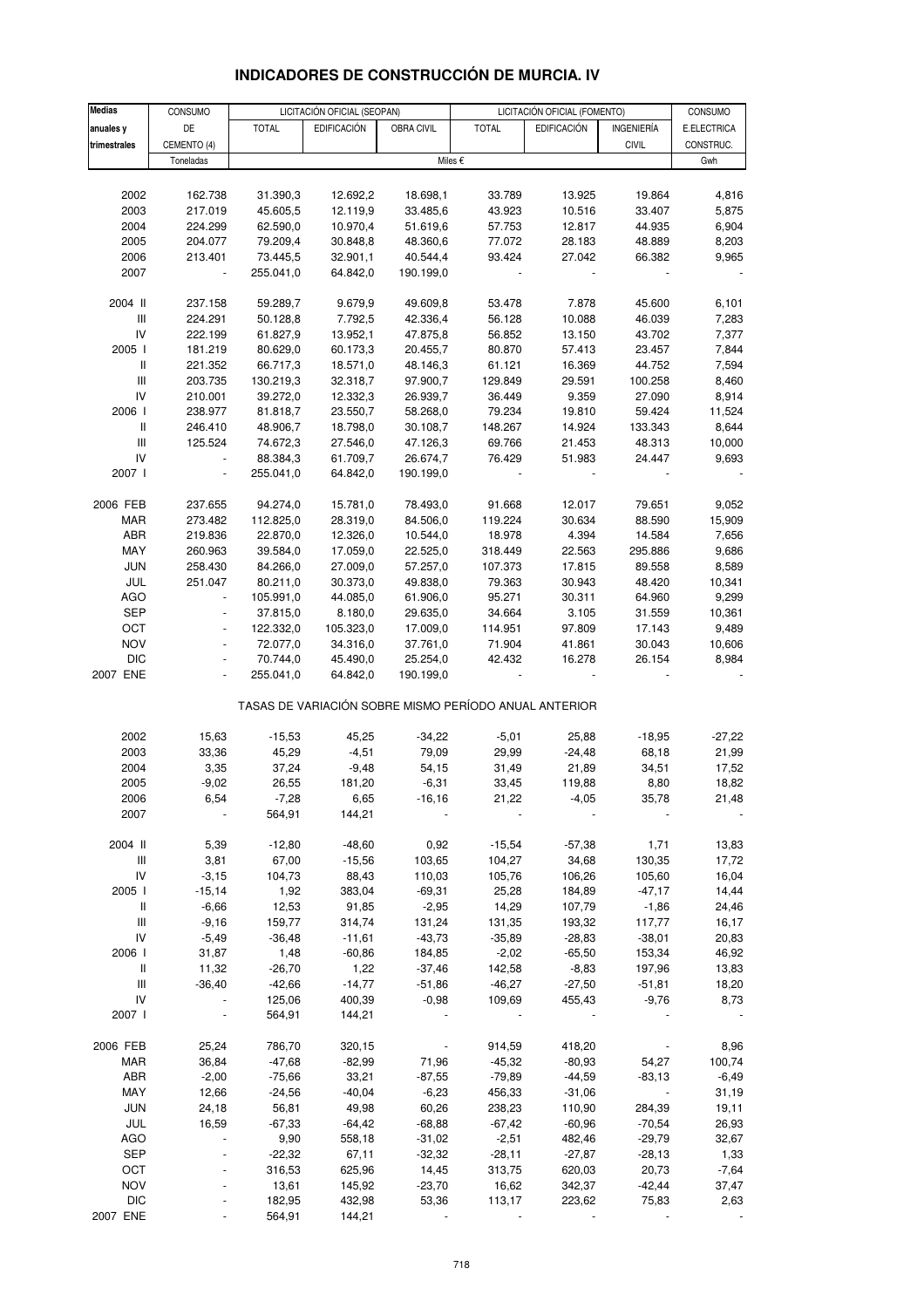| <b>Medias</b>                      |              |                    |                                                       | ESTABLECIMIENTOS HOTELEROS |                          |                    |                          |
|------------------------------------|--------------|--------------------|-------------------------------------------------------|----------------------------|--------------------------|--------------------|--------------------------|
| anuales y                          |              | NÚMERO DE VIAJEROS |                                                       |                            | NÚMERO DE PERNOCTACIONES |                    | <b>GRADO DE</b>          |
| trimestrales                       | <b>TOTAL</b> | <b>ESPAÑOLES</b>   | <b>EXTRANJEROS</b><br>Unidades                        | <b>TOTAL</b>               | <b>ESPAÑOLES</b>         | <b>EXTRANJEROS</b> | <b>OCUPACIÓN</b><br>$\%$ |
|                                    |              |                    |                                                       |                            |                          |                    |                          |
| 2002                               | 72.704       | 58.693             | 14.058                                                | 194.246                    | 154.466                  | 40.088             | 42,23                    |
| 2003                               | 79.401       | 63.961             | 15.500                                                | 209.513                    | 166.774                  | 43.068             | 46,20                    |
| 2004                               | 83.281       | 67.494             | 15.852                                                | 205.689                    | 166.871                  | 39.142             | 44,23                    |
| 2005                               | 89.945       | 73.436             | 16.509                                                | 209.665                    | 170.626                  | 39.355             | 44,25                    |
| 2006                               | 96.225       | 78.185             | 18.040                                                | 220.012                    | 180.842                  | 39.170             | 45,91                    |
| 2007                               | 68.717       | 57.025             | 11.692                                                | 146.814                    | 122.639                  | 24.175             | 35,73                    |
| 2004 II                            | 93.863       | 75.541             | 18.432                                                | 226.487                    | 182.891                  | 43.659             | 46,03                    |
| Ш                                  | 92.167       | 75.437             | 16.732                                                | 260.080                    | 215.282                  | 44.857             | 50,58                    |
| IV                                 | 73.775       | 60.852             | 12.912                                                | 153.208                    | 120.567                  | 32.628             | 37,27                    |
| 2005 l                             | 76.696       | 62.243             | 14.454                                                | 175.334                    | 140.093                  | 36.502             | 39,84                    |
| Ш                                  | 99.636       | 81.941             | 17.694                                                | 219.938                    | 179.338                  | 40.600             | 44,64                    |
| Ш                                  | 102.299      | 83.755             | 18.544                                                | 280.472                    | 235.772                  | 44.701             | 52,22                    |
| IV                                 | 81.148       | 65.803             | 15.345                                                | 162.917                    | 127.300                  | 35.617             | 40,29                    |
| 2006                               | 81.965       | 64.310             | 17.655                                                | 184.302                    | 148.597                  | 35.705             | 42,85                    |
| Ш                                  | 104.702      | 85.407             | 19.295                                                | 238.892                    | 194.088                  | 44.805             | 47,79                    |
| Ш                                  | 112.037      | 92.290             | 19.747                                                | 291.605                    | 247.647                  | 43.958             | 53,60                    |
| IV                                 | 86.195       | 70.732             | 15.463                                                | 165.249                    | 133.036                  | 32.213             | 39,40                    |
| 2007 l                             | 68.717       | 57.025             | 11.692                                                | 146.814                    | 122.639                  | 24.175             | 35,73                    |
| 2006 FEB                           | 85.156       | 65.991             | 19.165                                                | 187.563                    | 152.918                  | 34.645             | 46,00                    |
| MAR                                | 96.905       | 77.719             | 19.186                                                | 224.337                    | 180.532                  | 43.805             | 48,01                    |
| <b>ABR</b>                         | 104.517      | 84.550             | 19.967                                                | 246.743                    | 199.609                  | 47.134             | 52,46                    |
| MAY                                | 103.907      | 84.844             | 19.063                                                | 234.093                    | 193.017                  | 41.076             | 44,87                    |
| <b>JUN</b>                         | 105.682      | 86.828             | 18.854                                                | 235.841                    | 189.637                  | 46.204             | 46,04                    |
| JUL                                | 105.137      | 87.603             | 17.534                                                | 272.544                    | 232.972                  | 39.572             | 49,66                    |
| <b>AGO</b>                         | 118.475      | 98.837             | 19.638                                                | 332.697                    | 289.070                  | 43.627             | 59,27                    |
| <b>SEP</b>                         | 112.499      | 90.430             | 22.069                                                | 269.575                    | 220.900                  | 48.675             | 51,87                    |
| OCT                                | 101.902      | 82.588             | 19.314                                                | 223.298                    | 174.675                  | 48.623             | 47,36                    |
| <b>NOV</b>                         | 87.176       | 70.859             | 16.317                                                | 153.706                    | 125.862                  | 27.844             | 37,66                    |
| DIC                                | 69.507       | 58.748             | 10.759                                                | 118.743                    | 98.571                   | 20.172             | 33,18                    |
| 2007 ENE                           | 68.717       | 57.025             | 11.692                                                | 146.814                    | 122.639                  | 24.175             | 35,73                    |
|                                    |              |                    | TASAS DE VARIACIÓN SOBRE MISMO PERÍODO ANUAL ANTERIOR |                            |                          |                    |                          |
| 2002                               | 1,39         | $-0,59$            | 10,96                                                 | $-0,44$                    | $-3,58$                  | 13,57              | $-7,46$                  |
| 2003                               | 9,21         | 8,98               | 10,26                                                 | 7,86                       | 7,97                     | 7,43               | 9,40                     |
| 2004                               | 4,89         | 5,52               | 2,27                                                  | $-1,83$                    | 0,06                     | $-9,12$            | $-4,25$                  |
| 2005                               | 8,00         | 8,80               | 4,15                                                  | 1,93                       | 2,25                     | 0,55               | 0,03                     |
| 2006                               | 6,98         | 6,47               | 9,27                                                  | 4,94                       | 5,99                     | $-0,47$            | 3,76                     |
| 2007                               | 7,65         | 15,86              | $-19.99$                                              | 4,12                       | 9,17                     | $-15,66$           | 3,48                     |
| 2004 II                            | 3,14         | 3,46               | 1,75                                                  | 0,18                       | 2,83                     | $-9,79$            | $-3,74$                  |
| $\ensuremath{\mathsf{III}}\xspace$ | 3,93         | 5,15               | $-1,55$                                               | $-4,42$                    | $-2,81$                  | $-11,43$           | $-6,41$                  |
| IV                                 | 1,94         | 3,71               | $-5,56$                                               | $-7,90$                    | $-6, 14$                 | $-13,69$           | $-10, 10$                |
| 2005 l                             | 4,61         | 7,05               | $-5,72$                                               | $-4,18$                    | $-5,82$                  | 3,05               | $-7,46$                  |
| Ш                                  | 6,15         | 8,47               | $-4,01$                                               | $-2,89$                    | $-1,94$                  | $-7,01$            | $-3,02$                  |
| $\ensuremath{\mathsf{III}}\xspace$ | 10,99        | 11,03              | 10,83                                                 | 7,84                       | 9,52                     | $-0,35$            | 3,23                     |
| IV                                 | 9,99         | 8,14               | 18,84                                                 | 6,34                       | 5,58                     | 9,16               | 8,10                     |
| 2006 l                             | 6,87         | 3,32               | 22,15                                                 | 5,12                       | 6,07                     | $-2,19$            | 7,56                     |
| Ш                                  | 5,08         | 4,23               | 9,05                                                  | 8,62                       | 8,22                     | 10,36              | 7,06                     |
| $\ensuremath{\mathsf{III}}\xspace$ | 9,52         | 10,19              | 6,49                                                  | 3,97                       | 5,04                     | $-1,66$            | 2,65                     |
| IV                                 | 6,22         | 7,49               | 0,77                                                  | 1,43                       | 4,51                     | $-9,56$            | $-2,21$                  |
| 2007 l                             | 7,65         | 15,86              | $-19,99$                                              | 4,12                       | 9,17                     | $-15,66$           | 3,48                     |
| 2006 FEB                           | 15,06        | 10,23              | 35,50                                                 | 10,12                      | 15,44                    | $-8,47$            | 13,05                    |
| MAR                                | $-0,56$      | $-3,15$            | 11,51                                                 | $-2,12$                    | $-2,67$                  | $-7,79$            | 0,97                     |
| ABR                                | 9,28         | 8,27               | 13,76                                                 | 18,90                      | 19,16                    | 17,79              | 21,46                    |
| MAY                                | 4,26         | 4,80               | 1,91                                                  | 9,34                       | 9,50                     | 8,61               | 5,85                     |
| <b>JUN</b>                         | 2,01         | 0,06               | 12,07                                                 | $-0,99$                    | $-2,36$                  | 5,09               | $-4,76$                  |
| JUL                                | 2,00         | 3,49               | $-4,86$                                               | 6,59                       | 8,49                     | $-3,41$            | 2,65                     |
| <b>AGO</b>                         | 15,18        | 17,87              | 3,32                                                  | 2,54                       | 5,49                     | $-13,46$           | 2,21                     |
| <b>SEP</b>                         | 11,43        | 9,26               | 21,29                                                 | 3,18                       | 1,08                     | 13,94              | 3,16                     |
| OCT                                | 11,18        | 11,20              | 11,12                                                 | 10,08                      | 12,61                    | 1,86               | 1,54                     |
| <b>NOV</b>                         | 11,64        | 14,48              | 0,75                                                  | 2,32                       | 6,68                     | $-13,63$           | $-5,57$                  |
| <b>DIC</b>                         | $-5,69$      | $-4,07$            | $-13,64$                                              | $-12,48$                   | $-9,40$                  | $-24,95$           | $-3,41$                  |
| 2007 ENE                           | 7,65         | 15,86              | $-19,99$                                              | 4,12                       | 9,17                     | $-15,66$           | 3,48                     |
|                                    |              |                    |                                                       |                            |                          |                    |                          |

#### **INDICADORES DE SERVICIOS DE MURCIA. I**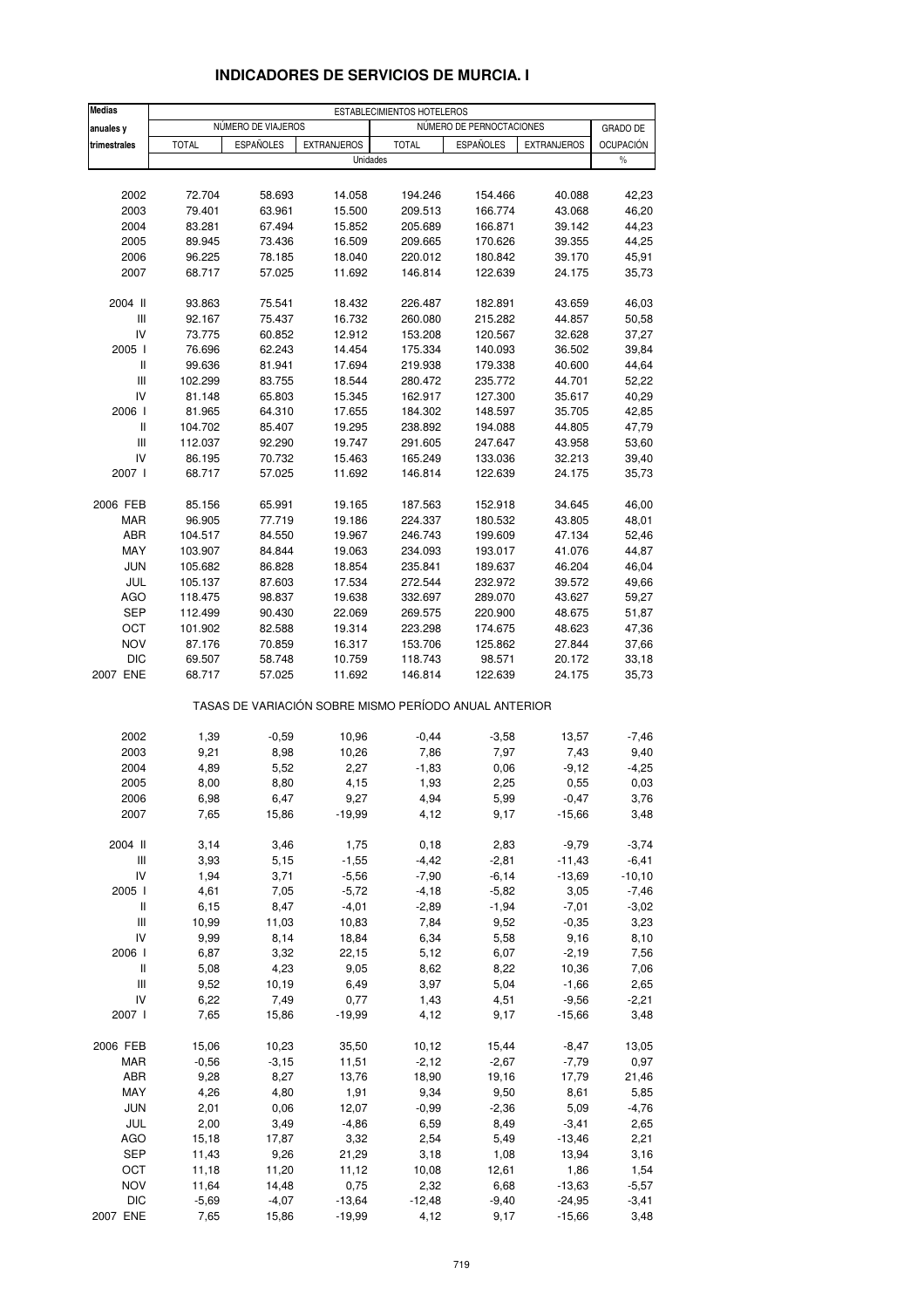| <b>Medias</b>                      |              |                    |                                                       | <b>ACAMPAMENTOS TURÍSTICOS (5)</b> |                          |                    |                  |
|------------------------------------|--------------|--------------------|-------------------------------------------------------|------------------------------------|--------------------------|--------------------|------------------|
| anuales y                          |              | NÚMERO DE VIAJEROS |                                                       |                                    | NÚMERO DE PERNOCTACIONES |                    | GRADO DE         |
| trimestrales                       | <b>TOTAL</b> | <b>ESPAÑOLES</b>   | <b>EXTRANJEROS</b>                                    | <b>TOTAL</b>                       | <b>ESPAÑOLES</b>         | <b>EXTRANJEROS</b> | <b>OCUPACIÓN</b> |
|                                    |              |                    | Unidades                                              |                                    |                          |                    | $\%$             |
|                                    |              |                    |                                                       |                                    |                          |                    |                  |
| 2002                               | 12.811       | 9.020              | 3.791                                                 | 113.941                            | 40.217                   | 73.724             | 41,86            |
| 2003                               | 13.142       | 9.317              | 3.825                                                 | 118.094                            | 42.203                   | 75.891             | 46,91            |
| 2004                               | 12.249       | 8.636              | 3.613                                                 | 120.875                            | 40.698                   | 80.177             | 46,72            |
| 2005                               | 12.179       | 8.581              | 3.598                                                 | 116.862                            | 38.896                   | 77.966             | 46,64            |
| 2006                               | 11.313       | 8.066              | 3.247                                                 | 115.571                            | 40.377                   | 75.195             | 46,43            |
| 2007                               | 5.764        | 3.309              | 2.455                                                 | 126.963                            | 10.499                   | 116.464            | 58,66            |
| 2004 II                            | 11.539       | 8.809              | 2.730                                                 | 70.227                             | 28.309                   | 41.918             | 32,21            |
| Ш                                  | 22.185       | 17.827             | 4.358                                                 | 144.794                            | 108.157                  | 36.636             | 45,62            |
| IV                                 | 7.680        | 4.094              | 3.586                                                 | 119.831                            | 13.097                   | 106.735            | 49,71            |
| 2005 l                             | 8.157        | 4.536              | 3.620                                                 | 150.275                            | 17.597                   | 132.678            | 59,26            |
| $\, \parallel$                     | 10.117       | 7.247              | 2.870                                                 | 62.624                             | 21.808                   | 40.817             | 31,42            |
| $\ensuremath{\mathsf{III}}\xspace$ | 23.379       | 18.661             | 4.718                                                 | 132.275                            | 99.104                   | 33.171             | 44,28            |
| IV                                 | 7.061        | 3.877              | 3.184                                                 | 122.273                            | 17.075                   | 105.199            | 51,59            |
| 2006                               | 6.242        | 3.161              | 3.082                                                 | 142.029                            | 13.976                   | 128.053            | 59,98            |
| Ш                                  | 11.749       | 8.681              | 3.068                                                 | 75.181                             | 34.694                   | 40.487             | 33,61            |
| Ш                                  | 19.853       | 16.333             | 3.520                                                 | 130.693                            | 98.049                   | 32.644             | 42,39            |
| IV                                 | 7.408        | 4.090              | 3.318                                                 | 114.383                            | 14.788                   | 99.595             | 49,73            |
| 2007 l                             | 5.764        | 3.309              | 2.455                                                 | 126.963                            | 10.499                   | 116.464            | 58,66            |
| 2006 FEB                           | 5.356        | 2.974              | 2.382                                                 | 136.914                            | 13.015                   | 123.899            | 62,12            |
| MAR                                | 7.095        | 3.487              | 3.608                                                 | 140.308                            | 15.807                   | 124.501            | 55,82            |
| ABR                                | 15.974       | 11.902             | 4.072                                                 | 104.480                            | 44.440                   | 60.040             | 41,30            |
| MAY                                | 8.058        | 5.034              | 3.024                                                 | 59.862                             | 20.948                   | 38.914             | 29,56            |
| <b>JUN</b>                         | 11.216       | 9.107              | 2.109                                                 | 61.202                             | 38.694                   | 22.508             | 29,97            |
| JUL                                | 23.202       | 20.387             | 2.815                                                 | 124.625                            | 101.952                  | 22.673             | 39,28            |
| <b>AGO</b>                         | 26.810       | 22.780             | 4.030                                                 | 201.576                            | 166.234                  | 35.342             | 56,99            |
| <b>SEP</b>                         | 9.547        | 5.833              | 3.714                                                 | 65.877                             | 25.961                   | 39.916             | 30,90            |
| ост                                | 9.321        | 5.062              | 4.259                                                 | 97.278                             | 17.857                   | 79.421             | 45,64            |
| <b>NOV</b>                         | 6.685        | 3.539              | 3.146                                                 | 107.804                            | 12.080                   | 95.724             | 48,12            |
| <b>DIC</b>                         | 6.218        | 3.668              | 2.550                                                 | 138.066                            | 14.426                   | 123.640            | 55,43            |
| 2007 ENE                           | 5.764        | 3.309              | 2.455                                                 | 126.963                            | 10.499                   | 116.464            | 58,66            |
|                                    |              |                    | TASAS DE VARIACIÓN SOBRE MISMO PERÍODO ANUAL ANTERIOR |                                    |                          |                    |                  |
| 2002                               | $-3,90$      | $-11,79$           | 22,09                                                 | 10,61                              | $-4,77$                  | 21,30              | 13,02            |
| 2003                               | 2,58         | 3,30               | 0,89                                                  | 3,64                               | 4,94                     | 2,94               | 12,07            |
| 2004                               | $-6,80$      | $-7,31$            | $-5,54$                                               | 2,36                               | $-3,57$                  | 5,65               | $-0,41$          |
| 2005                               | $-0,57$      | $-0,64$            | $-0,40$                                               | $-3,32$                            | $-4,43$                  | $-2,76$            | $-0,18$          |
| 2006                               | -7,11        | $-5,99$            | $-9,76$                                               | $-1,10$                            | 3,81                     | $-3,55$            | $-0,45$          |
| 2007                               | $-8,16$      | 9,53               | $-24,58$                                              | $-14,71$                           | $-19,90$                 | $-14,21$           | $-5,40$          |
| 2004 II                            | $-17,76$     | $-18,03$           | $-16,88$                                              | $-11,57$                           | $-14,66$                 | $-9,35$            | $-17,85$         |
| $\ensuremath{\mathsf{III}}\xspace$ | $-9,38$      | $-10,49$           | $-4,53$                                               | $-2,21$                            | $-4,02$                  | 3,56               | $-1,05$          |
| IV                                 | 5,52         | 16,16              | $-4,47$                                               | 3,48                               | 1,24                     | 3,76               | 4,95             |
| 2005 l                             | 7,46         | 18,94              | $-4, 14$                                              | 1,09                               | 33,02                    | $-2,03$            | $-0,16$          |
| Ш                                  | $-12,32$     | $-17,73$           | 5,13                                                  | $-10,83$                           | $-22,97$                 | $-2,63$            | $-2,45$          |
| Ш                                  | 5,38         | 4,68               | 8,25                                                  | $-8,65$                            | $-8,37$                  | $-9,46$            | $-2,93$          |
| IV                                 | $-8,06$      | $-5,30$            | $-11,20$                                              | 2,04                               | 30,37                    | $-1,44$            | 3,78             |
| 2006                               | $-23,47$     | $-30,33$           | $-14,88$                                              | $-5,49$                            | $-20,58$                 | $-3,49$            | 1,22             |
| Ш                                  | 16,13        | 19,78              | 6,91                                                  | 20,05                              | 59,09                    | $-0,81$            | 6,98             |
| Ш                                  | $-15,08$     | $-12,47$           | $-25,39$                                              | $-1,20$                            | $-1,06$                  | $-1,59$            | $-4,28$          |
| IV                                 | 4,91         | 5,49               | 4,21                                                  | $-6,45$                            | $-13,39$                 | $-5,33$            | $-3,60$          |
| 2007 l                             | $-8,16$      | 9,53               | $-24,58$                                              | $-14,71$                           | $-19,90$                 | $-14,21$           | $-5,40$          |
| 2006 FEB                           | $-7,88$      | 36,74              | $-34,54$                                              | $-5,95$                            | 65,61                    | $-10,04$           | 0,88             |
| MAR                                | $-41,10$     | $-58,14$           | $-2,91$                                               | $-3,85$                            | $-53,15$                 | 10,98              | 0,34             |
| ABR                                | 60,27        | 96,89              | 3,82                                                  | 32,18                              | 179,81                   | $-4,94$            | 13,74            |
| MAY                                | $-7,98$      | $-15,07$           | 6,86                                                  | $-0,46$                            | 3,54                     | $-2,49$            | $-1,10$          |
| <b>JUN</b>                         | $-3,54$      | $-6,79$            | 13,51                                                 | 25,69                              | 32,02                    | 16,13              | 6,84             |
| JUL                                | $-9,24$      | $-3,96$            | $-35,08$                                              | $-6,90$                            | $-3,69$                  | $-19,04$           | $-13,35$         |
| AGO                                | $-18,16$     | $-16,53$           | $-26,30$                                              | 5,05                               | 4,57                     | 7,37               | 4,61             |
| <b>SEP</b>                         | $-19,18$     | $-21,85$           | $-14,60$                                              | $-7,30$                            | $-20,06$                 | 3,43               | $-6,48$          |
| OCT                                | 2,87         | 0,82               | 5,42                                                  | $-8,01$                            | $-13,93$                 | $-6,57$            | $-0,93$          |
| <b>NOV</b>                         | 1,81         | $-4,48$            | 9,96                                                  | $-7,82$                            | $-15,14$                 | $-6, 81$           | $-6,44$          |
| <b>DIC</b>                         | 11,89        | 26,27              | $-3,85$                                               | $-4,20$                            | $-11,17$                 | $-3,31$            | $-3,20$          |
| 2007 ENE                           | $-8,16$      | 9,53               | $-24,58$                                              | $-14,71$                           | $-19,90$                 | $-14,21$           | $-5,40$          |

#### **INDICADORES DE SERVICIOS DE MURCIA. II**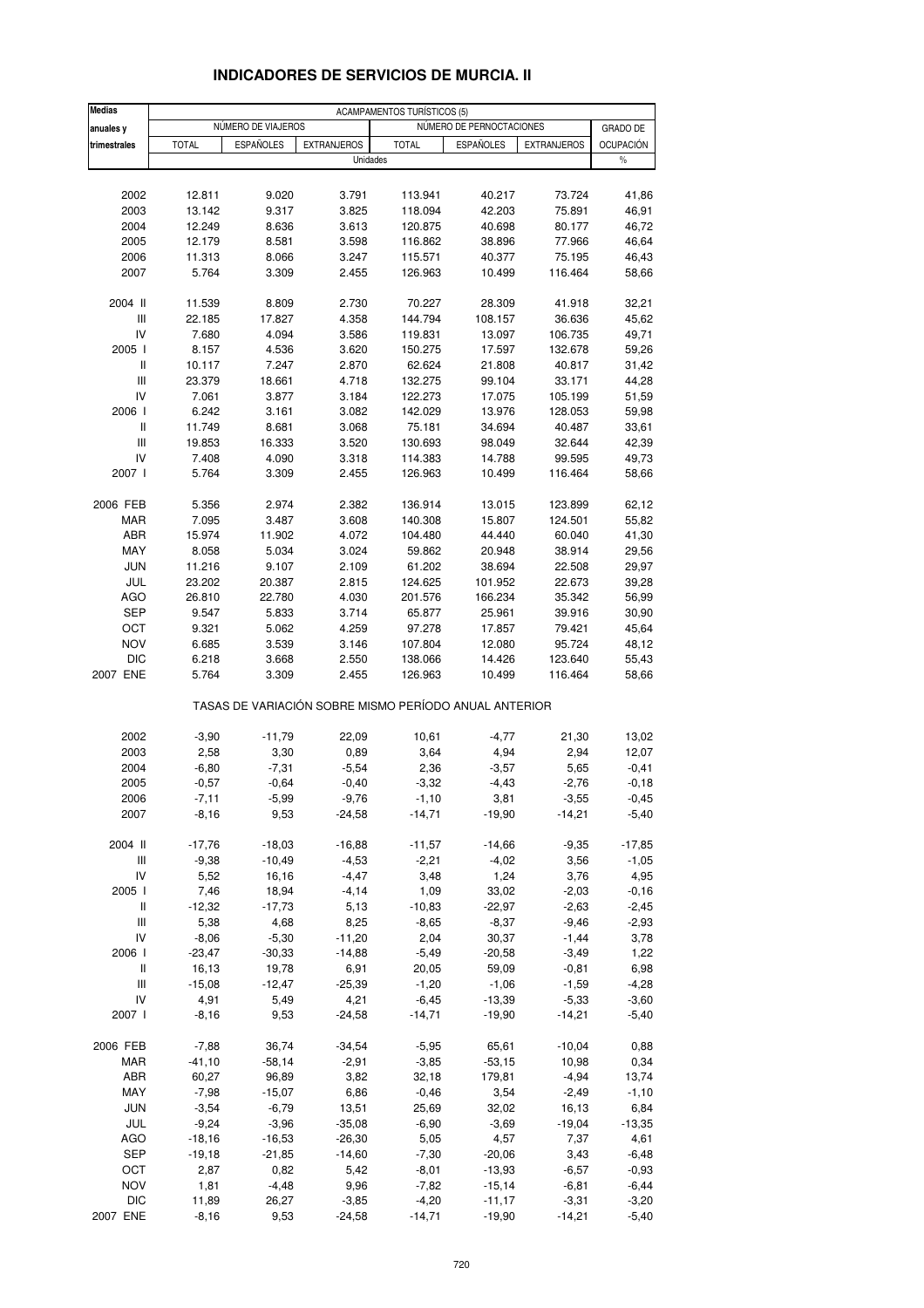| <b>Medias</b>                      |              |                    |                                                       | APARTAMENTOS TURÍSTICOS (5) |                          |                    |                   |
|------------------------------------|--------------|--------------------|-------------------------------------------------------|-----------------------------|--------------------------|--------------------|-------------------|
| anuales y                          |              | NÚMERO DE VIAJEROS |                                                       |                             | NÚMERO DE PERNOCTACIONES |                    | <b>GRADO DE</b>   |
| trimestrales                       | <b>TOTAL</b> | <b>ESPAÑOLES</b>   | <b>EXTRANJEROS</b><br>Unidades                        | <b>TOTAL</b>                | <b>ESPAÑOLES</b>         | <b>EXTRANJEROS</b> | OCUPACIÓN<br>$\%$ |
|                                    |              |                    |                                                       |                             |                          |                    |                   |
| 2002                               | 6.553        | 5.720              | 834                                                   | 71.599                      | 59.532                   | 12.067             | 31,57             |
| 2003                               | 6.399        | 5.474              | 925                                                   | 70.503                      | 57.125                   | 13.378             | 31,74             |
| 2004                               | 6.424        | 5.590              | 834                                                   | 66.213                      | 53.344                   | 12.869             | 29,62             |
| 2005                               | 5.603        | 4.898              | 705                                                   | 66.495                      | 55.169                   | 11.326             | 30,92             |
| 2006                               | 4.991        | 4.419              | 572                                                   | 54.825                      | 46.056                   | 8.770              | 26,94             |
| 2007                               | 1.341        | 1.108              | 233                                                   | 15.293                      | 8.307                    | 6.986              | 9,04              |
| 2004 II                            | 8.902        | 7.902              | 1.000                                                 | 72.432                      | 57.417                   | 15.015             | 32,88             |
| Ш                                  | 12.943       | 11.244             | 1.699                                                 | 147.210                     | 124.975                  | 22.234             | 61,37             |
| IV                                 | 2.157        | 1.865              | 292                                                   | 22.951                      | 15.479                   | 7.472              | 12,08             |
| 2005 l                             | 2.907        | 2.535              | 372                                                   | 27.323                      | 19.212                   | 8.111              | 14,11             |
| Ш                                  | 6.666        | 5.900              | 766                                                   | 72.819                      | 61.762                   | 11.057             | 32,49             |
| Ш                                  | 10.663       | 9.270              | 1.393                                                 | 140.058                     | 120.981                  | 19.077             | 61,79             |
| IV                                 | 2.176        | 1.888              | 288                                                   | 25.781                      | 18.722                   | 7.059              | 15,31             |
| 2006                               | 2.025        | 1.820              | 205                                                   | 20.061                      | 13.887                   | 6.174              | 12,60             |
| Ш                                  | 5.185        | 4.642              | 543                                                   | 44.973                      | 38.088                   | 6.885              | 24,16             |
| Ш                                  | 10.287       | 9.145              | 1.142                                                 | 131.274                     | 115.609                  | 15.665             | 58,66             |
| IV                                 | 2.466        | 2.069              | 397                                                   | 22.993                      | 16.638                   | 6.355              | 12,32             |
| 2007 l                             | 1.341        | 1.108              | 233                                                   | 15.293                      | 8.307                    | 6.986              | 9,04              |
| 2006 FEB                           | 1.632        | 1.394              | 238                                                   | 17.096                      | 10.810                   | 6.286              | 12,12             |
| MAR                                | 2.432        | 2.212              | 220                                                   | 24.553                      | 18.428                   | 6.125              | 14,05             |
| ABR                                | 6.040        | 5.640              | 400                                                   | 35.194                      | 29.338                   | 5.856              | 19,88             |
| MAY                                | 3.440        | 3.056              | 384                                                   | 35.945                      | 30.758                   | 5.187              | 20,09             |
| <b>JUN</b>                         | 6.074        | 5.230              | 844                                                   | 63.780                      | 54.168                   | 9.612              | 32,52             |
| JUL                                | 10.191       | 9.046              | 1.145                                                 | 139.499                     | 123.927                  | 15.572             | 61,95             |
| AGO                                | 12.777       | 11.354             | 1.423                                                 | 170.416                     | 149.951                  | 20.465             | 75,36             |
| <b>SEP</b>                         | 7.892        | 7.034              | 858                                                   | 83.906                      | 72.948                   | 10.958             | 38,66             |
| OCT                                | 3.325        | 2.837              | 488                                                   | 32.082                      | 25.362                   | 6.720              | 16,49             |
| <b>NOV</b>                         | 1.660        | 1.260              | 400                                                   | 18.676                      | 12.170                   | 6.506              | 10,76             |
| DIC                                | 2.413        | 2.109              | 304                                                   | 18.222                      | 12.383                   | 5.839              | 9,71              |
| 2007 ENE                           | 1.341        | 1.108              | 233                                                   | 15.293                      | 8.307                    | 6.986              | 9,04              |
|                                    |              |                    | TASAS DE VARIACIÓN SOBRE MISMO PERÍODO ANUAL ANTERIOR |                             |                          |                    |                   |
| 2002                               | $-4,10$      | $-2,16$            | $-15,59$                                              | 5,21                        | 6,04                     | 1,30               | 6,10              |
| 2003                               | $-2,36$      | $-4,30$            | 10,89                                                 | $-1,53$                     | $-4,04$                  | 10,86              | 0,53              |
| 2004                               | 0,39         | 2,13               | $-9,87$                                               | $-6,08$                     | $-6,62$                  | $-3,81$            | $-6,66$           |
| 2005                               | $-12,78$     | $-12,38$           | $-15,44$                                              | 0,43                        | 3,42                     | -11,99             | 4,40              |
| 2006                               | $-10,93$     | $-9,79$            | $-18,88$                                              | $-17,55$                    | $-16,52$                 | $-22,57$           | $-12,90$          |
| 2007                               | $-33,28$     | $-40,21$           | 48,41                                                 | $-17,49$                    | $-33,13$                 | 14,30              | $-22,27$          |
| 2004 II                            | 25,78        | 29,56              | 2,21                                                  | 11,36                       | 9,22                     | 20,37              | 8,83              |
| $\ensuremath{\mathsf{III}}\xspace$ | $-10,94$     | $-9,61$            | $-18,87$                                              | $-10,45$                    | $-9,76$                  | $-14,14$           | $-9,64$           |
| IV                                 | 2,16         | 3,23               | $-4,16$                                               | $-10,94$                    | $-17,41$                 | 6,31               | $-11,40$          |
| 2005 l                             | 71,67        | 87,75              | 8,45                                                  | 22,75                       | 23,91                    | 20,10              | 16,04             |
| Ш                                  | $-25,11$     | $-25,34$           | $-23,37$                                              | 0,53                        | 7,57                     | $-26,36$           | $-1,20$           |
| $\ensuremath{\mathsf{III}}\xspace$ | $-17,62$     | $-17,56$           | $-18,01$                                              | $-4,86$                     | $-3,20$                  | $-14,20$           | 0,69              |
| IV                                 | 0,88         | 1,23               | $-1,37$                                               | 12,33                       | 20,96                    | $-5,53$            | 26,75             |
| 2006                               | $-30,35$     | $-28,21$           | $-44,94$                                              | $-26,58$                    | $-27,72$                 | $-23,87$           | $-10,70$          |
| Ш                                  | $-22,23$     | $-21,32$           | $-29,19$                                              | $-38,24$                    | $-38,33$                 | $-37,73$           | $-25,63$          |
| Ш                                  | $-3,53$      | $-1,35$            | $-18,00$                                              | $-6,27$                     | $-4,44$                  | $-17,89$           | $-5,07$           |
| IV                                 | 13,34        | 9,59               | 37,96                                                 | $-10,81$                    | $-11,13$                 | $-9,97$            | $-19,51$          |
| 2007 l                             | $-33,28$     | $-40,21$           | 48,41                                                 | $-17,49$                    | $-33,13$                 | 14,30              | $-22,27$          |
| 2006 FEB                           | 9,38         | 14,83              | $-14,39$                                              | $-24,54$                    | $-28,66$                 | $-16,23$           | $-9,28$           |
| <b>MAR</b>                         | $-60,04$     | $-60,04$           | $-60,07$                                              | $-43,97$                    | $-46,00$                 | $-36,82$           | $-30,62$          |
| ABR                                | 41,52        | 46,88              | $-6,54$                                               | $-24,34$                    | $-25,28$                 | $-19,25$           | $-6,36$           |
| MAY                                | $-50,45$     | $-51,71$           | $-37,56$                                              | $-42,18$                    | $-43,31$                 | $-34,47$           | $-30,36$          |
| <b>JUN</b>                         | $-30,88$     | $-30,56$           | $-32,80$                                              | $-41,90$                    | $-40,97$                 | $-46,61$           | $-31,38$          |
| JUL                                | $-16,74$     | $-15,91$           | $-22,79$                                              | $-12,46$                    | $-10,32$                 | $-26,48$           | $-1,23$           |
| <b>AGO</b>                         | 2,86         | 6,54               | $-19,38$                                              | $-1,90$                     | $-0,04$                  | $-13,65$           | 0,95              |
| SEP                                | 7,73         | 9,97               | $-7,74$                                               | $-3,66$                     | $-2,40$                  | $-11,27$           | $-19,46$          |
| OCT                                | 12,83        | 16,37              | $-4, 13$                                              | $-20,36$                    | $-19,13$                 | $-24,70$           | $-25,59$          |
| <b>NOV</b>                         | 5,73         | $-8,16$            | 102,02                                                | 0,82                        | $-1,73$                  | 5,96               | $-11,29$          |
| <b>DIC</b>                         | 20,05        | 13,82              | 93,63                                                 | $-1,69$                     | $-0,32$                  | $-4,47$            | $-16,51$          |
| 2007 ENE                           | $-33,28$     | $-40,21$           | 48,41                                                 | $-17,49$                    | $-33,13$                 | 14,30              | $-22,27$          |

#### **INDICADORES DE SERVICIOS DE MURCIA. III**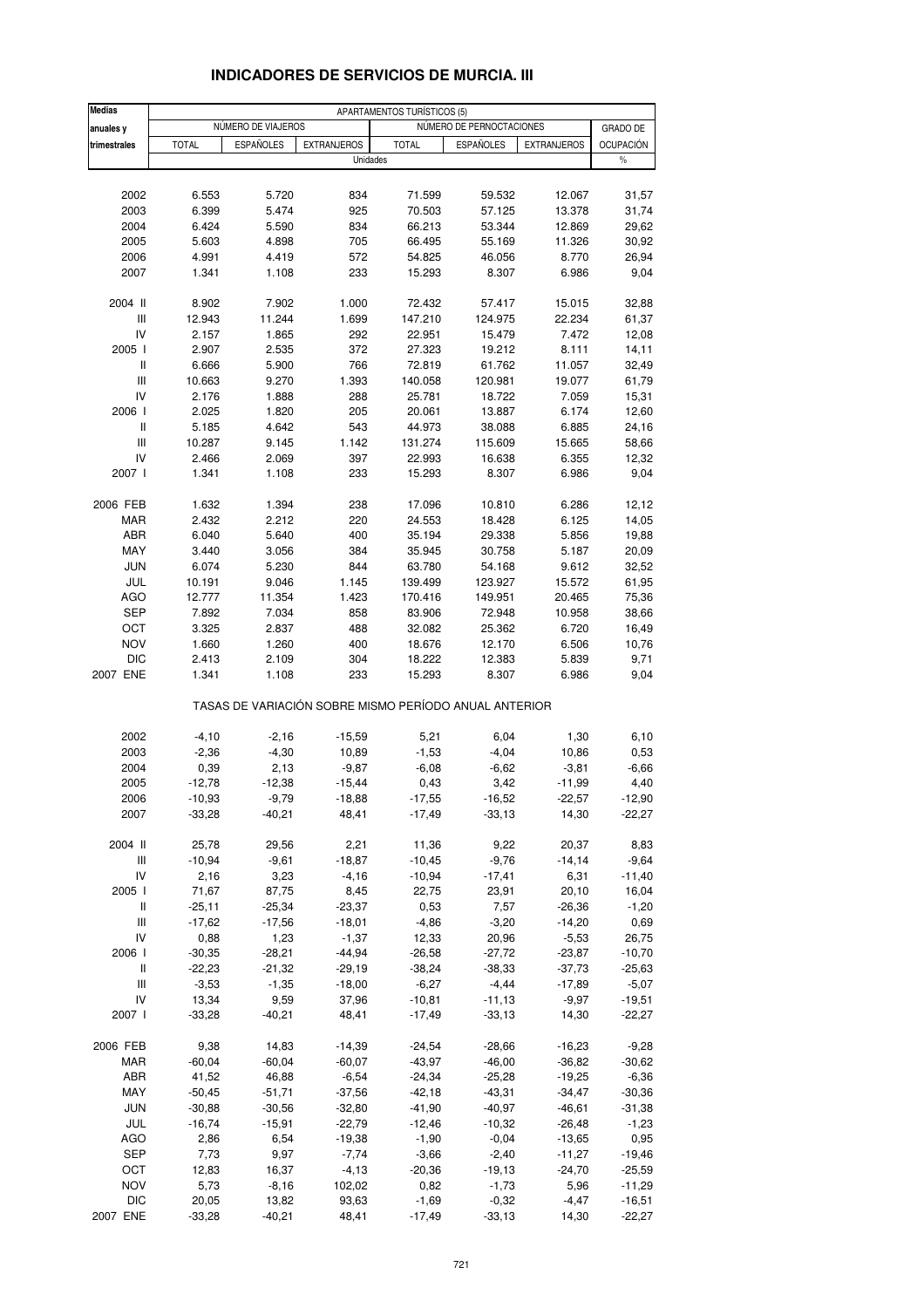| <b>Medias</b>                      | TRANSPORTE AÉREO DE PASAJEROS |                  |                  |                |                   |                                                       |                   |                        |
|------------------------------------|-------------------------------|------------------|------------------|----------------|-------------------|-------------------------------------------------------|-------------------|------------------------|
| anuales y                          | <b>TOTAL</b>                  |                  | <b>INTERIOR</b>  |                |                   | INTERNACIONAL                                         |                   | CONSUMO<br>E.ELECTRICA |
| trimestrales                       |                               | <b>TOTAL</b>     | <b>REGULAR</b>   | NO REGULAR     | <b>TOTAL</b>      | REGULAR                                               | NO REGULAR        | <b>SERVICIOS</b>       |
|                                    |                               |                  |                  | Unidades       |                   |                                                       |                   | Gwh                    |
|                                    |                               |                  |                  |                |                   |                                                       |                   |                        |
| 2002                               | 25.766                        | 3.721            | 3.650            | 71             | 22.044            | 14.005                                                | 8.040             | 127,149                |
| 2003                               | 45.545                        | 4.052            | 3.967            | 85             | 41.493            | 34.881                                                | 6.612             | 138,760                |
| 2004                               | 69.900                        | 5.329            | 5.135            | 194            | 64.571            | 62.252                                                | 2.319             | 149,165                |
| 2005                               | 117.475                       | 8.708            | 8.418            | 290            | 108.768           | 106.425                                               | 2.343             | 159,598                |
| 2006                               | 137.108                       | 12.579           | 12.534           | 45             | 124.529           | 120.901                                               | 3.628             | 170,460                |
| 2007                               | 102.674                       | 10.818           | 10.797           | 21             | 91.856            | 91.569                                                | 287               |                        |
| 2004 II                            | 68.956                        | 4.952            | 4.698            | 254            | 64.004            | 60.495                                                | 3.509             | 133,707                |
| Ш                                  | 87.673                        | 5.597            | 5.508            | 90             | 82.076            | 78.590                                                | 3.486             | 174,342                |
| ${\sf IV}$                         | 72.133                        | 7.206            | 7.061            | 145            | 64.927            | 63.922                                                | 1.005             | 159,284                |
| 2005 l                             | 76.471                        | 8.922            | 8.838            | 84             | 67.549            | 66.769                                                | 780               | 140,323                |
| $\, \parallel$                     | 120.424                       | 6.962            | 6.634            | 328            | 113.463           | 110.926                                               | 2.537             | 151,078                |
| $\ensuremath{\mathsf{III}}\xspace$ | 156.206                       | 8.927            | 8.363            | 564            | 147.278           | 142.839                                               | 4.439             | 188,021                |
| IV                                 | 116.799                       | 10.019           | 9.836            | 183            | 106.780           | 105.165                                               | 1.615             | 158,971                |
| 2006                               | 105.171                       | 11.655           | 11.601           | 54             | 93.516            | 91.172                                                | 2.344             | 153,997                |
| $\mathbf{II}$                      | 146.548                       | 11.750           | 11.706           | 45             | 134.798           | 130.940                                               | 3.858             | 156,842                |
| Ш<br>IV                            | 172.921                       | 14.395           | 14.384           | 11<br>72       | 158.526           | 151.508<br>109.983                                    | 7.018             | 192,870                |
| 2007 l                             | 123.794<br>102.674            | 12.516<br>10.818 | 12.445<br>10.797 | 21             | 111.277<br>91.856 | 91.569                                                | 1.294<br>287      | 178,130                |
|                                    |                               |                  |                  |                |                   |                                                       |                   |                        |
| 2006 FEB                           | 98.117                        | 11.630           | 11.589           | 41             | 86.487            | 84.423                                                | 2.064             | 152,510                |
| <b>MAR</b>                         | 119.647                       | 13.346           | 13.270           | 76             | 106.301           | 103.028                                               | 3.273             | 158,759                |
| ABR                                | 140.286                       | 12.401           | 12.384           | 17             | 127.885           | 124.556                                               | 3.329             | 139,764                |
| MAY                                | 148.669                       | 11.840           | 11.728           | 112            | 136.829           | 133.842                                               | 2.987             | 156,831                |
| <b>JUN</b>                         | 150.689                       | 11.010           | 11.005           | 5              | 139.679           | 134.422                                               | 5.257             | 173,930                |
| JUL                                | 175.702                       | 13.576           | 13.551           | 25             | 162.126           | 154.652                                               | 7.474             | 178,681                |
| <b>AGO</b>                         | 184.210                       | 16.217           | 16.212           | 5              | 167.993           | 161.219                                               | 6.774             | 201,493                |
| <b>SEP</b>                         | 158.851                       | 13.392           | 13.390           | $\mathbf 2$    | 145.459           | 138.654                                               | 6.805             | 198,435                |
| OCT                                | 154.870                       | 13.544           | 13.379           | 165            | 141.326           | 138.058                                               | 3.268             | 194,633                |
| <b>NOV</b>                         | 110.881                       | 12.724           | 12.678           | 46             | 98.157            | 97.553                                                | 604               | 178,563                |
| <b>DIC</b>                         | 105.630                       | 11.281           | 11.277           | 4              | 94.349            | 94.339                                                | 10                | 161,195                |
| 2007 ENE                           | 102.674                       | 10.818           | 10.797           | 21             | 91.856            | 91.569                                                | 287               |                        |
|                                    |                               |                  |                  |                |                   | TASAS DE VARIACIÓN SOBRE MISMO PERÍODO ANUAL ANTERIOR |                   |                        |
|                                    |                               |                  |                  |                |                   | 102,72                                                |                   |                        |
| 2002<br>2003                       | 44,96<br>76,77                | $-13,65$<br>8,90 | $-14,25$<br>8,68 | 35,29<br>19,98 | 63,71<br>88,22    | 149,07                                                | 22,61<br>$-17,76$ | 7,37<br>9,13           |
| 2004                               | 53,47                         | 31,50            | 29,43            | 127,91         | 55,62             | 78,47                                                 | $-64,93$          | 7,50                   |
| 2005                               | 68,06                         | 63,41            | 63,94            | 49,46          | 68,45             | 70,96                                                 | 1,02              | 6,99                   |
| 2006                               | 16,71                         | 44,46            | 48,90            | $-84,39$       | 14,49             | 13,60                                                 | 54,87             | 6,81                   |
| 2007                               | 5,04                          | 8,31             | 8,59             | $-53,33$       | 4,67              | 6,39                                                  | $-83,07$          |                        |
|                                    |                               |                  |                  |                |                   |                                                       |                   |                        |
| 2004 II                            | 46,80                         | 7,58             | 3,40             | 328,09         | 51,06             | 78,55                                                 | $-58,66$          | 7,87                   |
| $\ensuremath{\mathsf{III}}\xspace$ | 29,73                         | 10,14            | 10,42            | $-4,61$        | 31,32             | 54,39                                                 | $-69,94$          | 4,62                   |
| IV                                 | 35,27                         | 102,73           | 105,62           | 20,22          | 30,45             | 36,20                                                 | $-64,63$          | 14,76                  |
| 2005 l                             | 50,42                         | 150,65           | 170,09           | $-70,77$       | 42,87             | 45,15                                                 | $-38,96$          | 8,50                   |
| $\, \parallel$                     | 74,64                         | 40,59            | 41,21            | 29,13          | 77,27             | 83,36                                                 | $-27,70$          | 12,99                  |
| Ш                                  | 78,17                         | 59,49            | 51,84            | 529,37         | 79,44             | 81,75                                                 | 27,35             | 7,85                   |
| IV                                 | 61,92                         | 39,04            | 39,30            | 26,50          | 64,46             | 64,52                                                 | 60,78             | $-0,20$                |
| 2006 l                             | 37,53                         | 30,62            | 31,25            | $-35,71$       | 38,44             | 36,55                                                 | 200,64            | 9,74                   |
| $\ensuremath{\mathsf{II}}$         | 21,69                         | 68,79            | 76,46            | $-86,38$       | 18,80             | 18,04                                                 | 52,08             | 3,82                   |
| $\ensuremath{\mathsf{III}}\xspace$ | 10,70                         | 61,25            | 72,00            | $-98,11$       | 7,64              | 6,07                                                  | 58,08             | 2,58                   |
| IV                                 | 5,99                          | 24,93            | 26,52            | $-60,84$       | 4,21              | 4,58                                                  | $-19,89$          | 12,05                  |
| 2007 l                             | 5,04                          | 8,31             | 8,59             | $-53,33$       | 4,67              | 6,39                                                  | $-83,07$          |                        |
| 2006 FEB                           | 36,81                         | 34,97            | 35,05            | 13,89          | 37,06             | 34,59                                                 | 448,94            | 1,29                   |
| MAR                                | 30,02                         | 27,02            | 27,45            | $-20,00$       | 30,41             | 29,04                                                 | 95,99             | 17,09                  |
| ABR                                | 33,56                         | 63,39            | 64,75            | $-76,71$       | 31,23             | 28,79                                                 | 352,31            | $-14,32$               |
| MAY                                | 21,80                         | 79,37            | 89,07            | $-71,86$       | 18,51             | 17,55                                                 | 86,57             | 11,88                  |
| <b>JUN</b>                         | 12,31                         | 64,48            | 78,05            | $-99,03$       | 9,57              | 10,00                                                 | $-0,30$           | 16,00                  |
| JUL                                | 12,03                         | 69,45            | 81,21            | $-95,32$       | 8,94              | 7,42                                                  | 53,98             | $-3,88$                |
| AGO                                | 8,74                          | 44,15            | 50,39            | $-98,94$       | 6,22              | 5,60                                                  | 23,64             | 16,91                  |
| <b>SEP</b>                         | 11,57                         | 78,09            | 96,02            | $-99,71$       | 7,86              | 5,14                                                  | 127,97            | $-3,59$                |
| OCT                                | 6,89                          | 97,75            | 111,23           | $-67,96$       | 2,39              | 1,00                                                  | 144,25            | 11,54                  |
| <b>NOV</b>                         | 5,77                          | 13,62            | 13,35            | 228,57         | 4,84              | 6,14                                                  | $-64,78$          | 18,81                  |
| <b>DIC</b>                         | 4,91                          | $-6,06$          | $-5,94$          | $-80,00$       | 6,39              | 8,58                                                  | $-99,44$          | 5,96                   |
| 2007 ENE                           | 5,04                          | 8,31             | 8,59             | $-53,33$       | 4,67              | 6,39                                                  | $-83,07$          |                        |

#### **INDICADORES DE SERVICIOS DE MURCIA. IV**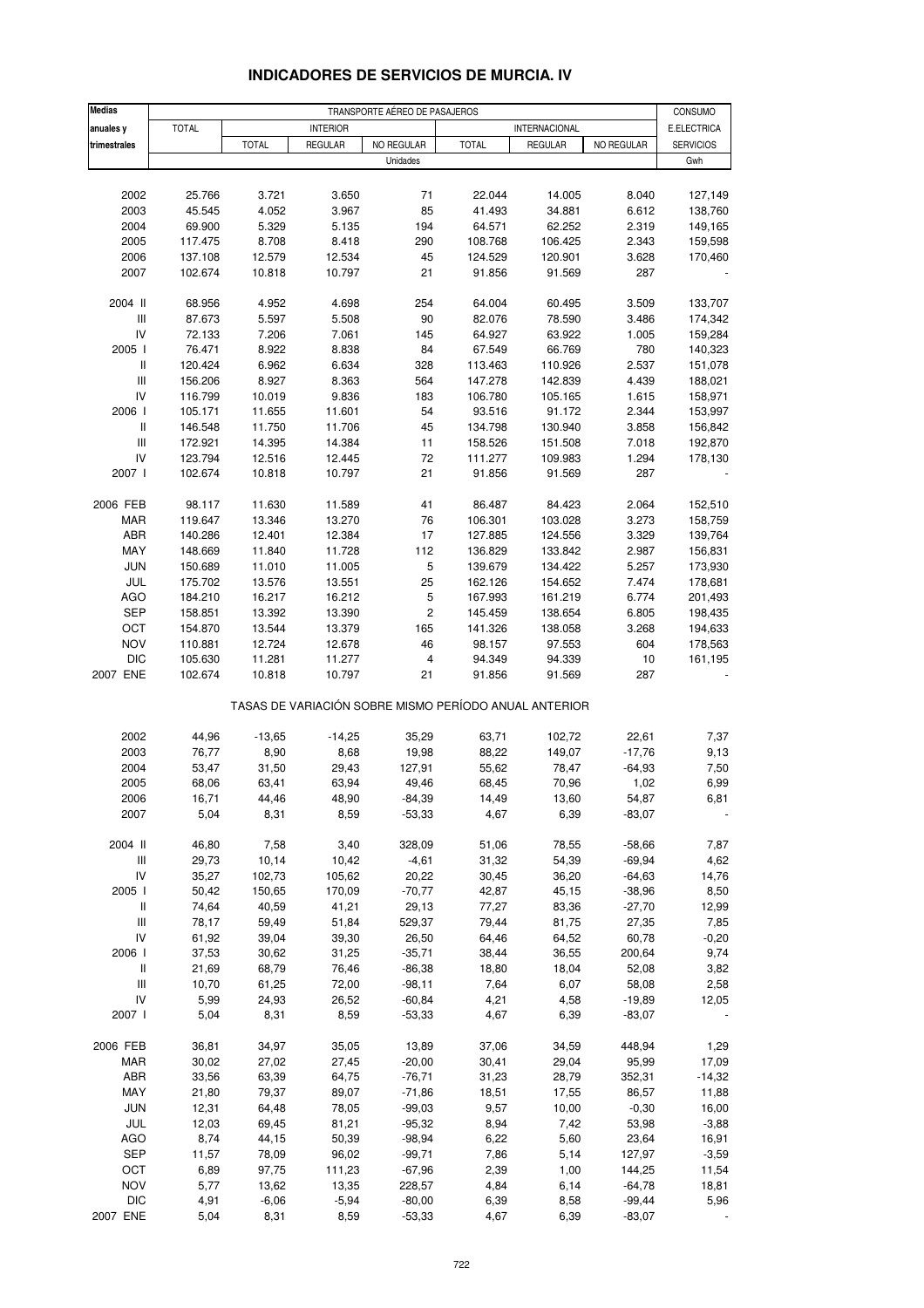# **INDICADORES DE DEMANDA DE MURCIA. I**

| <b>Medias</b> |                  |                 | CONSUMO         |              |                                                       |
|---------------|------------------|-----------------|-----------------|--------------|-------------------------------------------------------|
| anuales y     | IPI. INE         | <b>GASOLINA</b> | MATRICULACIÓN   | E. ELÉCTRICA | <b>ÍNDICE</b>                                         |
| trimestrales  | <b>B.CONSUMO</b> | <b>AUTO</b>     | <b>TURISMOS</b> | USOS DOMEST. | COMERC. MENOR                                         |
|               | <b>Base 2000</b> | Toneladas       | Unidades        | Gwh          | <b>Base 2005</b>                                      |
|               |                  |                 |                 |              |                                                       |
| 2002          | 101,7            |                 | 3.114           |              | 82,60                                                 |
|               |                  | 18.048          |                 | 126,727      |                                                       |
| 2003          | 101,6            | 17.795          | 3.272           | 140,378      | 89,79                                                 |
| 2004          | 103,1            | 17.384          | 3.817           | 151,822      | 94,98                                                 |
| 2005          | 113,5            | 16.831          | 4.043           | 166,609      | 100,00                                                |
| 2006          | 110,6            | 15.937          | 4.123           | 172,678      | 107,11                                                |
| 2007          | 100,7            |                 | 3.842           |              | 113,43                                                |
| 2004 II       | 97,8             | 17.621          | 4.038           | 142,409      | 92,92                                                 |
| Ш             | 115,3            | 19.045          | 3.769           | 152,044      | 94,75                                                 |
| IV            | 109,2            | 16.607          | 3.858           | 142,338      | 103,77                                                |
| 2005 l        | 101,0            | 15.551          | 3.689           | 202,310      | 94,33                                                 |
| Ш             |                  |                 |                 |              |                                                       |
|               | 113,5            | 17.119          | 4.405           | 152,152      | 99,51                                                 |
| Ш             | 131,3            | 18.618          | 4.075           | 163,381      | 98,55                                                 |
| IV            | 108,1            | 16.035          | 4.001           | 148,595      | 107,62                                                |
| 2006          | 99,6             | 14.835          | 4.134           | 221,686      | 98,05                                                 |
| Ш             | 106,2            | 16.399          | 4.501           | 149,125      | 104,89                                                |
| Ш             | 121,5            | 17.299          | 3.917           | 165,775      | 107,24                                                |
| IV            | 115,1            | 15.214          | 3.939           | 154,124      | 118,25                                                |
| 2007 l        | 100,7            |                 | 3.842           |              | 113,43                                                |
|               |                  |                 |                 |              |                                                       |
| 2006 MAR      | 114,1            | 15.937          | 4.723           | 219,715      | 100,06                                                |
| ABR           | 88,2             | 16.033          | 3.964           | 143,788      | 103,05                                                |
| MAY           | 110,9            | 16.570          | 4.666           | 149,770      | 104,05                                                |
| JUN           | 119,6            | 16.594          | 4.874           | 153,816      | 107,56                                                |
| JUL           | 131,2            | 17.720          | 4.807           | 150,739      | 115,16                                                |
| <b>AGO</b>    | 108,8            | 18.283          | 3.583           | 170,284      | 100,98                                                |
| <b>SEP</b>    | 124,5            | 15.894          | 3.360           | 176,302      | 105,59                                                |
| ОСТ           | 118,5            | 15.710          | 3.976           | 166,158      | 110,23                                                |
|               |                  |                 |                 |              |                                                       |
| <b>NOV</b>    | 120,9            | 14.534          | 4.116           | 160,658      | 108,16                                                |
| DIC           | 105,8            | 15.399          | 3.724           | 135,556      | 136,37                                                |
| 2007 ENE      | 100,7            |                 | 3.971           |              | 113,43                                                |
| FEB           |                  |                 | 3.713           |              |                                                       |
|               |                  |                 |                 |              | TASAS DE VARIACIÓN SOBRE MISMO PERÍODO ANUAL ANTERIOR |
| 2002          |                  | $-1,69$         | $-5,44$         | 11,35        |                                                       |
| 2003          | $-0.07$          | $-1,40$         | 5,06            | 10,77        | 8,70                                                  |
|               |                  |                 |                 |              |                                                       |
| 2004          | 1,41             | $-2,31$         | 16,66           | 8,15         | 5,78                                                  |
| 2005          | 10,14            | $-3,18$         | 5,92            | 9,74         | 5,29                                                  |
| 2006          | $-2,55$          | $-5,31$         | 1,98            | 3,64         | 7,11                                                  |
| 2007          | 9,22             |                 | 0,08            |              | 9,08                                                  |
| 2004 II       | 2,20             | $-2,66$         | 21,45           | 18,31        | 4,90                                                  |
| Ш             | $-6,74$          | $-3,92$         | 12,68           | 2,48         | 4,41                                                  |
| IV            | 8,12             | $-3,27$         | 8,22            | 13,63        | 6,70                                                  |
|               |                  |                 |                 |              |                                                       |
| 2005 l        | 12,26            | $-4,38$         | 2,43            | 18,66        | 6,63                                                  |
| Ш             | 16,13            | $-2,85$         | 9,11            | 6,84         | 7,09                                                  |
| Ш             | 13,91            | $-2,24$         | 8,12            | 7,46         | 4,01                                                  |
| IV            | $-0,95$          | $-3,44$         | 3,69            | 4,40         | 3,70                                                  |
| 2006 l        | $-1,39$          | $-4,60$         | 12,04           | 9,58         | 3,94                                                  |
| Ш             | $-6,43$          | $-4,21$         | 2,18            | $-1,99$      | 5,40                                                  |
| Ш             | $-7,49$          | $-7,08$         | $-3,89$         | 1,47         | 8,83                                                  |
| IV            | 6,41             | $-5,12$         | $-1,55$         | 3,72         | 9,88                                                  |
| 2007 l        | 9,22             |                 | 0,08            |              | 9,08                                                  |
|               |                  |                 |                 |              |                                                       |
| 2006 MAR      | $-1,55$          | $-7,81$         | 17,34           | 9,81         | 4,93                                                  |
| ABR           | $-16,71$         | $-2,90$         | $-9,15$         | $-25,65$     | 1,60                                                  |
| MAY           | 1,46             | $-3,78$         | 7,22            | 9,25         | 6,29                                                  |
| <b>JUN</b>    | $-4,63$          | $-5,85$         | 8,29            | 22,11        | 8,42                                                  |
| JUL           | $-3,88$          | $-12,02$        | $-3,03$         | 5,77         | 7,75                                                  |
| <b>AGO</b>    | $-14, 13$        | $-6,00$         | $-0,83$         |              |                                                       |
|               |                  |                 |                 | $-1,13$      | 11,86                                                 |
| SEP           | $-4,82$          | $-2,27$         | $-8,07$         | 0,52         | 7,21                                                  |
| OCT           | 0,94             | $-5,35$         | 7,40            | 9,05         | 9,38                                                  |
| <b>NOV</b>    | 3,87             | $-2,91$         | 1,50            | 14,60        | 10,65                                                 |
| <b>DIC</b>    | 16,78            | $-6,89$         | $-12,27$        | $-11,53$     | 9,69                                                  |
| 2007 ENE      | 9,22             |                 | 4,58            |              | 9,08                                                  |
| FEB           |                  |                 | $-4,33$         |              |                                                       |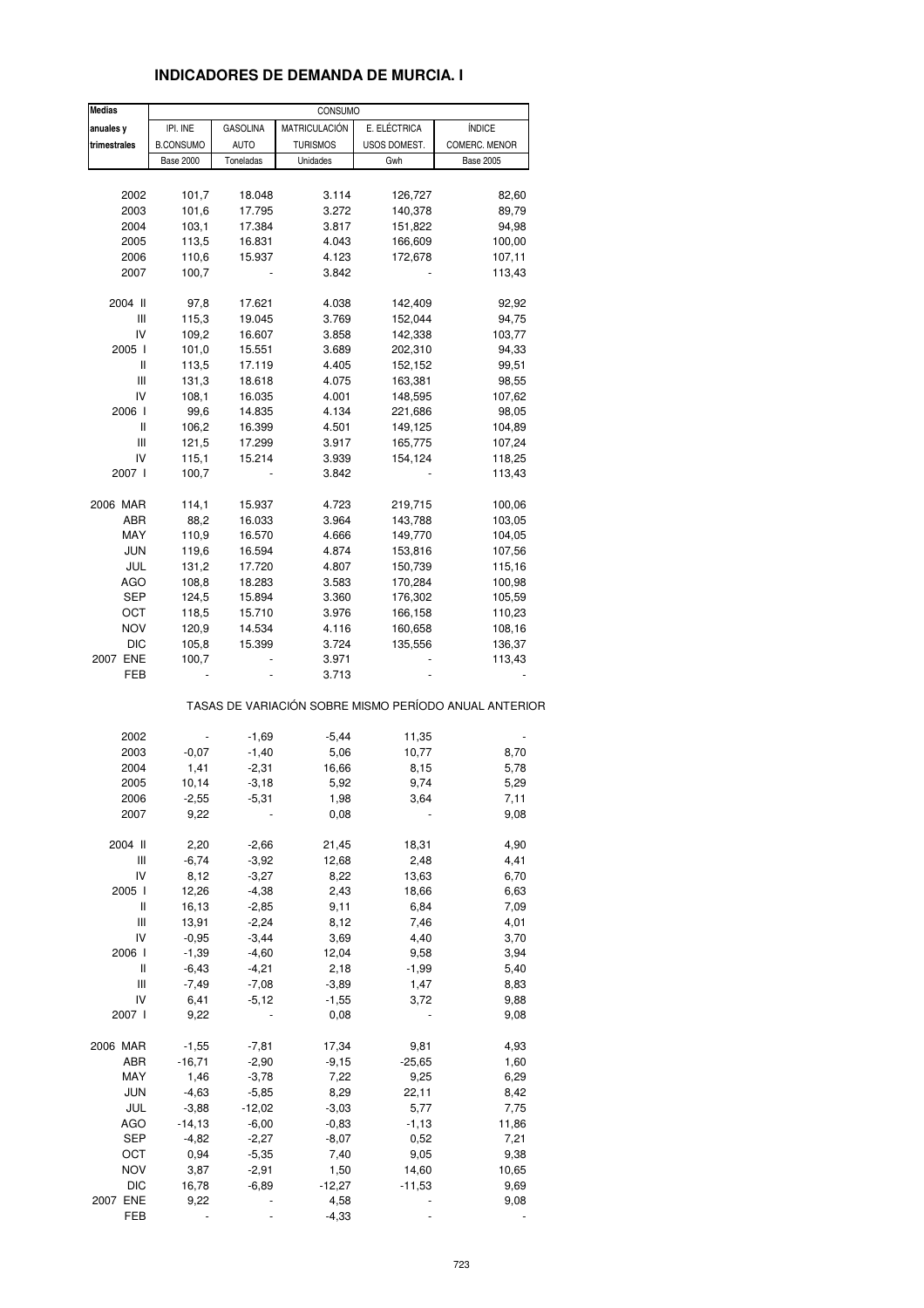| <b>Medias</b> |                  |                       |                | <b>INVERSIÓN</b>                                      |                     |
|---------------|------------------|-----------------------|----------------|-------------------------------------------------------|---------------------|
| anuales y     |                  | IPI. INE              |                | <b>MATRICULACIÓN</b>                                  | <b>INSCRIPCIÓN</b>  |
| trimestrales  | <b>B. EQUIPO</b> | <b>B. INTERMEDIOS</b> | <b>ENERGÍA</b> | <b>VEHÍCULOS CARGA</b>                                | MAQUINARIA AGRICOLA |
|               |                  | <b>Base 2000</b>      |                |                                                       | Unidades            |
|               |                  |                       |                |                                                       |                     |
| 2002          | 112,6            | 95,9                  | 100,8          | 799                                                   | 65                  |
| 2003          | 134,1            | 94,1                  | 97,1           | 911                                                   | 67                  |
| 2004          | 162,0            | 95,2                  | 111,6          | 1.030                                                 | 65                  |
|               |                  |                       |                |                                                       |                     |
| 2005          | 172,6            | 100,7                 | 111,8          | 1.137                                                 | 63                  |
| 2006          | 191,4            | 111,8                 | 128,5          | 1.082                                                 | 57                  |
| 2007          | 193,3            | 112,4                 | 135,6          | 1.033                                                 | 41                  |
| 2004 II       | 166,1            | 100,1                 | 106,4          | 1.043                                                 | 71                  |
| Ш             | 149,1            | 90,9                  | 122,0          | 876                                                   | 63                  |
| IV            | 188,4            | 95,6                  | 113,8          | 1.181                                                 | 65                  |
|               |                  |                       |                |                                                       |                     |
| 2005 l        | 156,6            | 90,9                  | 117,7          | 1.023                                                 | 59                  |
| Ш             | 195,4            | 103,2                 | 109,4          | 1.234                                                 | 64                  |
| Ш             | 154,8            | 102,5                 | 114,5          | 1.028                                                 | 59                  |
| IV            | 183,5            | 106,1                 | 105,7          | 1.261                                                 | 68                  |
| 2006 l        | 169,5            | 112,0                 | 134,3          | 1.091                                                 | 53                  |
| Ш             | 210,8            | 113,9                 | 122,8          | 1.100                                                 | 57                  |
| Ш             |                  |                       |                |                                                       |                     |
|               | 173,4            | 110,3                 | 129,7          | 995                                                   | 57                  |
| IV            | 212,0            | 111,1                 | 127,0          | 1.142                                                 | 60                  |
| 2007 l        | 193,3            | 112,4                 | 135,6          | 1.033                                                 | 41                  |
| 2006 MAR      | 174,6            | 117,3                 | 138,5          | 1.220                                                 | 81                  |
| ABR           | 194,8            | 116,5                 | 105,8          | 1.017                                                 | 27                  |
| MAY           | 219,8            | 108,0                 | 130,2          | 1.141                                                 | 57                  |
|               |                  |                       |                |                                                       |                     |
| <b>JUN</b>    | 217,8            | 117,3                 | 132,5          | 1.141                                                 | 86                  |
| JUL           | 206,7            | 127,9                 | 147,8          | 1.162                                                 | 47                  |
| <b>AGO</b>    | 115,0            | 91,1                  | 120,2          | 882                                                   | 50                  |
| SEP           | 198,4            | 111,8                 | 121,1          | 942                                                   | 75                  |
| OCT           | 238,1            | 125,1                 | 119,3          | 1.199                                                 | 69                  |
| <b>NOV</b>    | 206,9            |                       |                | 1.199                                                 | 47                  |
|               |                  | 109,1                 | 135,1          |                                                       |                     |
| <b>DIC</b>    | 191,1            | 99,2                  | 126,6          | 1.028                                                 | 63                  |
| 2007 ENE      | 193,3            | 112,4                 | 135,6          | 1.075                                                 | 41                  |
| FEB           |                  |                       |                | 990                                                   |                     |
|               |                  |                       |                | TASAS DE VARIACIÓN SOBRE MISMO PERÍODO ANUAL ANTERIOR |                     |
| 2002          |                  |                       |                | 10,09                                                 | 12,72               |
|               |                  | $-1,82$               |                | 13,93                                                 |                     |
| 2003          | 19,08            |                       | $-3,74$        |                                                       | 2,95                |
| 2004          | 20,80            | 1,17                  | 15,00          | 13,13                                                 | $-3,61$             |
| 2005          | 6,56             | 5,75                  | 0,17           | 10,31                                                 | $-2,84$             |
| 2006          | 10,92            | 11,06                 | 14,88          | $-4,81$                                               | $-9,57$             |
| 2007          | 26,84            | 2,55                  | 4,07           | 0,63                                                  | $-2,38$             |
| 2004 II       | 17,96            | 7,25                  | 18,52          | 19,12                                                 | 2,88                |
| Ш             | 30,44            | 3,93                  | 31,17          | 5,08                                                  | $-16,37$            |
|               |                  |                       |                |                                                       |                     |
| IV            | 20,95            | $-4,01$               | $-4,37$        | 11,73                                                 | $-11,31$            |
| 2005 l        | 8,60             | $-3,54$               | 12,85          | 0,16                                                  | 1,71                |
| Ш             | 17,64            | 3,13                  | 2,76           | 18,38                                                 | $-9,81$             |
| Ш             | 3,80             | 12,80                 | $-6,17$        | 17,27                                                 | $-6,35$             |
| IV            | $-2,58$          | 10,94                 | $-7,06$        | 6,80                                                  | 4,08                |
| 2006          | 8,26             | 23,18                 | 14,11          | 6,61                                                  | $-10,67$            |
|               |                  |                       |                |                                                       |                     |
| Ш             | 7,86             | 10,36                 | 12,31          | $-10,91$                                              | $-11,92$            |
| Ш             | 11,99            | 7,54                  | 13,28          | $-3,15$                                               | $-2,82$             |
| IV            | 15,53            | 4,74                  | 20,11          | $-9,46$                                               | $-12,25$            |
| 2007 l        | 26,84            | 2,55                  | 4,07           | 0,63                                                  | $-2,38$             |
| 2006 MAR      | 1,57             | 31,95                 | 4,06           | 9,03                                                  | 28,57               |
|               | 4,06             |                       | 6,55           | $-12,63$                                              | $-41,30$            |
| ABR           |                  | 5,43                  |                |                                                       |                     |
| MAY           | 9,52             | 9,76                  | 19,89          | $-11,89$                                              | $-25,97$            |
| <b>JUN</b>    | 9,78             | 16,37                 | 10,23          | $-8,28$                                               | 22,86               |
| JUL           | $-2,73$          | 10,26                 | 22,86          | $-5,07$                                               | $-31,88$            |
| AGO           | 4,74             | $-0,98$               | 10,28          | $-3,40$                                               | $-1,96$             |
| <b>SEP</b>    | 39,62            | 12,25                 | 6,04           | $-0,42$                                               | 31,58               |
|               |                  |                       |                |                                                       |                     |
| OCT           | 20,25            | 4,42                  | 32,41          | 13,76                                                 | $-1,43$             |
| <b>NOV</b>    | 6,81             | 0,46                  | 20,73          | $-11,38$                                              | $-18,97$            |
| DIC           | 20,26            | 10,34                 | 9,90           | $-25,34$                                              | $-17,11$            |
| 2007 ENE      | 26,84            | 2,55                  | 4,07           | 13,88                                                 | $-2,38$             |
| FEB           |                  |                       |                | $-10,65$                                              |                     |
|               |                  |                       |                |                                                       |                     |

## **INDICADORES DE DEMANDA DE MURCIA. II**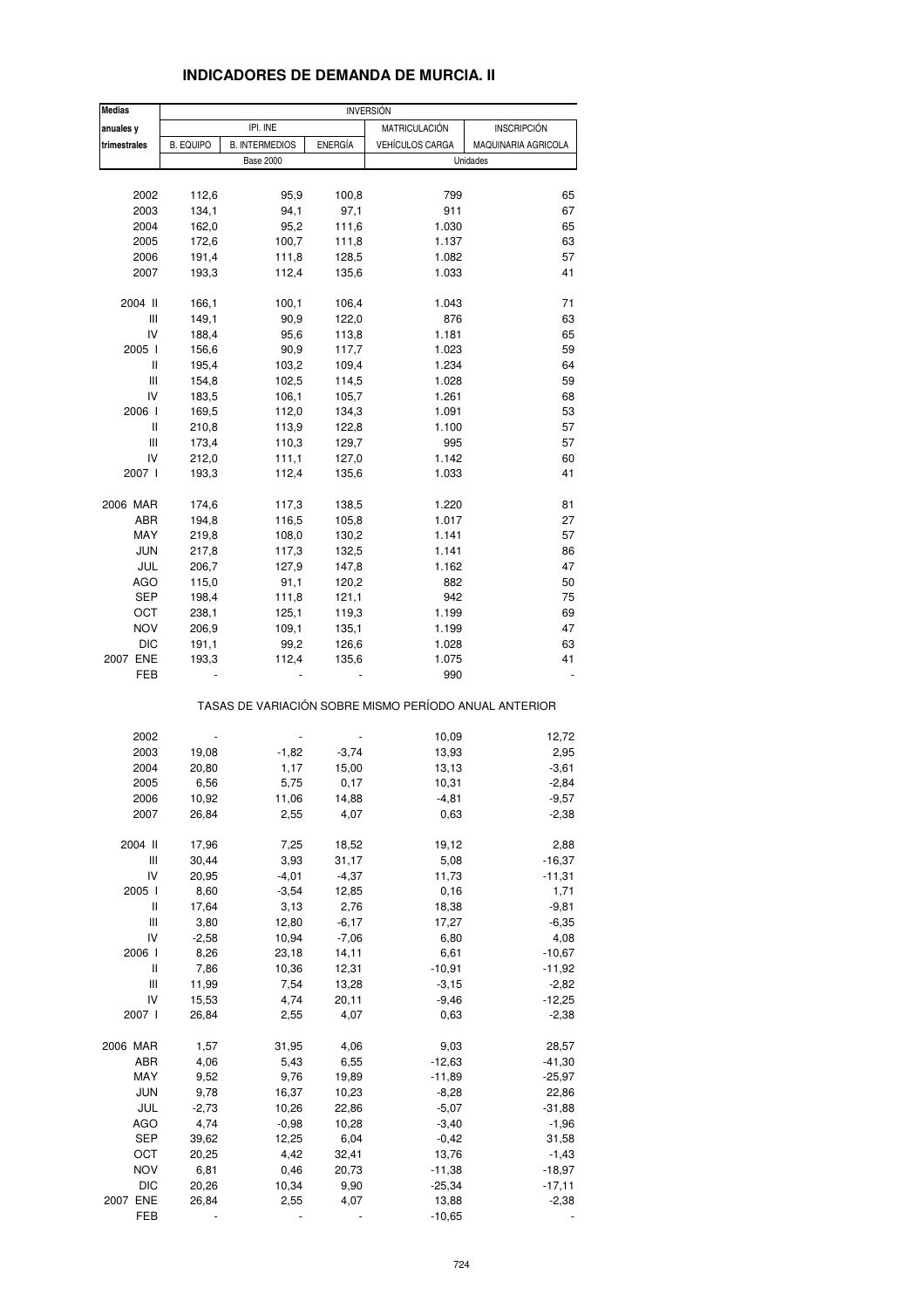# **INDICADORES DEL MERCADO DE TRABAJO DE MURCIA. I**

| <b>Medias</b>                      |              | POBLACIÓN ACTIVA (9) |                |                   |           | POBLACIÓN OCUPADA (9)                                 |           |                  |
|------------------------------------|--------------|----------------------|----------------|-------------------|-----------|-------------------------------------------------------|-----------|------------------|
| anuales y                          |              |                      |                |                   |           |                                                       |           |                  |
| trimestrales                       | <b>TOTAL</b> | <b>VARONES</b>       | <b>MUJERES</b> | <b>TOTAL</b>      | AGRICULT. | <b>INDUSTRIA</b>                                      | CONSTRUC. | <b>SERVICIOS</b> |
|                                    |              |                      |                | Miles de personas |           |                                                       |           |                  |
|                                    |              |                      |                |                   |           |                                                       |           |                  |
| 2001                               | 516,838      | 329,425              | 187,413        | 461,733           | 62,143    | 81,518                                                | 55,845    | 262,225          |
| 2002                               | 547,390      | 342,650              | 204,740        | 485,105           | 61,503    | 81,138                                                | 56,825    | 285,645          |
| 2003                               | 576,618      | 357,255              | 219,365        | 514,770           | 64,913    | 90,470                                                | 59,060    | 300,328          |
| 2004                               | 607,190      | 372,983              | 234,205        | 542,473           | 70,825    | 94,215                                                | 76,260    | 301,175          |
| 2005                               | 619,275      | 380,350              | 238,950        | 569,700           | 63,975    | 97,450                                                | 92,700    | 315,550          |
| 2006                               | 648,500      | 393,375              | 255,100        | 597,575           | 58,900    | 92,275                                                | 99,925    | 346,500          |
| 2004 l                             | 592,750      | 367,370              | 225,380        | 522,910           | 65,400    | 93,550                                                | 69,690    | 294,280          |
| $\mathsf{I}$                       | 604,720      | 369,560              | 235,160        | 539,300           | 71,420    | 90,580                                                | 76,080    | 301,220          |
| $\mathsf{III}$                     | 615,580      | 374,410              | 241,170        | 552,700           | 75,380    | 95,960                                                | 74,830    | 306,530          |
| IV                                 | 615,710      | 380,590              | 235,110        | 554,980           | 71,100    | 96,770                                                | 84,440    | 302,670          |
| 2005 l                             | 604,900      | 373,900              | 231,100        | 550,200           | 64,700    | 92,300                                                | 87,000    | 306,200          |
| $\mathsf{I}$                       | 618,400      | 378,700              | 239,700        | 568,600           | 63,100    | 96,500                                                | 89,600    | 319,400          |
| III                                | 622,100      | 382,300              | 239,800        | 575,200           | 59,600    | 107,600                                               | 96,300    | 311,700          |
| IV                                 | 631,700      | 386,500              | 245,200        | 584,800           | 68,500    | 93,400                                                | 97,900    | 324,900          |
| 2006                               | 638,400      | 389,900              | 248,500        | 589,300           | 63,100    | 86,800                                                | 102,600   | 336,800          |
| $\mathsf{I}$                       | 652,000      | 393,300              | 258,700        | 600,400           | 63,600    | 97,200                                                | 98,100    | 341,500          |
| III                                | 645,700      | 391,700              | 253,900        | 594,800           | 54,300    | 90,600                                                | 100,800   | 349,100          |
| IV                                 | 657,900      | 398,600              | 259,300        | 605,800           | 54,600    | 94,500                                                | 98,200    | 358,600          |
| 2006 ENE                           |              |                      |                |                   |           |                                                       |           |                  |
| FEB                                |              |                      |                |                   |           |                                                       |           |                  |
| <b>MAR</b>                         |              |                      |                |                   |           |                                                       |           |                  |
| <b>ABR</b>                         |              |                      |                |                   |           |                                                       |           |                  |
| MAY                                |              |                      |                |                   |           |                                                       |           |                  |
| <b>JUN</b>                         |              |                      |                |                   |           |                                                       |           |                  |
| JUL                                |              |                      |                |                   |           |                                                       |           |                  |
| AGO                                |              |                      |                |                   |           |                                                       |           |                  |
| <b>SEP</b>                         |              |                      |                |                   |           |                                                       |           |                  |
| OCT                                |              |                      |                |                   |           |                                                       |           |                  |
| <b>NOV</b>                         |              |                      |                |                   |           |                                                       |           |                  |
| <b>DIC</b>                         |              |                      |                |                   |           |                                                       |           |                  |
|                                    |              |                      |                |                   |           | TASAS DE VARIACIÓN SOBRE MISMO PERÍODO ANUAL ANTERIOR |           |                  |
| 2001                               | 1,56         | 2,71                 | $-0,39$        | 3,97              | 7,39      | 6,14                                                  | 8,06      | 1,73             |
| 2002                               | 5,91         | 4,01                 | 9,25           | 5,06              | $-1,03$   | $-0,47$                                               | 1,75      | 8,93             |
| 2003                               | 5,34         | 4,26                 | 7,14           | 6,12              | 5,54      | 11,50                                                 | 3,93      | 5,14             |
| 2004                               | 5,30         | 4,40                 | 6,76           | 5,38              | 9,11      | 4,14                                                  | 29,12     | 0,28             |
| 2005                               | 1,99         | 1,98                 | 2,03           | 5,02              | -9,67     | 3,43                                                  | 21,56     | 4,77             |
| 2006                               | 4,72         | 3,42                 | 6,76           | 4,89              | $-7,93$   | $-5,31$                                               | 7,79      | 9,81             |
|                                    |              |                      |                |                   |           |                                                       |           |                  |
| 2004 l                             | 4,95         | 4,98                 | 4,92           | 5,11              | 1,93      | 8,86                                                  | 26,71     | 0,64             |
| $\, \parallel$                     | 5,35         | 4,04                 | 7,48           | 4,02              | 8,48      | 0,00                                                  | 29,10     | $-0,62$          |
| $\ensuremath{\mathsf{III}}\xspace$ | 6,68         | 4,12                 | 10,93          | 7,17              | 24,88     | 3,90                                                  | 27,11     | 0,79             |
| ${\sf IV}$                         | 4,24         | 4,48                 | 3,83           | 5,23              | 2,61      | 4,05                                                  | 33,10     | 0,32             |
| 2005 l                             | 2,05         | 1,78                 | 2,54           | 5,22              | $-1,07$   | $-1,34$                                               | 24,84     | 4,05             |
| $\, \parallel$                     | 2,26         | 2,47                 | 1,93           | 5,43              | $-11,65$  | 6,54                                                  | 17,77     | 6,04             |
| $\ensuremath{\mathsf{III}}\xspace$ | 1,06         | 2,11                 | $-0,57$        | 4,07              | $-20,93$  | 12,13                                                 | 28,69     | 1,69             |
| IV                                 | 2,60         | 1,55                 | 4,29           | 5,37              | $-3,66$   | $-3,48$                                               | 15,94     | 7,34             |
| 2006                               | 5,54         | 4,28                 | 7,53           | 7,11              | $-2,47$   | $-5,96$                                               | 17,93     | 9,99             |
| $\, \parallel$                     | 5,43         | 3,86                 | 7,93           | 5,59              | 0,79      | 0,73                                                  | 9,49      | 6,92             |
| $\ensuremath{\mathsf{III}}\xspace$ | 3,79         | 2,46                 | 5,88           | 3,41              | $-8,89$   | $-15,80$                                              | 4,67      | 12,00            |
| IV                                 | 4,15         | 3,13                 | 5,75           | 3,59              | $-20,29$  | 1,18                                                  | 0,31      | 10,37            |
| 2006 ENE                           |              |                      |                |                   |           |                                                       |           |                  |
| FEB                                |              |                      |                |                   |           |                                                       |           |                  |
| MAR                                |              |                      |                |                   |           |                                                       |           |                  |
| ABR                                |              |                      |                |                   |           |                                                       |           |                  |
| MAY                                |              |                      |                |                   |           |                                                       |           |                  |
| <b>JUN</b>                         |              |                      |                |                   |           |                                                       |           |                  |
| JUL                                |              |                      |                |                   |           |                                                       |           |                  |
| <b>AGO</b>                         |              |                      |                |                   |           |                                                       |           |                  |
| <b>SEP</b>                         |              |                      |                |                   |           |                                                       |           |                  |
| OCT                                |              |                      |                |                   |           |                                                       |           |                  |
| <b>NOV</b>                         |              |                      |                |                   |           |                                                       |           |                  |
| <b>DIC</b>                         |              |                      |                |                   |           |                                                       |           |                  |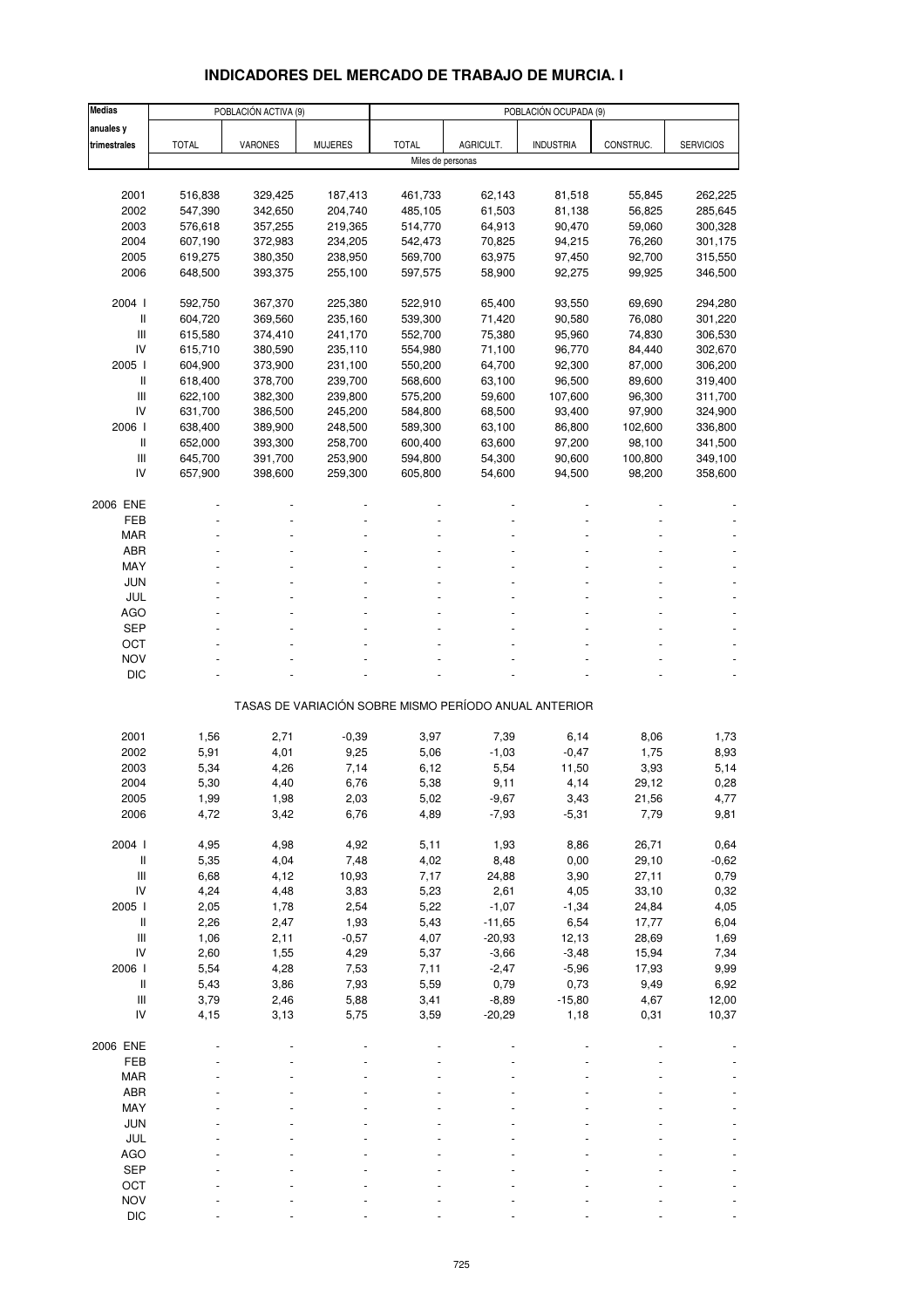## **INDICADORES DEL MERCADO DE TRABAJO DE MURCIA. II**

| <b>Medias</b>                      | POBLACIÓN ASALARIADA (9) |           |                   |                                                       |                  |  |  |
|------------------------------------|--------------------------|-----------|-------------------|-------------------------------------------------------|------------------|--|--|
| anuales y                          |                          |           |                   |                                                       |                  |  |  |
| trimestrales                       | <b>TOTAL</b>             | AGRICULT. | <b>INDUSTRIA</b>  | CONSTRUC.                                             | <b>SERVICIOS</b> |  |  |
|                                    |                          |           | Miles de Personas |                                                       |                  |  |  |
|                                    |                          |           |                   |                                                       |                  |  |  |
| 2001                               | 376,713                  | 47,618    | 72,745            | 47,668                                                | 208,683          |  |  |
| 2002                               | 398,520                  | 48,250    | 70,093            | 46,813                                                | 233,365          |  |  |
| 2003                               | 422,885                  | 50,520    | 77,695            | 50,225                                                | 244,445          |  |  |
|                                    |                          |           |                   |                                                       |                  |  |  |
| 2004                               | 451,260                  | 57,108    | 82,650            | 65,898                                                | 245,605          |  |  |
| 2005                               | 471,550                  | 48,875    | 84,200            | 77,600                                                | 260,875          |  |  |
| 2006                               | 499,200                  | 46,975    | 80,825            | 83,225                                                | 288,175          |  |  |
| 2004 l                             | 425,400                  | 50,670    | 79,550            | 59,640                                                | 235,540          |  |  |
| Ш                                  | 453,550                  | 58,340    | 79,890            | 66,360                                                | 248,960          |  |  |
|                                    |                          |           |                   |                                                       |                  |  |  |
| Ш                                  | 463,590                  | 62,670    | 86,020            | 64,230                                                | 250,670          |  |  |
| IV                                 | 462,500                  | 56,750    | 85,140            | 73,360                                                | 247,250          |  |  |
| 2005 l                             | 451,300                  | 47,700    | 78,300            | 74,900                                                | 250,400          |  |  |
| Ш                                  | 473,800                  | 47,500    | 81,900            | 76,200                                                | 268,200          |  |  |
| Ш                                  | 479,100                  | 45,000    | 96,500            | 80,000                                                | 257,600          |  |  |
|                                    |                          |           |                   |                                                       |                  |  |  |
| IV                                 | 482,000                  | 55,300    | 80,100            | 79,300                                                | 267,300          |  |  |
| 2006                               | 488,300                  | 50,100    | 74,500            | 83,900                                                | 279,800          |  |  |
| Ш                                  | 503,100                  | 52,500    | 85,900            | 81,800                                                | 282,900          |  |  |
| Ш                                  | 501,600                  | 42,500    | 81,100            | 85,200                                                | 292,800          |  |  |
| IV                                 | 503,800                  | 42,800    | 81,800            | 82,000                                                | 297,200          |  |  |
|                                    |                          |           |                   |                                                       |                  |  |  |
| 2006 ENE                           |                          |           |                   |                                                       |                  |  |  |
| FEB                                |                          |           |                   |                                                       |                  |  |  |
| MAR                                |                          |           |                   |                                                       |                  |  |  |
| ABR                                |                          |           |                   |                                                       |                  |  |  |
| MAY                                |                          |           |                   |                                                       |                  |  |  |
|                                    |                          |           |                   |                                                       |                  |  |  |
| JUN                                |                          |           |                   |                                                       |                  |  |  |
| JUL                                |                          |           |                   |                                                       |                  |  |  |
| AGO                                |                          |           |                   |                                                       |                  |  |  |
| SEP                                |                          |           |                   |                                                       |                  |  |  |
|                                    |                          |           |                   |                                                       |                  |  |  |
| OCT                                |                          |           |                   |                                                       |                  |  |  |
| <b>NOV</b>                         |                          |           |                   |                                                       |                  |  |  |
| DIC                                |                          |           |                   |                                                       |                  |  |  |
|                                    |                          |           |                   | TASAS DE VARIACIÓN SOBRE MISMO PERÍODO ANUAL ANTERIOR |                  |  |  |
|                                    |                          |           |                   |                                                       |                  |  |  |
| 2001                               | 5,33                     | 11,53     | 5,62              | 15,62                                                 | 1,87             |  |  |
| 2002                               | 5,79                     | 1,33      | $-3,65$           | $-1,79$                                               | 11,83            |  |  |
| 2003                               | 6,11                     | 4,70      | 10,85             | 7,29                                                  | 4,75             |  |  |
| 2004                               | 6,71                     | 13,04     | 6,38              | 31,20                                                 | 0,47             |  |  |
|                                    |                          |           |                   |                                                       |                  |  |  |
| 2005                               | 4,50                     | -14,42    | 1,88              | 17,76                                                 | 6,22             |  |  |
| 2006                               | 5,86                     | $-3,89$   | $-4,01$           | 7,25                                                  | 10,46            |  |  |
| 2004 l                             | 3,48                     | 0,80      | 7,86              | 31,74                                                 | $-2,60$          |  |  |
| $\sf II$                           | 5,72                     | 8,97      | 3,85              | 31,07                                                 |                  |  |  |
|                                    |                          |           |                   |                                                       | 0,43             |  |  |
| $\ensuremath{\mathsf{III}}\xspace$ | 9,41                     | 40,08     | 8,36              | 25,72                                                 | 0,88             |  |  |
| IV                                 | 8,13                     | 6,02      | 5,48              | 36,08                                                 | 3,21             |  |  |
| 2005 l                             | 6,09                     | $-5,86$   | $-1,57$           | 25,59                                                 | 6,31             |  |  |
| $\sf II$                           | 4,46                     | $-18,58$  | 2,52              | 14,83                                                 | 7,73             |  |  |
|                                    |                          |           |                   |                                                       |                  |  |  |
| Ш                                  | 3,35                     | $-28,20$  | 12,18             | 24,55                                                 | 2,76             |  |  |
| IV                                 | 4,22                     | $-2,56$   | $-5,92$           | 8,10                                                  | 8,11             |  |  |
| 2006                               | 8,20                     | 5,03      | $-4,85$           | 12,02                                                 | 11,74            |  |  |
| Ш                                  | 6, 18                    | 10,53     | 4,88              | 7,35                                                  | 5,48             |  |  |
| Ш                                  | 4,70                     | $-5,56$   | $-15,96$          | 6,50                                                  | 13,66            |  |  |
|                                    |                          |           |                   |                                                       |                  |  |  |
| IV                                 | 4,52                     | $-22,60$  | 2,12              | 3,40                                                  | 11,19            |  |  |
| 2006 ENE                           |                          |           |                   |                                                       |                  |  |  |
| FEB                                |                          |           |                   |                                                       |                  |  |  |
|                                    |                          |           |                   |                                                       |                  |  |  |
| MAR                                |                          |           |                   |                                                       |                  |  |  |
| ABR                                |                          |           |                   |                                                       |                  |  |  |
| MAY                                |                          |           |                   |                                                       |                  |  |  |
| <b>JUN</b>                         |                          |           |                   |                                                       |                  |  |  |
| JUL                                |                          |           |                   |                                                       |                  |  |  |
|                                    |                          |           |                   |                                                       |                  |  |  |
| AGO                                |                          |           |                   |                                                       |                  |  |  |
| <b>SEP</b>                         |                          |           |                   |                                                       |                  |  |  |
| OCT                                |                          |           |                   |                                                       |                  |  |  |
| <b>NOV</b>                         |                          |           |                   |                                                       |                  |  |  |
| <b>DIC</b>                         |                          |           |                   |                                                       |                  |  |  |
|                                    |                          |           |                   |                                                       |                  |  |  |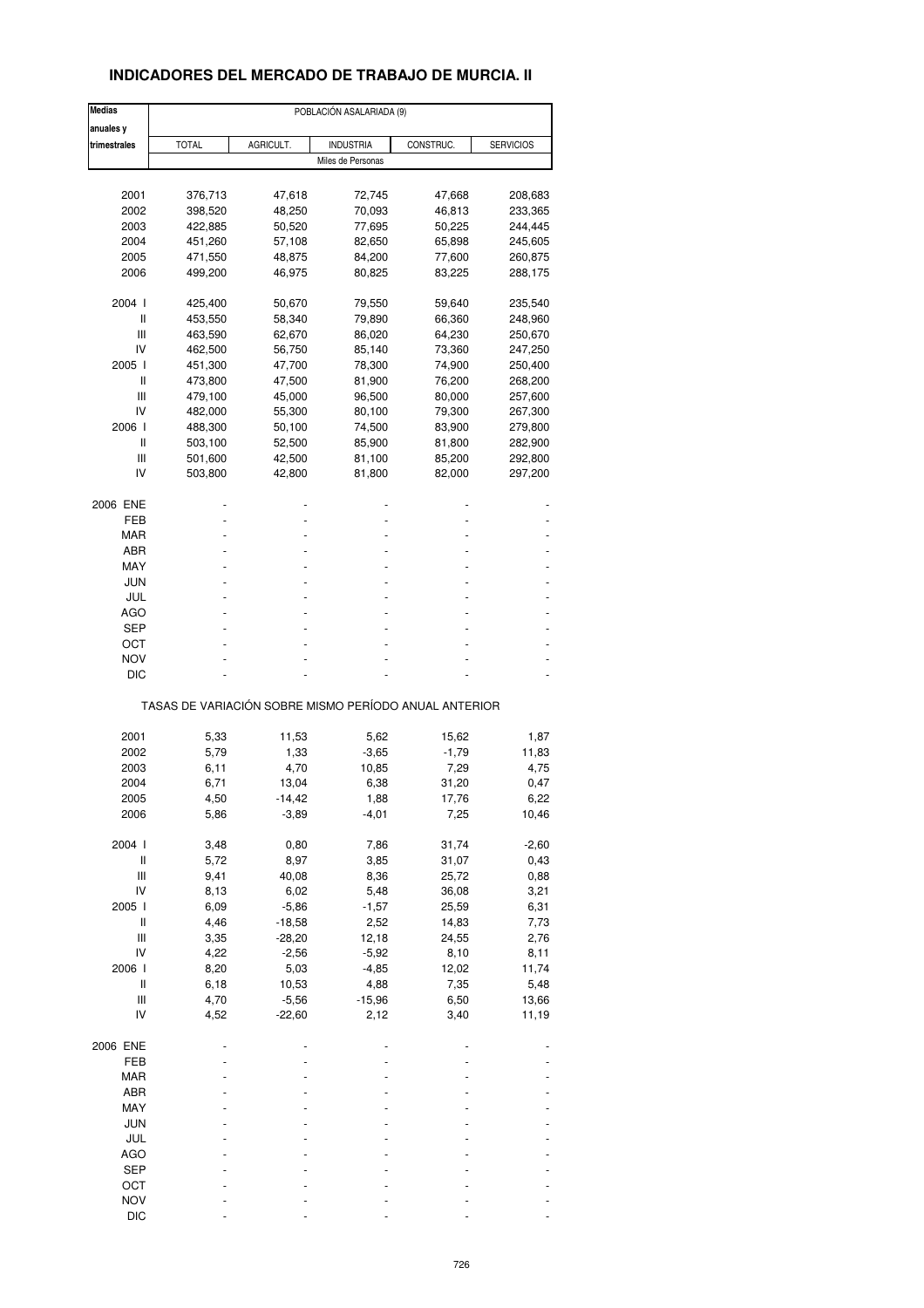# **INDICADORES DEL MERCADO DE TRABAJO DE MURCIA. III**

| <b>Medias</b>                            |              | PARADOS (9)       |                |                                                       | TASA DE ACTIVIDAD (9) |                | TASA DE PARO (9) |                |                |
|------------------------------------------|--------------|-------------------|----------------|-------------------------------------------------------|-----------------------|----------------|------------------|----------------|----------------|
| anuales y                                |              |                   |                |                                                       | <b>MENORES</b>        |                |                  | <b>MENORES</b> |                |
| trimestrales                             | <b>TOTAL</b> | VARONES           | <b>MUJERES</b> | <b>TOTAL</b>                                          | 20 AÑOS               | <b>MUJERES</b> | <b>TOTAL</b>     | 20 AÑOS        | <b>MUJERES</b> |
|                                          |              | Miles de personas |                |                                                       |                       | Porcentaje     |                  |                |                |
|                                          |              |                   |                |                                                       |                       |                |                  |                |                |
|                                          |              |                   |                |                                                       |                       |                |                  |                |                |
| 2001                                     | 55,105       | 22,955            | 32,153         | 53,92                                                 | 34,36                 | 38,73          | 10,66            | 23,95          | 17,14          |
| 2002                                     | 62,288       | 28,010            | 34,278         | 55,56                                                 | 34,85                 | 41,25          | 11,38            | 32,70          | 16,75          |
| 2003                                     | 61,848       | 27,155            | 34,693         | 56,90                                                 | 36,00                 | 42,99          | 10,73            | 29,81          | 15,82          |
| 2004                                     | 64,718       | 27,403            | 37,315         | 58,29                                                 | 32,71                 | 44,77          | 10,67            | 27,73          | 15,96          |
| 2005                                     | 49,600       | 21,975            | 27,600         | 57,84                                                 | 33,62                 | 44,64          | 8,02             | 23,68          | 11,59          |
| 2006                                     | 50,900       | 23,000            | 27,925         | 58,98                                                 | 29,85                 | 46,61          | 7,85             | 29,45          | 10,95          |
|                                          |              |                   |                |                                                       |                       |                |                  |                |                |
| 2004 l                                   | 69,840       | 30,550            | 39,290         | 57,51                                                 | 31,42                 | 43,46          | 11,78            | 21,76          | 17,43          |
| II                                       | 65,420       | 26,470            | 38,960         | 58,26                                                 | 33,27                 | 45,08          | 10,82            | 30,56          | 16,57          |
| $\mathsf{III}$                           | 62,880       | 28,170            | 34,710         | 58,89                                                 | 34,39                 | 45,97          | 10,22            | 27,40          | 14,39          |
| IV                                       | 60,730       | 24,420            | 36,300         | 58,50                                                 | 31,74                 | 44,56          | 9,86             | 31,20          | 15,44          |
| 2005 l                                   | 54,700       | 20,200            | 34,500         | 57,09                                                 | 32,77                 | 43,54          | 9,04             | 26,21          | 14,93          |
| Ш                                        | 49,800       | 21,600            | 28,200         | 57,97                                                 | 30,44                 | 44,91          | 8,05             | 25,14          | 11,77          |
| $\ensuremath{\mathsf{III}}\xspace$       | 47,000       | 25,200            | 21,700         | 57,92                                                 | 39,21                 | 44,68          | 7,55             | 17,76          | 9,06           |
| IV                                       | 46,900       | 20,900            | 26,000         | 58,38                                                 | 32,04                 | 45,41          | 7,42             | 25,60          | 10,61          |
| 2006                                     | 49,100       | 20,400            | 28,700         | 58,61                                                 | 27,86                 | 45,77          | 7,70             | 36,48          | 11,56          |
| II                                       | 51,600       | 23,800            | 27,800         | 59,50                                                 | 33,04                 | 47,40          | 7,91             | 26,90          | 10,74          |
| $\ensuremath{\mathsf{III}}\xspace$       | 50,900       | 23,600            | 27,300         | 58,57                                                 | 31,95                 | 46,29          | 7,89             | 25,90          | 10,74          |
| IV                                       |              |                   | 27,900         |                                                       |                       |                |                  |                |                |
|                                          | 52,000       | 24,200            |                | 59,23                                                 | 26,55                 | 46,97          | 7,91             | 28,50          | 10,74          |
|                                          |              |                   |                |                                                       |                       |                |                  |                |                |
| 2006 ENE                                 |              |                   |                |                                                       |                       |                |                  |                |                |
| FEB                                      |              |                   |                |                                                       |                       |                |                  |                |                |
| MAR                                      |              |                   |                |                                                       |                       |                |                  |                |                |
| ABR                                      |              |                   |                |                                                       |                       |                |                  |                |                |
| MAY                                      |              |                   |                |                                                       |                       |                |                  |                |                |
| <b>JUN</b>                               |              |                   |                |                                                       |                       |                |                  |                |                |
| JUL                                      |              |                   |                |                                                       |                       |                |                  |                |                |
| <b>AGO</b>                               |              |                   |                |                                                       |                       |                |                  |                |                |
| SEP                                      |              |                   |                |                                                       |                       |                |                  |                |                |
| OCT                                      |              |                   |                |                                                       |                       |                |                  |                |                |
| <b>NOV</b>                               |              |                   |                |                                                       |                       |                |                  |                |                |
| DIC                                      |              |                   |                |                                                       |                       |                |                  |                |                |
|                                          |              |                   |                |                                                       |                       |                |                  |                |                |
|                                          |              |                   |                | TASAS DE VARIACIÓN SOBRE MISMO PERÍODO ANUAL ANTERIOR |                       |                |                  |                |                |
|                                          |              |                   |                |                                                       |                       |                |                  |                |                |
| 2001                                     | $-14,93$     | $-16,07$          | $-14,09$       |                                                       |                       |                |                  |                |                |
| 2002                                     | 13,03        | 22,02             | 6,61           |                                                       |                       |                |                  |                |                |
| 2003                                     | $-0,71$      | $-3,05$           | 1,21           |                                                       |                       |                |                  |                |                |
| 2004                                     | 4,64         | 0,91              | 7,56           |                                                       |                       |                |                  |                |                |
| 2005                                     | -23,36       | -19,81            | -26,04         |                                                       |                       |                |                  |                |                |
| 2006                                     | 2,62         | 4,66              | 1,18           |                                                       |                       |                |                  |                |                |
|                                          |              |                   |                |                                                       |                       |                |                  |                |                |
| 2004 l                                   | 3,82         | $-2,05$           | 8,90           |                                                       |                       |                |                  |                |                |
| Ш                                        | 17,77        | 7,78              | 25,72          |                                                       |                       |                |                  |                |                |
| $\ensuremath{\mathsf{III}}\xspace$       |              |                   |                |                                                       |                       |                |                  |                |                |
| ${\sf IV}$                               | 2,58         | 3,34              | 1,94           |                                                       |                       |                |                  |                |                |
|                                          | $-4,01$      | $-4,65$           | $-3,59$        |                                                       |                       |                |                  |                |                |
| 2005                                     | $-21,68$     | $-33,88$          | $-12,19$       |                                                       |                       |                |                  |                |                |
| II                                       | $-23,88$     | $-18,40$          | $-27,62$       |                                                       |                       |                |                  |                |                |
| $\ensuremath{\mathsf{III}}\xspace$<br>IV | $-25,25$     | $-10,54$          | $-37,48$       |                                                       |                       |                |                  |                |                |
|                                          | $-22,77$     | $-14,41$          | $-28,37$       |                                                       |                       |                |                  |                |                |
| 2006                                     | $-10,24$     | 0,99              | $-16,81$       |                                                       |                       |                |                  |                |                |
| $\, \parallel$                           | 3,61         | 10,19             | $-1,42$        |                                                       |                       |                |                  |                |                |
| $\ensuremath{\mathsf{III}}\xspace$       | 8,30         | $-6,35$           | 25,81          |                                                       |                       |                |                  |                |                |
| IV                                       | 10,87        | 15,79             | 7,31           |                                                       |                       |                |                  |                |                |
|                                          |              |                   |                |                                                       |                       |                |                  |                |                |
| 2006 ENE                                 |              |                   |                |                                                       |                       |                |                  |                |                |
| FEB                                      |              |                   |                |                                                       |                       |                |                  |                |                |
| <b>MAR</b>                               |              |                   |                |                                                       |                       |                |                  |                |                |
| ABR                                      |              |                   |                |                                                       |                       |                |                  |                |                |
| MAY                                      |              |                   |                |                                                       |                       |                |                  |                |                |
| JUN                                      |              |                   |                |                                                       |                       |                |                  |                |                |
| JUL                                      |              |                   |                |                                                       |                       |                |                  |                |                |
| AGO                                      |              |                   |                |                                                       |                       |                |                  |                |                |
| <b>SEP</b>                               |              |                   |                |                                                       |                       |                |                  |                |                |
| OCT                                      |              |                   |                |                                                       |                       |                |                  |                |                |
| <b>NOV</b>                               |              |                   |                |                                                       |                       |                |                  |                |                |
| $DIC$                                    |              |                   |                |                                                       |                       |                |                  |                |                |
|                                          |              |                   |                |                                                       |                       |                |                  |                |                |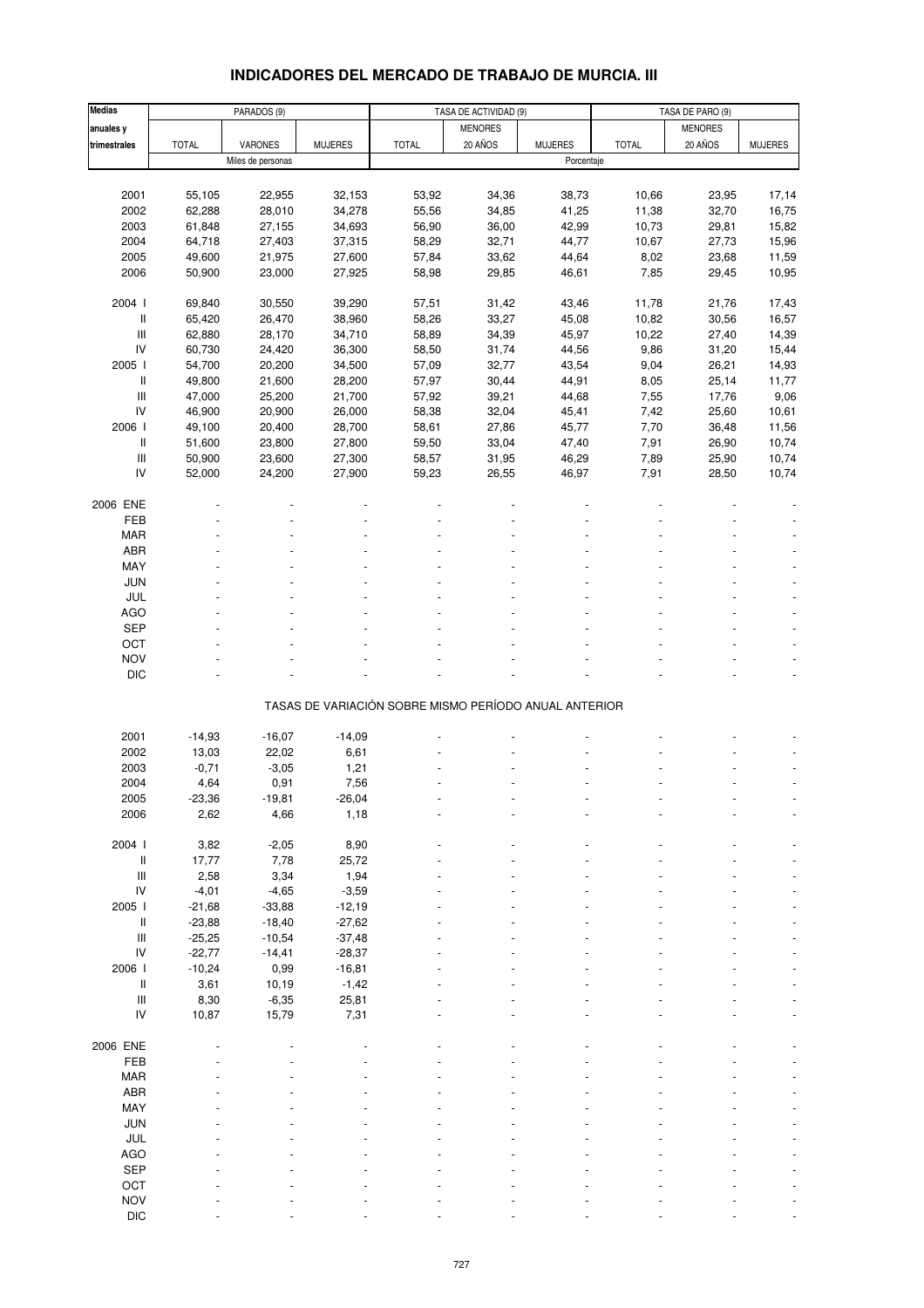| <b>Medias</b>                      |              |                    | PARO REGISTRADO  |                                                       |                  |                 |
|------------------------------------|--------------|--------------------|------------------|-------------------------------------------------------|------------------|-----------------|
| anuales y                          |              |                    |                  |                                                       |                  | SIN EMPLEO      |
| trimestrales                       | <b>TOTAL</b> | <b>AGRICULTURA</b> | <b>INDUSTRIA</b> | CONSTRUCCIÓN                                          | <b>SERVICIOS</b> | <b>ANTERIOR</b> |
|                                    |              |                    | Personas         |                                                       |                  |                 |
|                                    |              |                    |                  |                                                       |                  |                 |
| 2002                               | 45.153       | 1.905              | 9.619            | 5.216                                                 | 23.343           | 5.071           |
| 2003                               | 45.732       | 1.813              | 9.661            | 5.408                                                 | 23.717           | 5.134           |
| 2004                               | 45.187       | 2.126              | 9.094            | 5.353                                                 | 23.503           | 5.112           |
| 2005                               | 44.244       | 2.392              | 8.580            | 5.639                                                 | 23.950           | 3.684           |
| 2006                               | 44.355       | 2.617              | 7.779            | 6.508                                                 | 24.216           | 3.235           |
| 2007                               | 45.639       | 2.539              | 7.660            | 7.136                                                 | 25.183           | 3.121           |
| 2004 II                            | 43.887       | 2.026              | 8.745            | 5.075                                                 | 22.999           | 5.043           |
| Ш                                  | 44.802       | 2.313              | 8.880            | 5.690                                                 | 22.972           | 4.946           |
| IV                                 | 45.137       | 2.223              | 8.889            | 5.389                                                 | 23.440           | 5.195           |
| 2005 l                             | 46.899       | 2.292              | 9.458            | 5.678                                                 | 25.154           | 4.317           |
| Ш                                  | 42.221       | 2.070              | 8.261            | 5.187                                                 | 22.964           | 3.739           |
| Ш                                  | 43.492       | 2.601              | 8.170            | 5.983                                                 | 23.371           | 3.368           |
| IV                                 | 44.365       | 2.603              | 8.430            | 5.709                                                 | 24.312           | 3.311           |
| 2006                               | 46.886       | 2.985              | 8.428            | 6.051                                                 | 25.825           | 3.597           |
| Ш                                  | 42.419       | 2.385              | 7.561            | 5.887                                                 | 23.418           | 3.168           |
| III                                | 44.414       | 2.625              | 7.648            | 7.275                                                 | 23.800           | 3.066           |
| IV                                 | 43.699       | 2.475              | 7.477            | 6.820                                                 | 23.820           | 3.107           |
| 2007                               | 45.639       | 2.539              | 7.660            | 7.136                                                 | 25.183           | 3.121           |
| 2006 MAR                           | 46.379       | 2.900              | 8.121            | 6.060                                                 | 25.694           | 3.604           |
| ABR                                | 43.833       | 2.524              | 7.647            | 5.981                                                 | 24.324           | 3.357           |
| MAY                                | 41.465       | 2.231              | 7.503            | 5.697                                                 | 22.932           | 3.102           |
| <b>JUN</b>                         | 41.959       | 2.400              | 7.533            | 5.983                                                 | 22.997           | 3.046           |
| JUL                                | 43.226       | 2.560              | 7.590            | 6.725                                                 | 23.337           | 3.014           |
| AGO                                | 45.543       | 2.606              | 7.826            | 8.049                                                 | 24.062           | 3.000           |
| <b>SEP</b>                         | 44.472       | 2.708              | 7.528            | 7.050                                                 | 24.002           | 3.184           |
| OCT                                | 44.056       | 2.550              | 7.545            | 6.698                                                 | 24.056           | 3.207           |
| <b>NOV</b>                         | 43.451       | 2.482              | 7.379            | 6.511                                                 | 23.902           | 3.177           |
| <b>DIC</b>                         | 43.591       | 2.393              | 7.508            | 7.250                                                 | 23.502           | 2.938           |
| 2007 ENE                           | 45.295       | 2.566              | 7.670            | 7.154                                                 | 24.854           | 3.051           |
| FEB                                | 45.982       | 2.512              | 7.650            | 7.118                                                 | 25.512           | 3.190           |
|                                    |              |                    |                  | TASAS DE VARIACIÓN SOBRE MISMO PERÍODO ANUAL ANTERIOR |                  |                 |
| 2002                               | 3,25         | 3,84               | 1,59             | 9,07                                                  | 4,81             | $-5,71$         |
| 2003                               | 1,28         | $-4,83$            | 0,43             | 3,68                                                  | 1,60             | 1,24            |
| 2004                               | $-1,19$      | 17,28              | $-5,86$          | $-1,02$                                               | $-0,90$          | $-0,43$         |
| 2005                               | $-2,09$      | 12,50              | $-5,66$          | 5,35                                                  | 1,90             | $-27,93$        |
| 2006                               | 0,25         | 9,44               | $-9,34$          | 15,41                                                 | 1,11             | $-12,19$        |
| 2007                               | $-3,18$      | $-16, 14$          | $-10,74$         | 18,02                                                 | $-2,73$          | $-13,15$        |
|                                    |              |                    |                  |                                                       |                  |                 |
| 2004 II                            | $-0,78$      | 14,21              | $-5,90$          | $-2,03$                                               | 0,29             | $-0,19$         |
| $\ensuremath{\mathsf{III}}\xspace$ | 1,17         | 28,29              | $-3,14$          | 1,84                                                  | 0,04             | 3,88            |
| IV                                 | $-2,25$      | 25,00              | $-9,57$          | $-0,41$                                               | $-1,98$          | $-0,91$         |
| 2005 l                             | $-0,05$      | 18,06              | $-4, 11$         | 8,04                                                  | 2,25             | $-17,96$        |
| $\, \parallel$                     | $-3,80$      | 2,17               | $-5,53$          | 2,21                                                  | $-0,15$          | $-25,86$        |
| Ш                                  | $-2,92$      | 12,45              | $-8,00$          | 5,14                                                  | 1,73             | $-31,90$        |
| IV                                 | $-1,71$      | 17,09              | $-5,17$          | 5,93                                                  | 3,72             | $-36,27$        |
| 2006 l                             | $-0,03$      | 30,22              | $-10,88$         | 6,56                                                  | 2,67             | $-16,69$        |
| $\, \parallel$                     | 0,47         | 15,22              | $-8,47$          | 13,50                                                 | 1,98             | $-15,26$        |
| Ш                                  | 2,12         | 0,92               | $-6,39$          | 21,60                                                 | 1,84             | $-8,97$         |
| IV                                 | $-1,50$      | $-4,93$            | $-11,30$         | 19,46                                                 | $-2,02$          | $-6, 15$        |
| 2007                               | $-3,18$      | $-16, 14$          | $-10,74$         | 18,02                                                 | $-2,73$          | $-13,15$        |
| 2006 MAR                           | $-1,38$      | 19,15              | $-13,85$         | 5,72                                                  | 2,51             | $-17,57$        |
| ABR                                | $-1,27$      | 18,28              | $-10,85$         | 8,04                                                  | 1,08             | $-17,82$        |
| MAY                                | 0,37         | 12,73              | $-9,14$          | 13,08                                                 | 2,61             | $-15,91$        |
| JUN                                | 2,45         | 14,45              | $-5,21$          | 19,97                                                 | 2,30             | $-11,53$        |
| JUL                                | 3,00         | 5,79               | $-5,47$          | 22,27                                                 | 2,58             | $-7,74$         |
| AGO                                | 2,78         | 0,62               | $-6, 15$         | 22,40                                                 | 2,29             | $-8,65$         |
| <b>SEP</b>                         | 0,62         | $-3,01$            | $-7,54$          | 20,06                                                 | 0,69             | $-10,39$        |
| OCT                                | $-0,58$      | $-1,89$            | $-9,93$          | 19,14                                                 | $-1,76$          | $-0,68$         |
| <b>NOV</b>                         | $-1,71$      | $-3,24$            | $-11,92$         | 17,74                                                 | $-1,89$          | $-5,81$         |
| <b>DIC</b>                         | $-2,20$      | $-9,56$            | $-12,02$         | 21,36                                                 | $-2,43$          | $-11,80$        |
| 2007 ENE                           | $-2,77$      | $-11,12$           | $-10,56$         | 18,01                                                 | $-2,74$          | $-12,98$        |
| FEB                                | $-3,59$      | $-20,71$           | $-10,92$         | 18,02                                                 | $-2,73$          | $-13,32$        |

### **INDICADORES DEL MERCADO DE TRABAJO DE MURCIA. IV**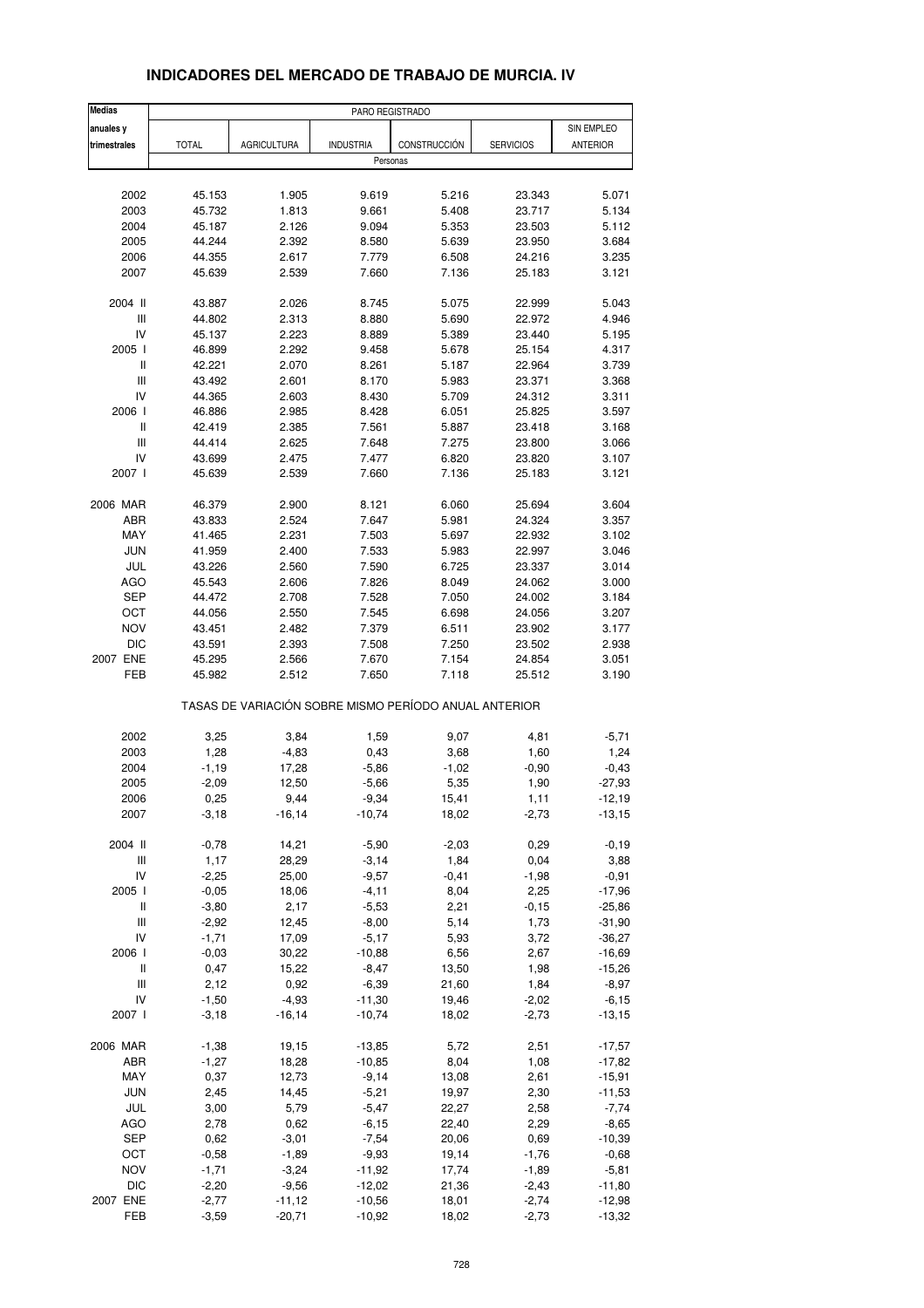### **INDICADORES DEL MERCADO DE TRABAJO DE MURCIA. V**

| <b>Medias</b> | AFILIADOS A LA SEGURIDAD SOCIAL EN ALTA LABORAL       |                    |                  |               |                  |  |  |
|---------------|-------------------------------------------------------|--------------------|------------------|---------------|------------------|--|--|
| anuales y     |                                                       |                    | <b>TOTAL</b>     |               |                  |  |  |
| trimestrales  | <b>TOTAL</b>                                          | <b>AGRICULTURA</b> | <b>INDUSTRIA</b> | CONSTRUCCIÓN  | <b>SERVICIOS</b> |  |  |
|               |                                                       |                    | Personas         |               |                  |  |  |
|               |                                                       |                    |                  |               |                  |  |  |
| 2002          | 458.565                                               | 71.886             | 77.391           | 58.053        | 250.795          |  |  |
| 2003          | 487.236                                               | 79.272             | 78.517           | 63.564        | 265.441          |  |  |
| 2004          | 503.852                                               | 72.238             | 78.971           | 70.562        | 281.616          |  |  |
| 2005          | 537.953                                               | 73.189             | 80.111           | 80.874        | 303.443          |  |  |
| 2006          | 573.180                                               | 74.896             | 81.249           | 90.102        | 326.872          |  |  |
| 2007          | 579.667                                               | 71.004             | 81.206           | 91.788        | 335.636          |  |  |
|               |                                                       |                    |                  |               |                  |  |  |
| 2004 II       | 506.686                                               | 74.408             | 79.779           | 70.561        | 281.421          |  |  |
| Ш             | 500.581                                               | 68.299             | 79.167           | 69.786        | 282.906          |  |  |
| IV            | 510.389                                               | 69.837             | 79.147           | 73.178        | 287.795          |  |  |
| 2005 l        | 511.837                                               | 67.760             | 78.219           | 75.550        | 289.908          |  |  |
| Ш             | 534.197                                               | 72.418             | 80.394           | 80.024        | 300.983          |  |  |
| Ш             | 545.566                                               | 75.015             | 81.103           | 81.842        | 307.296          |  |  |
| IV            | 560.210                                               | 77.563             | 80.729           | 86.080        | 315.587          |  |  |
| 2006          | 563.378                                               | 77.140             | 80.286           | 88.667        | 317.146          |  |  |
| Ш             | 575.328                                               | 76.854             | 82.001           | 91.056        | 325.382          |  |  |
| Ш             | 572.665                                               | 72.709             | 81.393           | 89.420        | 329.109          |  |  |
| IV            | 581.350                                               | 72.881             | 81.315           | 91.266        | 335.853          |  |  |
| 2007 l        | 579.667                                               | 71.004             | 81.206           | 91.788        | 335.636          |  |  |
|               |                                                       |                    |                  |               |                  |  |  |
| 2006 MAR      | 569.139                                               | 77.568             | 81.465           | 89.934        | 320.137          |  |  |
| ABR           | 574.273                                               | 77.585             | 82.192           | 90.257        | 324.204          |  |  |
| MAY           | 575.920                                               | 77.042             | 81.828           | 91.243        | 325.772          |  |  |
| <b>JUN</b>    | 575.791                                               | 75.936             | 81.983           | 91.667        | 326.170          |  |  |
| JUL           | 579.361                                               | 74.256             | 81.832           | 90.663        | 332.575          |  |  |
| AGO           | 563.778                                               | 72.184             | 80.555           | 86.859        | 324.145          |  |  |
| SEP           | 574.857                                               | 71.686             | 81.792           | 90.738        | 330.606          |  |  |
| OCT           | 577.806                                               | 72.660             | 81.219           | 91.635        | 332.257          |  |  |
| <b>NOV</b>    | 586.063                                               | 73.763             | 81.868           | 92.760        | 337.637          |  |  |
| DIC           | 580.182                                               | 72.219             | 80.859           | 89.404        | 337.666          |  |  |
| 2007 ENE      | 578.114                                               | 71.023             | 80.861           | 91.079        | 335.117          |  |  |
| FEB           | 581.219                                               | 70.984             | 81.550           | 92.496        | 336.155          |  |  |
|               | TASAS DE VARIACIÓN SOBRE MISMO PERÍODO ANUAL ANTERIOR |                    |                  |               |                  |  |  |
|               |                                                       |                    |                  |               |                  |  |  |
| 2002          | 6,02                                                  | 8,90               | 2,48             | 8,52          | 5,87             |  |  |
| 2003          | 6,25                                                  | 10,27              | 1,45             | 9,49          | 5,84             |  |  |
| 2004          | 3,41                                                  | $-8,87$            | 0,58             | 11,01         | 6,09             |  |  |
| 2005          | 6,77                                                  | 1,32               | 1,44             | 14,61         | 7,75             |  |  |
| 2006<br>2007  | 6,55<br>3,42                                          | 2,33<br>$-7,70$    | 1,42<br>1,89     | 11,41<br>4,26 | 7,72             |  |  |
|               |                                                       |                    |                  |               | 6,33             |  |  |
| 2004 II       | 3,43                                                  | $-8,19$            | 0,62             | 10,71         | 6,05             |  |  |
| Ш             | 2,83                                                  | $-12,11$           | $-0,45$          | 10,51         | 6,35             |  |  |
| IV            | 3,27                                                  | $-10,44$           | 1,06             | 12,16         | 5,73             |  |  |
| 2005 l        | 2,83                                                  | $-11,32$           | 0,55             | 9,93          | 5,67             |  |  |
| Ш             | 5,43                                                  | $-2,67$            | 0,77             | 13,41         | 6,95             |  |  |
| Ш             | 8,99                                                  | 9,83               | 2,45             | 17,28         | 8,62             |  |  |
| IV            | 9,76                                                  | 11,06              | 2,00             | 17,63         | 9,66             |  |  |
| 2006          | 10,07                                                 | 13,84              | 2,64             | 17,36         | 9,40             |  |  |
| Ш             | 7,70                                                  | 6,13               | 2,00             | 13,79         | 8,11             |  |  |
| Ш             | 4,97                                                  | $-3,07$            | 0,36             | 9,26          | 7,10             |  |  |
| IV            | 3,77                                                  | $-6,04$            | 0,73             | 6,02          | 6,42             |  |  |
| 2007 l        | 3,42                                                  | $-7,70$            | 1,89             | 4,26          | 6,33             |  |  |
|               |                                                       |                    |                  |               |                  |  |  |
| 2006 MAR      | 10,35                                                 | 14,51              | 3,84             | 17,43         | 9,41             |  |  |
| ABR           | 9,14                                                  | 11,09              | 2,63             | 15,55         | 8,89             |  |  |
| MAY           | 7,78                                                  | 6,93               | 2,31             | 13,91         | 7,92             |  |  |
| <b>JUN</b>    | 6,22                                                  | 0,76               | 1,07             | 11,98         | 7,52             |  |  |
| JUL           | 4,94                                                  | $-2,30$            | 0,47             | 10,47         | 6,51             |  |  |
| AGO           | 4,72                                                  | $-2,59$            | $-0,02$          | 9,05          | 6,71             |  |  |
| <b>SEP</b>    | 5,25                                                  | $-4,35$            | 0,63             | 8,27          | 8,09             |  |  |
| OCT           | 3,90                                                  | $-5,47$            | 0,41             | 7,31          | 6,25             |  |  |
| <b>NOV</b>    | 3,91                                                  | $-5,60$            | 0,64             | 6,05          | 6,57             |  |  |
| <b>DIC</b>    | 3,51                                                  | $-7,03$            | 1,13             | 4,71          | 6,44             |  |  |
| 2007 ENE      | 3,53                                                  | $-7,69$            | 1,50             | 4,43          | 6,60             |  |  |
| FEB           | 3,31                                                  | $-7,71$            | 2,29             | 4,11          | 6,07             |  |  |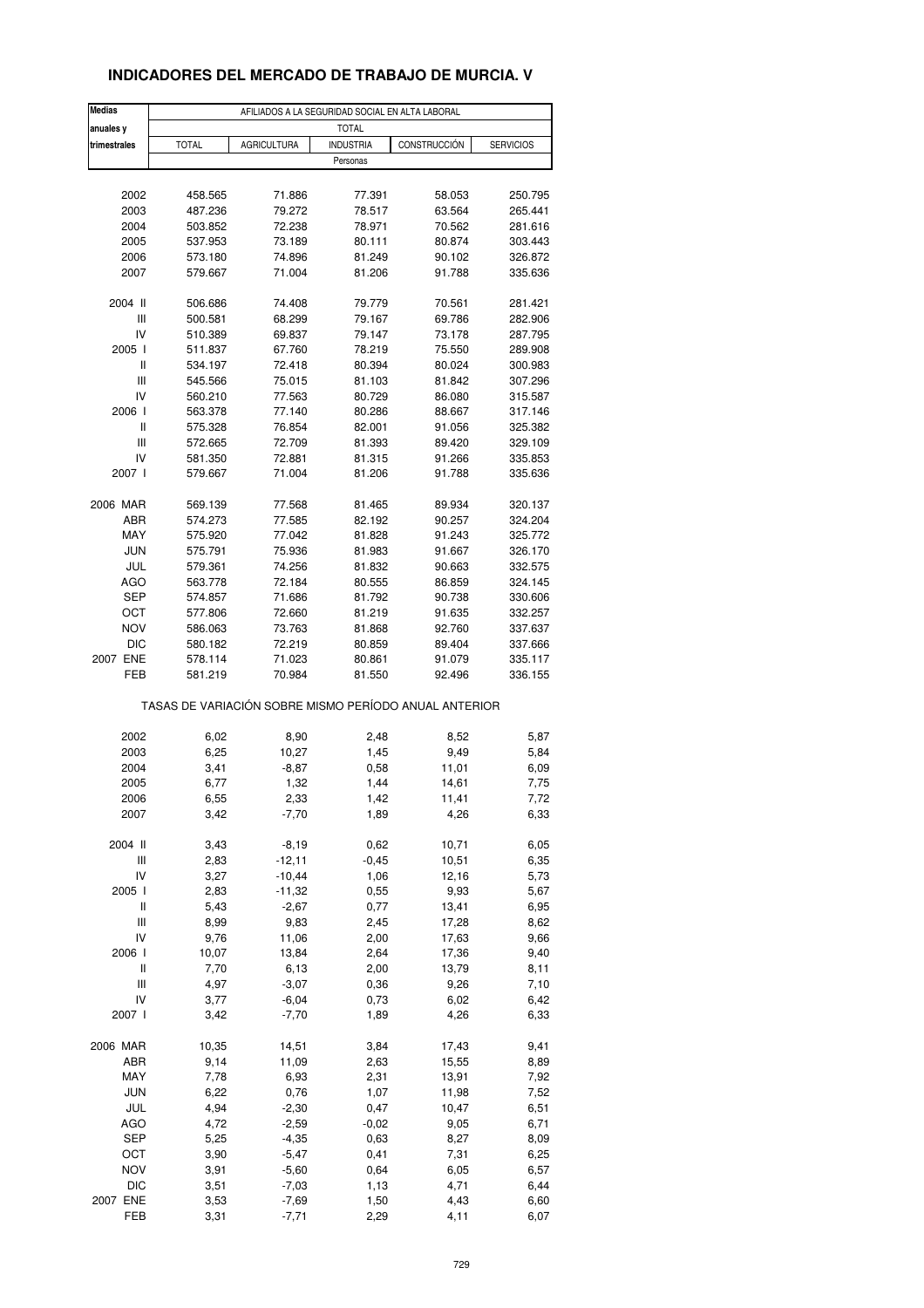### **INDICADORES DEL MERCADO DE TRABAJO DE MURCIA. VI**

| anuales y<br><b>CUENTA AJENA</b><br><b>INDUSTRIA</b><br>CONSTRUCCIÓN<br><b>SERVICIOS</b><br>trimestrales<br><b>TOTAL</b><br>AGRICULTURA<br>Personas<br>2002<br>374.731<br>61.748<br>69.183<br>46.414<br>197.108<br>2003<br>70.269<br>399.484<br>68.998<br>50.811<br>209.112<br>2004<br>411.282<br>61.861<br>70.605<br>56.503<br>221.976<br>71.659<br>2005<br>439.161<br>62.849<br>65.190<br>239.246<br>2006<br>72.811<br>468.509<br>64.640<br>72.698<br>258.341<br>2007<br>473.315<br>60.933<br>72.558<br>73.602<br>266.222<br>2004 II<br>414.124<br>63.999<br>71.388<br>56.603<br>221.744<br>Ш<br>407.214<br>57.919<br>70.775<br>55.532<br>222.690<br>IV<br>70.758<br>227.235<br>416.401<br>59.465<br>58.636<br>2005 l<br>416.542<br>57.422<br>69.786<br>60.576<br>228.481<br>Ш<br>436.037<br>62.031<br>71.927<br>64.416<br>237.406<br>Ш<br>72.647<br>65.922<br>445.550<br>64.678<br>242.113<br>IV<br>72.276<br>69.847<br>458.513<br>67.266<br>248.985<br>2006  <br>460.328<br>66.789<br>71.786<br>72.025<br>249.649<br>Ш<br>470.513<br>66.544<br>73.446<br>73.853<br>256.670<br>Ш<br>467.637<br>62.495<br>72.826<br>71.953<br>260.363<br>IV<br>475.560<br>62.730<br>72.734<br>73.413<br>266.683<br>2007 l<br>473.315<br>60.933<br>72.558<br>73.602<br>266.222<br>2006 MAR<br>72.930<br>465.334<br>67.213<br>73.046<br>252.145<br>ABR<br>469.702<br>67.245<br>73.641<br>73.190<br>255.626<br>MAY<br>471.045<br>66.732<br>73.269<br>74.015<br>257.029<br><b>JUN</b><br>65.656<br>470.792<br>73.428<br>74.353<br>257.355<br>JUL<br>474.251<br>73.261<br>73.260<br>263.725<br>64.005<br>AGO<br>458.929<br>61.979<br>71.992<br>69.437<br>255.521<br><b>SEP</b><br>73.225<br>73.161<br>469.731<br>61.501<br>261.844<br>OCT<br>472.376<br>72.650<br>73.891<br>62.498<br>263.337<br><b>NOV</b><br>480.169<br>63.602<br>73.292<br>74.875<br>268.400<br><b>DIC</b><br>62.091<br>72.259<br>71.473<br>474.135<br>268.312<br>2007 ENE<br>472.014<br>60.945<br>72.228<br>72.992<br>265.849<br>FEB<br>74.212<br>474.615<br>60.921<br>72.887<br>266.595<br>TASAS DE VARIACIÓN SOBRE MISMO PERÍODO ANUAL ANTERIOR<br>2002<br>6,86<br>10,77<br>2,72<br>8,87<br>6,76<br>1,57<br>2003<br>6,61<br>11,74<br>9,48<br>6,09<br>11,20<br>2004<br>2,95<br>$-10,34$<br>0,48<br>6,15<br>2005<br>6,78<br>1,60<br>1,49<br>15,37<br>7,78<br>2006<br>6,68<br>2,85<br>1,45<br>11,69<br>7,98<br>3,38<br>1,89<br>2,92<br>7,17<br>2007<br>$-8,48$<br>2004 II<br>$-9,54$<br>3,01<br>0,54<br>10,86<br>6,14<br>Ш<br>2,19<br>$-14,06$<br>$-0,68$<br>10,54<br>6,39<br>IV<br>2,79<br>$-12, 13$<br>1,02<br>12,70<br>5,69<br>2,25<br>$-13,08$<br>5,66<br>2005 l<br>0,41<br>9,66<br>Ш<br>5,29<br>$-3,08$<br>0,75<br>13,80<br>7,06<br>Ш<br>9,41<br>11,67<br>2,65<br>18,71<br>8,72<br>IV<br>10,11<br>19,12<br>9,57<br>13,12<br>2,15<br>2006  <br>10,51<br>16,31<br>2,87<br>18,90<br>9,26<br>Ш<br>7,91<br>7,28<br>2,11<br>14,65<br>8,11<br>Ш<br>4,96<br>$-3,37$<br>9,15<br>7,54<br>0,25<br>IV<br>3,72<br>$-6,74$<br>0,63<br>5,10<br>7,11<br>2007 l<br>7,17<br>3,38<br>$-8,48$<br>1,89<br>2,92<br>2006 MAR<br>10,92<br>17,12<br>4,21<br>19,00<br>9,39<br>ABR<br>9,49<br>13,10<br>2,82<br>16,72<br>8,81<br>MAY<br>8,01<br>2,46<br>14,82<br>8,23<br>7,90<br><b>JUN</b><br>6,27<br>1,04<br>1,08<br>12,51<br>7,65<br>JUL<br>4,83<br>0,38<br>10,68<br>$-2,48$<br>6,61<br>AGO<br>4,68<br>8,93<br>$-2,79$<br>$-0,18$<br>7,10<br>SEP<br>5,36<br>$-4,86$<br>0,54<br>7,86<br>8,93<br>OCT<br>3,83<br>$-6, 11$<br>0,29<br>6,69<br>6,81<br><b>NOV</b><br>3,88<br>0,56<br>$-6,29$<br>5,17<br>7,30<br><b>DIC</b><br>1,06<br>3,44<br>$-7,83$<br>3,45<br>7,21<br>2007 ENE<br>7,48<br>3,49<br>$-8,48$<br>1,45<br>3,04<br>FEB<br>3,28<br>2,32<br>2,80<br>6,87<br>$-8,48$ | <b>Medias</b> |                                                 |  |  |  |  |  |  |
|-------------------------------------------------------------------------------------------------------------------------------------------------------------------------------------------------------------------------------------------------------------------------------------------------------------------------------------------------------------------------------------------------------------------------------------------------------------------------------------------------------------------------------------------------------------------------------------------------------------------------------------------------------------------------------------------------------------------------------------------------------------------------------------------------------------------------------------------------------------------------------------------------------------------------------------------------------------------------------------------------------------------------------------------------------------------------------------------------------------------------------------------------------------------------------------------------------------------------------------------------------------------------------------------------------------------------------------------------------------------------------------------------------------------------------------------------------------------------------------------------------------------------------------------------------------------------------------------------------------------------------------------------------------------------------------------------------------------------------------------------------------------------------------------------------------------------------------------------------------------------------------------------------------------------------------------------------------------------------------------------------------------------------------------------------------------------------------------------------------------------------------------------------------------------------------------------------------------------------------------------------------------------------------------------------------------------------------------------------------------------------------------------------------------------------------------------------------------------------------------------------------------------------------------------------------------------------------------------------------------------------------------------------------------------------------------------------------------------------------------------------------------------------------------------------------------------------------------------------------------------------------------------------------------------------------------------------------------------------------------------------------------------------------------------------------------------------------------------------------------------------------------------------------------------------------------------------------------------------------------------------------------------------------------------------------------------------------------------------------------------------------------------------------------------------------------------------------------------------------------------------------------------------------------------------------------------------------------------------------------------------------------------------------------------------------------------------|---------------|-------------------------------------------------|--|--|--|--|--|--|
|                                                                                                                                                                                                                                                                                                                                                                                                                                                                                                                                                                                                                                                                                                                                                                                                                                                                                                                                                                                                                                                                                                                                                                                                                                                                                                                                                                                                                                                                                                                                                                                                                                                                                                                                                                                                                                                                                                                                                                                                                                                                                                                                                                                                                                                                                                                                                                                                                                                                                                                                                                                                                                                                                                                                                                                                                                                                                                                                                                                                                                                                                                                                                                                                                                                                                                                                                                                                                                                                                                                                                                                                                                                                                                       |               | AFILIADOS A LA SEGURIDAD SOCIAL EN ALTA LABORAL |  |  |  |  |  |  |
|                                                                                                                                                                                                                                                                                                                                                                                                                                                                                                                                                                                                                                                                                                                                                                                                                                                                                                                                                                                                                                                                                                                                                                                                                                                                                                                                                                                                                                                                                                                                                                                                                                                                                                                                                                                                                                                                                                                                                                                                                                                                                                                                                                                                                                                                                                                                                                                                                                                                                                                                                                                                                                                                                                                                                                                                                                                                                                                                                                                                                                                                                                                                                                                                                                                                                                                                                                                                                                                                                                                                                                                                                                                                                                       |               |                                                 |  |  |  |  |  |  |
|                                                                                                                                                                                                                                                                                                                                                                                                                                                                                                                                                                                                                                                                                                                                                                                                                                                                                                                                                                                                                                                                                                                                                                                                                                                                                                                                                                                                                                                                                                                                                                                                                                                                                                                                                                                                                                                                                                                                                                                                                                                                                                                                                                                                                                                                                                                                                                                                                                                                                                                                                                                                                                                                                                                                                                                                                                                                                                                                                                                                                                                                                                                                                                                                                                                                                                                                                                                                                                                                                                                                                                                                                                                                                                       |               |                                                 |  |  |  |  |  |  |
|                                                                                                                                                                                                                                                                                                                                                                                                                                                                                                                                                                                                                                                                                                                                                                                                                                                                                                                                                                                                                                                                                                                                                                                                                                                                                                                                                                                                                                                                                                                                                                                                                                                                                                                                                                                                                                                                                                                                                                                                                                                                                                                                                                                                                                                                                                                                                                                                                                                                                                                                                                                                                                                                                                                                                                                                                                                                                                                                                                                                                                                                                                                                                                                                                                                                                                                                                                                                                                                                                                                                                                                                                                                                                                       |               |                                                 |  |  |  |  |  |  |
|                                                                                                                                                                                                                                                                                                                                                                                                                                                                                                                                                                                                                                                                                                                                                                                                                                                                                                                                                                                                                                                                                                                                                                                                                                                                                                                                                                                                                                                                                                                                                                                                                                                                                                                                                                                                                                                                                                                                                                                                                                                                                                                                                                                                                                                                                                                                                                                                                                                                                                                                                                                                                                                                                                                                                                                                                                                                                                                                                                                                                                                                                                                                                                                                                                                                                                                                                                                                                                                                                                                                                                                                                                                                                                       |               |                                                 |  |  |  |  |  |  |
|                                                                                                                                                                                                                                                                                                                                                                                                                                                                                                                                                                                                                                                                                                                                                                                                                                                                                                                                                                                                                                                                                                                                                                                                                                                                                                                                                                                                                                                                                                                                                                                                                                                                                                                                                                                                                                                                                                                                                                                                                                                                                                                                                                                                                                                                                                                                                                                                                                                                                                                                                                                                                                                                                                                                                                                                                                                                                                                                                                                                                                                                                                                                                                                                                                                                                                                                                                                                                                                                                                                                                                                                                                                                                                       |               |                                                 |  |  |  |  |  |  |
|                                                                                                                                                                                                                                                                                                                                                                                                                                                                                                                                                                                                                                                                                                                                                                                                                                                                                                                                                                                                                                                                                                                                                                                                                                                                                                                                                                                                                                                                                                                                                                                                                                                                                                                                                                                                                                                                                                                                                                                                                                                                                                                                                                                                                                                                                                                                                                                                                                                                                                                                                                                                                                                                                                                                                                                                                                                                                                                                                                                                                                                                                                                                                                                                                                                                                                                                                                                                                                                                                                                                                                                                                                                                                                       |               |                                                 |  |  |  |  |  |  |
|                                                                                                                                                                                                                                                                                                                                                                                                                                                                                                                                                                                                                                                                                                                                                                                                                                                                                                                                                                                                                                                                                                                                                                                                                                                                                                                                                                                                                                                                                                                                                                                                                                                                                                                                                                                                                                                                                                                                                                                                                                                                                                                                                                                                                                                                                                                                                                                                                                                                                                                                                                                                                                                                                                                                                                                                                                                                                                                                                                                                                                                                                                                                                                                                                                                                                                                                                                                                                                                                                                                                                                                                                                                                                                       |               |                                                 |  |  |  |  |  |  |
|                                                                                                                                                                                                                                                                                                                                                                                                                                                                                                                                                                                                                                                                                                                                                                                                                                                                                                                                                                                                                                                                                                                                                                                                                                                                                                                                                                                                                                                                                                                                                                                                                                                                                                                                                                                                                                                                                                                                                                                                                                                                                                                                                                                                                                                                                                                                                                                                                                                                                                                                                                                                                                                                                                                                                                                                                                                                                                                                                                                                                                                                                                                                                                                                                                                                                                                                                                                                                                                                                                                                                                                                                                                                                                       |               |                                                 |  |  |  |  |  |  |
|                                                                                                                                                                                                                                                                                                                                                                                                                                                                                                                                                                                                                                                                                                                                                                                                                                                                                                                                                                                                                                                                                                                                                                                                                                                                                                                                                                                                                                                                                                                                                                                                                                                                                                                                                                                                                                                                                                                                                                                                                                                                                                                                                                                                                                                                                                                                                                                                                                                                                                                                                                                                                                                                                                                                                                                                                                                                                                                                                                                                                                                                                                                                                                                                                                                                                                                                                                                                                                                                                                                                                                                                                                                                                                       |               |                                                 |  |  |  |  |  |  |
|                                                                                                                                                                                                                                                                                                                                                                                                                                                                                                                                                                                                                                                                                                                                                                                                                                                                                                                                                                                                                                                                                                                                                                                                                                                                                                                                                                                                                                                                                                                                                                                                                                                                                                                                                                                                                                                                                                                                                                                                                                                                                                                                                                                                                                                                                                                                                                                                                                                                                                                                                                                                                                                                                                                                                                                                                                                                                                                                                                                                                                                                                                                                                                                                                                                                                                                                                                                                                                                                                                                                                                                                                                                                                                       |               |                                                 |  |  |  |  |  |  |
|                                                                                                                                                                                                                                                                                                                                                                                                                                                                                                                                                                                                                                                                                                                                                                                                                                                                                                                                                                                                                                                                                                                                                                                                                                                                                                                                                                                                                                                                                                                                                                                                                                                                                                                                                                                                                                                                                                                                                                                                                                                                                                                                                                                                                                                                                                                                                                                                                                                                                                                                                                                                                                                                                                                                                                                                                                                                                                                                                                                                                                                                                                                                                                                                                                                                                                                                                                                                                                                                                                                                                                                                                                                                                                       |               |                                                 |  |  |  |  |  |  |
|                                                                                                                                                                                                                                                                                                                                                                                                                                                                                                                                                                                                                                                                                                                                                                                                                                                                                                                                                                                                                                                                                                                                                                                                                                                                                                                                                                                                                                                                                                                                                                                                                                                                                                                                                                                                                                                                                                                                                                                                                                                                                                                                                                                                                                                                                                                                                                                                                                                                                                                                                                                                                                                                                                                                                                                                                                                                                                                                                                                                                                                                                                                                                                                                                                                                                                                                                                                                                                                                                                                                                                                                                                                                                                       |               |                                                 |  |  |  |  |  |  |
|                                                                                                                                                                                                                                                                                                                                                                                                                                                                                                                                                                                                                                                                                                                                                                                                                                                                                                                                                                                                                                                                                                                                                                                                                                                                                                                                                                                                                                                                                                                                                                                                                                                                                                                                                                                                                                                                                                                                                                                                                                                                                                                                                                                                                                                                                                                                                                                                                                                                                                                                                                                                                                                                                                                                                                                                                                                                                                                                                                                                                                                                                                                                                                                                                                                                                                                                                                                                                                                                                                                                                                                                                                                                                                       |               |                                                 |  |  |  |  |  |  |
|                                                                                                                                                                                                                                                                                                                                                                                                                                                                                                                                                                                                                                                                                                                                                                                                                                                                                                                                                                                                                                                                                                                                                                                                                                                                                                                                                                                                                                                                                                                                                                                                                                                                                                                                                                                                                                                                                                                                                                                                                                                                                                                                                                                                                                                                                                                                                                                                                                                                                                                                                                                                                                                                                                                                                                                                                                                                                                                                                                                                                                                                                                                                                                                                                                                                                                                                                                                                                                                                                                                                                                                                                                                                                                       |               |                                                 |  |  |  |  |  |  |
|                                                                                                                                                                                                                                                                                                                                                                                                                                                                                                                                                                                                                                                                                                                                                                                                                                                                                                                                                                                                                                                                                                                                                                                                                                                                                                                                                                                                                                                                                                                                                                                                                                                                                                                                                                                                                                                                                                                                                                                                                                                                                                                                                                                                                                                                                                                                                                                                                                                                                                                                                                                                                                                                                                                                                                                                                                                                                                                                                                                                                                                                                                                                                                                                                                                                                                                                                                                                                                                                                                                                                                                                                                                                                                       |               |                                                 |  |  |  |  |  |  |
|                                                                                                                                                                                                                                                                                                                                                                                                                                                                                                                                                                                                                                                                                                                                                                                                                                                                                                                                                                                                                                                                                                                                                                                                                                                                                                                                                                                                                                                                                                                                                                                                                                                                                                                                                                                                                                                                                                                                                                                                                                                                                                                                                                                                                                                                                                                                                                                                                                                                                                                                                                                                                                                                                                                                                                                                                                                                                                                                                                                                                                                                                                                                                                                                                                                                                                                                                                                                                                                                                                                                                                                                                                                                                                       |               |                                                 |  |  |  |  |  |  |
|                                                                                                                                                                                                                                                                                                                                                                                                                                                                                                                                                                                                                                                                                                                                                                                                                                                                                                                                                                                                                                                                                                                                                                                                                                                                                                                                                                                                                                                                                                                                                                                                                                                                                                                                                                                                                                                                                                                                                                                                                                                                                                                                                                                                                                                                                                                                                                                                                                                                                                                                                                                                                                                                                                                                                                                                                                                                                                                                                                                                                                                                                                                                                                                                                                                                                                                                                                                                                                                                                                                                                                                                                                                                                                       |               |                                                 |  |  |  |  |  |  |
|                                                                                                                                                                                                                                                                                                                                                                                                                                                                                                                                                                                                                                                                                                                                                                                                                                                                                                                                                                                                                                                                                                                                                                                                                                                                                                                                                                                                                                                                                                                                                                                                                                                                                                                                                                                                                                                                                                                                                                                                                                                                                                                                                                                                                                                                                                                                                                                                                                                                                                                                                                                                                                                                                                                                                                                                                                                                                                                                                                                                                                                                                                                                                                                                                                                                                                                                                                                                                                                                                                                                                                                                                                                                                                       |               |                                                 |  |  |  |  |  |  |
|                                                                                                                                                                                                                                                                                                                                                                                                                                                                                                                                                                                                                                                                                                                                                                                                                                                                                                                                                                                                                                                                                                                                                                                                                                                                                                                                                                                                                                                                                                                                                                                                                                                                                                                                                                                                                                                                                                                                                                                                                                                                                                                                                                                                                                                                                                                                                                                                                                                                                                                                                                                                                                                                                                                                                                                                                                                                                                                                                                                                                                                                                                                                                                                                                                                                                                                                                                                                                                                                                                                                                                                                                                                                                                       |               |                                                 |  |  |  |  |  |  |
|                                                                                                                                                                                                                                                                                                                                                                                                                                                                                                                                                                                                                                                                                                                                                                                                                                                                                                                                                                                                                                                                                                                                                                                                                                                                                                                                                                                                                                                                                                                                                                                                                                                                                                                                                                                                                                                                                                                                                                                                                                                                                                                                                                                                                                                                                                                                                                                                                                                                                                                                                                                                                                                                                                                                                                                                                                                                                                                                                                                                                                                                                                                                                                                                                                                                                                                                                                                                                                                                                                                                                                                                                                                                                                       |               |                                                 |  |  |  |  |  |  |
|                                                                                                                                                                                                                                                                                                                                                                                                                                                                                                                                                                                                                                                                                                                                                                                                                                                                                                                                                                                                                                                                                                                                                                                                                                                                                                                                                                                                                                                                                                                                                                                                                                                                                                                                                                                                                                                                                                                                                                                                                                                                                                                                                                                                                                                                                                                                                                                                                                                                                                                                                                                                                                                                                                                                                                                                                                                                                                                                                                                                                                                                                                                                                                                                                                                                                                                                                                                                                                                                                                                                                                                                                                                                                                       |               |                                                 |  |  |  |  |  |  |
|                                                                                                                                                                                                                                                                                                                                                                                                                                                                                                                                                                                                                                                                                                                                                                                                                                                                                                                                                                                                                                                                                                                                                                                                                                                                                                                                                                                                                                                                                                                                                                                                                                                                                                                                                                                                                                                                                                                                                                                                                                                                                                                                                                                                                                                                                                                                                                                                                                                                                                                                                                                                                                                                                                                                                                                                                                                                                                                                                                                                                                                                                                                                                                                                                                                                                                                                                                                                                                                                                                                                                                                                                                                                                                       |               |                                                 |  |  |  |  |  |  |
|                                                                                                                                                                                                                                                                                                                                                                                                                                                                                                                                                                                                                                                                                                                                                                                                                                                                                                                                                                                                                                                                                                                                                                                                                                                                                                                                                                                                                                                                                                                                                                                                                                                                                                                                                                                                                                                                                                                                                                                                                                                                                                                                                                                                                                                                                                                                                                                                                                                                                                                                                                                                                                                                                                                                                                                                                                                                                                                                                                                                                                                                                                                                                                                                                                                                                                                                                                                                                                                                                                                                                                                                                                                                                                       |               |                                                 |  |  |  |  |  |  |
|                                                                                                                                                                                                                                                                                                                                                                                                                                                                                                                                                                                                                                                                                                                                                                                                                                                                                                                                                                                                                                                                                                                                                                                                                                                                                                                                                                                                                                                                                                                                                                                                                                                                                                                                                                                                                                                                                                                                                                                                                                                                                                                                                                                                                                                                                                                                                                                                                                                                                                                                                                                                                                                                                                                                                                                                                                                                                                                                                                                                                                                                                                                                                                                                                                                                                                                                                                                                                                                                                                                                                                                                                                                                                                       |               |                                                 |  |  |  |  |  |  |
|                                                                                                                                                                                                                                                                                                                                                                                                                                                                                                                                                                                                                                                                                                                                                                                                                                                                                                                                                                                                                                                                                                                                                                                                                                                                                                                                                                                                                                                                                                                                                                                                                                                                                                                                                                                                                                                                                                                                                                                                                                                                                                                                                                                                                                                                                                                                                                                                                                                                                                                                                                                                                                                                                                                                                                                                                                                                                                                                                                                                                                                                                                                                                                                                                                                                                                                                                                                                                                                                                                                                                                                                                                                                                                       |               |                                                 |  |  |  |  |  |  |
|                                                                                                                                                                                                                                                                                                                                                                                                                                                                                                                                                                                                                                                                                                                                                                                                                                                                                                                                                                                                                                                                                                                                                                                                                                                                                                                                                                                                                                                                                                                                                                                                                                                                                                                                                                                                                                                                                                                                                                                                                                                                                                                                                                                                                                                                                                                                                                                                                                                                                                                                                                                                                                                                                                                                                                                                                                                                                                                                                                                                                                                                                                                                                                                                                                                                                                                                                                                                                                                                                                                                                                                                                                                                                                       |               |                                                 |  |  |  |  |  |  |
|                                                                                                                                                                                                                                                                                                                                                                                                                                                                                                                                                                                                                                                                                                                                                                                                                                                                                                                                                                                                                                                                                                                                                                                                                                                                                                                                                                                                                                                                                                                                                                                                                                                                                                                                                                                                                                                                                                                                                                                                                                                                                                                                                                                                                                                                                                                                                                                                                                                                                                                                                                                                                                                                                                                                                                                                                                                                                                                                                                                                                                                                                                                                                                                                                                                                                                                                                                                                                                                                                                                                                                                                                                                                                                       |               |                                                 |  |  |  |  |  |  |
|                                                                                                                                                                                                                                                                                                                                                                                                                                                                                                                                                                                                                                                                                                                                                                                                                                                                                                                                                                                                                                                                                                                                                                                                                                                                                                                                                                                                                                                                                                                                                                                                                                                                                                                                                                                                                                                                                                                                                                                                                                                                                                                                                                                                                                                                                                                                                                                                                                                                                                                                                                                                                                                                                                                                                                                                                                                                                                                                                                                                                                                                                                                                                                                                                                                                                                                                                                                                                                                                                                                                                                                                                                                                                                       |               |                                                 |  |  |  |  |  |  |
|                                                                                                                                                                                                                                                                                                                                                                                                                                                                                                                                                                                                                                                                                                                                                                                                                                                                                                                                                                                                                                                                                                                                                                                                                                                                                                                                                                                                                                                                                                                                                                                                                                                                                                                                                                                                                                                                                                                                                                                                                                                                                                                                                                                                                                                                                                                                                                                                                                                                                                                                                                                                                                                                                                                                                                                                                                                                                                                                                                                                                                                                                                                                                                                                                                                                                                                                                                                                                                                                                                                                                                                                                                                                                                       |               |                                                 |  |  |  |  |  |  |
|                                                                                                                                                                                                                                                                                                                                                                                                                                                                                                                                                                                                                                                                                                                                                                                                                                                                                                                                                                                                                                                                                                                                                                                                                                                                                                                                                                                                                                                                                                                                                                                                                                                                                                                                                                                                                                                                                                                                                                                                                                                                                                                                                                                                                                                                                                                                                                                                                                                                                                                                                                                                                                                                                                                                                                                                                                                                                                                                                                                                                                                                                                                                                                                                                                                                                                                                                                                                                                                                                                                                                                                                                                                                                                       |               |                                                 |  |  |  |  |  |  |
|                                                                                                                                                                                                                                                                                                                                                                                                                                                                                                                                                                                                                                                                                                                                                                                                                                                                                                                                                                                                                                                                                                                                                                                                                                                                                                                                                                                                                                                                                                                                                                                                                                                                                                                                                                                                                                                                                                                                                                                                                                                                                                                                                                                                                                                                                                                                                                                                                                                                                                                                                                                                                                                                                                                                                                                                                                                                                                                                                                                                                                                                                                                                                                                                                                                                                                                                                                                                                                                                                                                                                                                                                                                                                                       |               |                                                 |  |  |  |  |  |  |
|                                                                                                                                                                                                                                                                                                                                                                                                                                                                                                                                                                                                                                                                                                                                                                                                                                                                                                                                                                                                                                                                                                                                                                                                                                                                                                                                                                                                                                                                                                                                                                                                                                                                                                                                                                                                                                                                                                                                                                                                                                                                                                                                                                                                                                                                                                                                                                                                                                                                                                                                                                                                                                                                                                                                                                                                                                                                                                                                                                                                                                                                                                                                                                                                                                                                                                                                                                                                                                                                                                                                                                                                                                                                                                       |               |                                                 |  |  |  |  |  |  |
|                                                                                                                                                                                                                                                                                                                                                                                                                                                                                                                                                                                                                                                                                                                                                                                                                                                                                                                                                                                                                                                                                                                                                                                                                                                                                                                                                                                                                                                                                                                                                                                                                                                                                                                                                                                                                                                                                                                                                                                                                                                                                                                                                                                                                                                                                                                                                                                                                                                                                                                                                                                                                                                                                                                                                                                                                                                                                                                                                                                                                                                                                                                                                                                                                                                                                                                                                                                                                                                                                                                                                                                                                                                                                                       |               |                                                 |  |  |  |  |  |  |
|                                                                                                                                                                                                                                                                                                                                                                                                                                                                                                                                                                                                                                                                                                                                                                                                                                                                                                                                                                                                                                                                                                                                                                                                                                                                                                                                                                                                                                                                                                                                                                                                                                                                                                                                                                                                                                                                                                                                                                                                                                                                                                                                                                                                                                                                                                                                                                                                                                                                                                                                                                                                                                                                                                                                                                                                                                                                                                                                                                                                                                                                                                                                                                                                                                                                                                                                                                                                                                                                                                                                                                                                                                                                                                       |               |                                                 |  |  |  |  |  |  |
|                                                                                                                                                                                                                                                                                                                                                                                                                                                                                                                                                                                                                                                                                                                                                                                                                                                                                                                                                                                                                                                                                                                                                                                                                                                                                                                                                                                                                                                                                                                                                                                                                                                                                                                                                                                                                                                                                                                                                                                                                                                                                                                                                                                                                                                                                                                                                                                                                                                                                                                                                                                                                                                                                                                                                                                                                                                                                                                                                                                                                                                                                                                                                                                                                                                                                                                                                                                                                                                                                                                                                                                                                                                                                                       |               |                                                 |  |  |  |  |  |  |
|                                                                                                                                                                                                                                                                                                                                                                                                                                                                                                                                                                                                                                                                                                                                                                                                                                                                                                                                                                                                                                                                                                                                                                                                                                                                                                                                                                                                                                                                                                                                                                                                                                                                                                                                                                                                                                                                                                                                                                                                                                                                                                                                                                                                                                                                                                                                                                                                                                                                                                                                                                                                                                                                                                                                                                                                                                                                                                                                                                                                                                                                                                                                                                                                                                                                                                                                                                                                                                                                                                                                                                                                                                                                                                       |               |                                                 |  |  |  |  |  |  |
|                                                                                                                                                                                                                                                                                                                                                                                                                                                                                                                                                                                                                                                                                                                                                                                                                                                                                                                                                                                                                                                                                                                                                                                                                                                                                                                                                                                                                                                                                                                                                                                                                                                                                                                                                                                                                                                                                                                                                                                                                                                                                                                                                                                                                                                                                                                                                                                                                                                                                                                                                                                                                                                                                                                                                                                                                                                                                                                                                                                                                                                                                                                                                                                                                                                                                                                                                                                                                                                                                                                                                                                                                                                                                                       |               |                                                 |  |  |  |  |  |  |
|                                                                                                                                                                                                                                                                                                                                                                                                                                                                                                                                                                                                                                                                                                                                                                                                                                                                                                                                                                                                                                                                                                                                                                                                                                                                                                                                                                                                                                                                                                                                                                                                                                                                                                                                                                                                                                                                                                                                                                                                                                                                                                                                                                                                                                                                                                                                                                                                                                                                                                                                                                                                                                                                                                                                                                                                                                                                                                                                                                                                                                                                                                                                                                                                                                                                                                                                                                                                                                                                                                                                                                                                                                                                                                       |               |                                                 |  |  |  |  |  |  |
|                                                                                                                                                                                                                                                                                                                                                                                                                                                                                                                                                                                                                                                                                                                                                                                                                                                                                                                                                                                                                                                                                                                                                                                                                                                                                                                                                                                                                                                                                                                                                                                                                                                                                                                                                                                                                                                                                                                                                                                                                                                                                                                                                                                                                                                                                                                                                                                                                                                                                                                                                                                                                                                                                                                                                                                                                                                                                                                                                                                                                                                                                                                                                                                                                                                                                                                                                                                                                                                                                                                                                                                                                                                                                                       |               |                                                 |  |  |  |  |  |  |
|                                                                                                                                                                                                                                                                                                                                                                                                                                                                                                                                                                                                                                                                                                                                                                                                                                                                                                                                                                                                                                                                                                                                                                                                                                                                                                                                                                                                                                                                                                                                                                                                                                                                                                                                                                                                                                                                                                                                                                                                                                                                                                                                                                                                                                                                                                                                                                                                                                                                                                                                                                                                                                                                                                                                                                                                                                                                                                                                                                                                                                                                                                                                                                                                                                                                                                                                                                                                                                                                                                                                                                                                                                                                                                       |               |                                                 |  |  |  |  |  |  |
|                                                                                                                                                                                                                                                                                                                                                                                                                                                                                                                                                                                                                                                                                                                                                                                                                                                                                                                                                                                                                                                                                                                                                                                                                                                                                                                                                                                                                                                                                                                                                                                                                                                                                                                                                                                                                                                                                                                                                                                                                                                                                                                                                                                                                                                                                                                                                                                                                                                                                                                                                                                                                                                                                                                                                                                                                                                                                                                                                                                                                                                                                                                                                                                                                                                                                                                                                                                                                                                                                                                                                                                                                                                                                                       |               |                                                 |  |  |  |  |  |  |
|                                                                                                                                                                                                                                                                                                                                                                                                                                                                                                                                                                                                                                                                                                                                                                                                                                                                                                                                                                                                                                                                                                                                                                                                                                                                                                                                                                                                                                                                                                                                                                                                                                                                                                                                                                                                                                                                                                                                                                                                                                                                                                                                                                                                                                                                                                                                                                                                                                                                                                                                                                                                                                                                                                                                                                                                                                                                                                                                                                                                                                                                                                                                                                                                                                                                                                                                                                                                                                                                                                                                                                                                                                                                                                       |               |                                                 |  |  |  |  |  |  |
|                                                                                                                                                                                                                                                                                                                                                                                                                                                                                                                                                                                                                                                                                                                                                                                                                                                                                                                                                                                                                                                                                                                                                                                                                                                                                                                                                                                                                                                                                                                                                                                                                                                                                                                                                                                                                                                                                                                                                                                                                                                                                                                                                                                                                                                                                                                                                                                                                                                                                                                                                                                                                                                                                                                                                                                                                                                                                                                                                                                                                                                                                                                                                                                                                                                                                                                                                                                                                                                                                                                                                                                                                                                                                                       |               |                                                 |  |  |  |  |  |  |
|                                                                                                                                                                                                                                                                                                                                                                                                                                                                                                                                                                                                                                                                                                                                                                                                                                                                                                                                                                                                                                                                                                                                                                                                                                                                                                                                                                                                                                                                                                                                                                                                                                                                                                                                                                                                                                                                                                                                                                                                                                                                                                                                                                                                                                                                                                                                                                                                                                                                                                                                                                                                                                                                                                                                                                                                                                                                                                                                                                                                                                                                                                                                                                                                                                                                                                                                                                                                                                                                                                                                                                                                                                                                                                       |               |                                                 |  |  |  |  |  |  |
|                                                                                                                                                                                                                                                                                                                                                                                                                                                                                                                                                                                                                                                                                                                                                                                                                                                                                                                                                                                                                                                                                                                                                                                                                                                                                                                                                                                                                                                                                                                                                                                                                                                                                                                                                                                                                                                                                                                                                                                                                                                                                                                                                                                                                                                                                                                                                                                                                                                                                                                                                                                                                                                                                                                                                                                                                                                                                                                                                                                                                                                                                                                                                                                                                                                                                                                                                                                                                                                                                                                                                                                                                                                                                                       |               |                                                 |  |  |  |  |  |  |
|                                                                                                                                                                                                                                                                                                                                                                                                                                                                                                                                                                                                                                                                                                                                                                                                                                                                                                                                                                                                                                                                                                                                                                                                                                                                                                                                                                                                                                                                                                                                                                                                                                                                                                                                                                                                                                                                                                                                                                                                                                                                                                                                                                                                                                                                                                                                                                                                                                                                                                                                                                                                                                                                                                                                                                                                                                                                                                                                                                                                                                                                                                                                                                                                                                                                                                                                                                                                                                                                                                                                                                                                                                                                                                       |               |                                                 |  |  |  |  |  |  |
|                                                                                                                                                                                                                                                                                                                                                                                                                                                                                                                                                                                                                                                                                                                                                                                                                                                                                                                                                                                                                                                                                                                                                                                                                                                                                                                                                                                                                                                                                                                                                                                                                                                                                                                                                                                                                                                                                                                                                                                                                                                                                                                                                                                                                                                                                                                                                                                                                                                                                                                                                                                                                                                                                                                                                                                                                                                                                                                                                                                                                                                                                                                                                                                                                                                                                                                                                                                                                                                                                                                                                                                                                                                                                                       |               |                                                 |  |  |  |  |  |  |
|                                                                                                                                                                                                                                                                                                                                                                                                                                                                                                                                                                                                                                                                                                                                                                                                                                                                                                                                                                                                                                                                                                                                                                                                                                                                                                                                                                                                                                                                                                                                                                                                                                                                                                                                                                                                                                                                                                                                                                                                                                                                                                                                                                                                                                                                                                                                                                                                                                                                                                                                                                                                                                                                                                                                                                                                                                                                                                                                                                                                                                                                                                                                                                                                                                                                                                                                                                                                                                                                                                                                                                                                                                                                                                       |               |                                                 |  |  |  |  |  |  |
|                                                                                                                                                                                                                                                                                                                                                                                                                                                                                                                                                                                                                                                                                                                                                                                                                                                                                                                                                                                                                                                                                                                                                                                                                                                                                                                                                                                                                                                                                                                                                                                                                                                                                                                                                                                                                                                                                                                                                                                                                                                                                                                                                                                                                                                                                                                                                                                                                                                                                                                                                                                                                                                                                                                                                                                                                                                                                                                                                                                                                                                                                                                                                                                                                                                                                                                                                                                                                                                                                                                                                                                                                                                                                                       |               |                                                 |  |  |  |  |  |  |
|                                                                                                                                                                                                                                                                                                                                                                                                                                                                                                                                                                                                                                                                                                                                                                                                                                                                                                                                                                                                                                                                                                                                                                                                                                                                                                                                                                                                                                                                                                                                                                                                                                                                                                                                                                                                                                                                                                                                                                                                                                                                                                                                                                                                                                                                                                                                                                                                                                                                                                                                                                                                                                                                                                                                                                                                                                                                                                                                                                                                                                                                                                                                                                                                                                                                                                                                                                                                                                                                                                                                                                                                                                                                                                       |               |                                                 |  |  |  |  |  |  |
|                                                                                                                                                                                                                                                                                                                                                                                                                                                                                                                                                                                                                                                                                                                                                                                                                                                                                                                                                                                                                                                                                                                                                                                                                                                                                                                                                                                                                                                                                                                                                                                                                                                                                                                                                                                                                                                                                                                                                                                                                                                                                                                                                                                                                                                                                                                                                                                                                                                                                                                                                                                                                                                                                                                                                                                                                                                                                                                                                                                                                                                                                                                                                                                                                                                                                                                                                                                                                                                                                                                                                                                                                                                                                                       |               |                                                 |  |  |  |  |  |  |
|                                                                                                                                                                                                                                                                                                                                                                                                                                                                                                                                                                                                                                                                                                                                                                                                                                                                                                                                                                                                                                                                                                                                                                                                                                                                                                                                                                                                                                                                                                                                                                                                                                                                                                                                                                                                                                                                                                                                                                                                                                                                                                                                                                                                                                                                                                                                                                                                                                                                                                                                                                                                                                                                                                                                                                                                                                                                                                                                                                                                                                                                                                                                                                                                                                                                                                                                                                                                                                                                                                                                                                                                                                                                                                       |               |                                                 |  |  |  |  |  |  |
|                                                                                                                                                                                                                                                                                                                                                                                                                                                                                                                                                                                                                                                                                                                                                                                                                                                                                                                                                                                                                                                                                                                                                                                                                                                                                                                                                                                                                                                                                                                                                                                                                                                                                                                                                                                                                                                                                                                                                                                                                                                                                                                                                                                                                                                                                                                                                                                                                                                                                                                                                                                                                                                                                                                                                                                                                                                                                                                                                                                                                                                                                                                                                                                                                                                                                                                                                                                                                                                                                                                                                                                                                                                                                                       |               |                                                 |  |  |  |  |  |  |
|                                                                                                                                                                                                                                                                                                                                                                                                                                                                                                                                                                                                                                                                                                                                                                                                                                                                                                                                                                                                                                                                                                                                                                                                                                                                                                                                                                                                                                                                                                                                                                                                                                                                                                                                                                                                                                                                                                                                                                                                                                                                                                                                                                                                                                                                                                                                                                                                                                                                                                                                                                                                                                                                                                                                                                                                                                                                                                                                                                                                                                                                                                                                                                                                                                                                                                                                                                                                                                                                                                                                                                                                                                                                                                       |               |                                                 |  |  |  |  |  |  |
|                                                                                                                                                                                                                                                                                                                                                                                                                                                                                                                                                                                                                                                                                                                                                                                                                                                                                                                                                                                                                                                                                                                                                                                                                                                                                                                                                                                                                                                                                                                                                                                                                                                                                                                                                                                                                                                                                                                                                                                                                                                                                                                                                                                                                                                                                                                                                                                                                                                                                                                                                                                                                                                                                                                                                                                                                                                                                                                                                                                                                                                                                                                                                                                                                                                                                                                                                                                                                                                                                                                                                                                                                                                                                                       |               |                                                 |  |  |  |  |  |  |
|                                                                                                                                                                                                                                                                                                                                                                                                                                                                                                                                                                                                                                                                                                                                                                                                                                                                                                                                                                                                                                                                                                                                                                                                                                                                                                                                                                                                                                                                                                                                                                                                                                                                                                                                                                                                                                                                                                                                                                                                                                                                                                                                                                                                                                                                                                                                                                                                                                                                                                                                                                                                                                                                                                                                                                                                                                                                                                                                                                                                                                                                                                                                                                                                                                                                                                                                                                                                                                                                                                                                                                                                                                                                                                       |               |                                                 |  |  |  |  |  |  |
|                                                                                                                                                                                                                                                                                                                                                                                                                                                                                                                                                                                                                                                                                                                                                                                                                                                                                                                                                                                                                                                                                                                                                                                                                                                                                                                                                                                                                                                                                                                                                                                                                                                                                                                                                                                                                                                                                                                                                                                                                                                                                                                                                                                                                                                                                                                                                                                                                                                                                                                                                                                                                                                                                                                                                                                                                                                                                                                                                                                                                                                                                                                                                                                                                                                                                                                                                                                                                                                                                                                                                                                                                                                                                                       |               |                                                 |  |  |  |  |  |  |
|                                                                                                                                                                                                                                                                                                                                                                                                                                                                                                                                                                                                                                                                                                                                                                                                                                                                                                                                                                                                                                                                                                                                                                                                                                                                                                                                                                                                                                                                                                                                                                                                                                                                                                                                                                                                                                                                                                                                                                                                                                                                                                                                                                                                                                                                                                                                                                                                                                                                                                                                                                                                                                                                                                                                                                                                                                                                                                                                                                                                                                                                                                                                                                                                                                                                                                                                                                                                                                                                                                                                                                                                                                                                                                       |               |                                                 |  |  |  |  |  |  |
|                                                                                                                                                                                                                                                                                                                                                                                                                                                                                                                                                                                                                                                                                                                                                                                                                                                                                                                                                                                                                                                                                                                                                                                                                                                                                                                                                                                                                                                                                                                                                                                                                                                                                                                                                                                                                                                                                                                                                                                                                                                                                                                                                                                                                                                                                                                                                                                                                                                                                                                                                                                                                                                                                                                                                                                                                                                                                                                                                                                                                                                                                                                                                                                                                                                                                                                                                                                                                                                                                                                                                                                                                                                                                                       |               |                                                 |  |  |  |  |  |  |
|                                                                                                                                                                                                                                                                                                                                                                                                                                                                                                                                                                                                                                                                                                                                                                                                                                                                                                                                                                                                                                                                                                                                                                                                                                                                                                                                                                                                                                                                                                                                                                                                                                                                                                                                                                                                                                                                                                                                                                                                                                                                                                                                                                                                                                                                                                                                                                                                                                                                                                                                                                                                                                                                                                                                                                                                                                                                                                                                                                                                                                                                                                                                                                                                                                                                                                                                                                                                                                                                                                                                                                                                                                                                                                       |               |                                                 |  |  |  |  |  |  |
|                                                                                                                                                                                                                                                                                                                                                                                                                                                                                                                                                                                                                                                                                                                                                                                                                                                                                                                                                                                                                                                                                                                                                                                                                                                                                                                                                                                                                                                                                                                                                                                                                                                                                                                                                                                                                                                                                                                                                                                                                                                                                                                                                                                                                                                                                                                                                                                                                                                                                                                                                                                                                                                                                                                                                                                                                                                                                                                                                                                                                                                                                                                                                                                                                                                                                                                                                                                                                                                                                                                                                                                                                                                                                                       |               |                                                 |  |  |  |  |  |  |
|                                                                                                                                                                                                                                                                                                                                                                                                                                                                                                                                                                                                                                                                                                                                                                                                                                                                                                                                                                                                                                                                                                                                                                                                                                                                                                                                                                                                                                                                                                                                                                                                                                                                                                                                                                                                                                                                                                                                                                                                                                                                                                                                                                                                                                                                                                                                                                                                                                                                                                                                                                                                                                                                                                                                                                                                                                                                                                                                                                                                                                                                                                                                                                                                                                                                                                                                                                                                                                                                                                                                                                                                                                                                                                       |               |                                                 |  |  |  |  |  |  |
|                                                                                                                                                                                                                                                                                                                                                                                                                                                                                                                                                                                                                                                                                                                                                                                                                                                                                                                                                                                                                                                                                                                                                                                                                                                                                                                                                                                                                                                                                                                                                                                                                                                                                                                                                                                                                                                                                                                                                                                                                                                                                                                                                                                                                                                                                                                                                                                                                                                                                                                                                                                                                                                                                                                                                                                                                                                                                                                                                                                                                                                                                                                                                                                                                                                                                                                                                                                                                                                                                                                                                                                                                                                                                                       |               |                                                 |  |  |  |  |  |  |
|                                                                                                                                                                                                                                                                                                                                                                                                                                                                                                                                                                                                                                                                                                                                                                                                                                                                                                                                                                                                                                                                                                                                                                                                                                                                                                                                                                                                                                                                                                                                                                                                                                                                                                                                                                                                                                                                                                                                                                                                                                                                                                                                                                                                                                                                                                                                                                                                                                                                                                                                                                                                                                                                                                                                                                                                                                                                                                                                                                                                                                                                                                                                                                                                                                                                                                                                                                                                                                                                                                                                                                                                                                                                                                       |               |                                                 |  |  |  |  |  |  |
|                                                                                                                                                                                                                                                                                                                                                                                                                                                                                                                                                                                                                                                                                                                                                                                                                                                                                                                                                                                                                                                                                                                                                                                                                                                                                                                                                                                                                                                                                                                                                                                                                                                                                                                                                                                                                                                                                                                                                                                                                                                                                                                                                                                                                                                                                                                                                                                                                                                                                                                                                                                                                                                                                                                                                                                                                                                                                                                                                                                                                                                                                                                                                                                                                                                                                                                                                                                                                                                                                                                                                                                                                                                                                                       |               |                                                 |  |  |  |  |  |  |
|                                                                                                                                                                                                                                                                                                                                                                                                                                                                                                                                                                                                                                                                                                                                                                                                                                                                                                                                                                                                                                                                                                                                                                                                                                                                                                                                                                                                                                                                                                                                                                                                                                                                                                                                                                                                                                                                                                                                                                                                                                                                                                                                                                                                                                                                                                                                                                                                                                                                                                                                                                                                                                                                                                                                                                                                                                                                                                                                                                                                                                                                                                                                                                                                                                                                                                                                                                                                                                                                                                                                                                                                                                                                                                       |               |                                                 |  |  |  |  |  |  |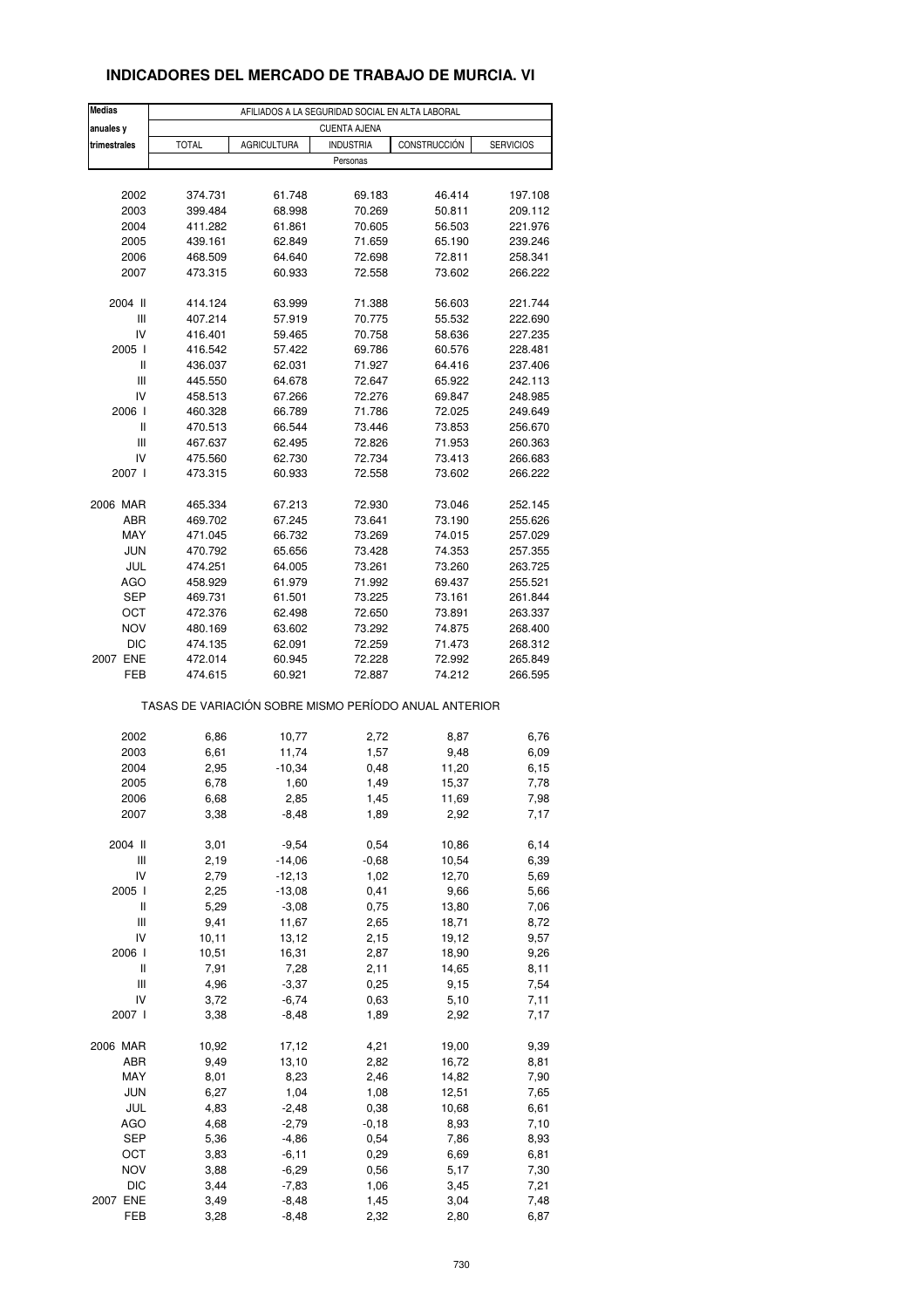#### **INDICADORES DEL MERCADO DE TRABAJO DE MURCIA. VII**

| Medias                             | AFILIADOS A LA SEGURIDAD SOCIAL EN ALTA LABORAL |                    |                      |                                                       |                  |  |  |
|------------------------------------|-------------------------------------------------|--------------------|----------------------|-------------------------------------------------------|------------------|--|--|
| anuales y                          |                                                 |                    | <b>CUENTA PROPIA</b> |                                                       |                  |  |  |
| trimestrales                       | <b>TOTAL</b>                                    | <b>AGRICULTURA</b> | <b>INDUSTRIA</b>     | CONSTRUCCIÓN                                          | <b>SERVICIOS</b> |  |  |
|                                    |                                                 |                    | Personas             |                                                       |                  |  |  |
|                                    |                                                 |                    |                      |                                                       |                  |  |  |
| 2002                               | 83.834                                          | 10.139             | 8.209                | 11.639                                                | 53.686           |  |  |
| 2003                               | 87.751                                          | 10.274             | 8.248                | 12.753                                                | 56.330           |  |  |
| 2004                               | 92.570                                          | 10.377             | 8.366                | 14.059                                                | 59.640           |  |  |
| 2005                               | 98.792                                          | 10.340             | 8.452                | 15.684                                                | 64.197           |  |  |
| 2006                               | 104.671                                         | 10.256             | 8.551                | 17.291                                                | 68.531           |  |  |
| 2007                               | 106.352                                         | 10.071             | 8.648                | 18.186                                                | 69.414           |  |  |
| 2004 II                            | 92.562                                          | 10.409             | 8.391                | 13.958                                                | 59.676           |  |  |
| Ш                                  | 93.368                                          | 10.380             | 8.392                | 14.254                                                | 60.215           |  |  |
| IV                                 | 93.988                                          | 10.372             | 8.389                | 14.543                                                | 60.560           |  |  |
| 2005 l                             | 95.295                                          | 10.339             | 8.433                | 14.974                                                | 61.427           |  |  |
| Ш                                  | 98.160                                          | 10.387             | 8.467                | 15.607                                                | 63.577           |  |  |
| $\ensuremath{\mathsf{III}}\xspace$ | 100.016                                         | 10.338             | 8.455                | 15.921                                                | 65.183           |  |  |
| IV                                 | 101.698                                         | 10.296             | 8.453                | 16.233                                                | 66.602           |  |  |
| 2006                               | 103.050                                         | 10.351             | 8.500                | 16.642                                                | 67.497           |  |  |
| Ш                                  | 104.815                                         | 10.310             | 8.555                | 17.203                                                | 68.712           |  |  |
| Ш                                  | 105.028                                         | 10.214             | 8.567                | 17.467                                                | 68.745           |  |  |
| IV<br>2007 l                       | 105.790<br>106.352                              | 10.150<br>10.071   | 8.582<br>8.648       | 17.853<br>18.186                                      | 69.170<br>69.414 |  |  |
|                                    |                                                 |                    |                      |                                                       |                  |  |  |
| 2006 MAR                           | 103.805                                         | 10.355             | 8.535                | 16.888                                                | 67.992           |  |  |
| ABR                                | 104.571                                         | 10.340             | 8.551                | 17.067                                                | 68.578           |  |  |
| MAY                                | 104.875                                         | 10.310             | 8.559                | 17.228                                                | 68.743           |  |  |
| <b>JUN</b>                         | 104.999                                         | 10.280             | 8.555                | 17.314                                                | 68.815           |  |  |
| JUL                                | 105.110                                         | 10.251             | 8.571                | 17.403                                                | 68.850           |  |  |
| AGO                                | 104.849                                         | 10.205             | 8.563                | 17.422                                                | 68.624           |  |  |
| <b>SEP</b>                         | 105.126                                         | 10.185             | 8.567                | 17.577                                                | 68.762           |  |  |
| OCT                                | 105.430                                         | 10.162             | 8.569                | 17.744                                                | 68.920           |  |  |
| <b>NOV</b>                         | 105.894                                         | 10.161             | 8.576                | 17.885                                                | 69.237           |  |  |
| <b>DIC</b>                         | 106.047                                         | 10.128             | 8.600                | 17.931                                                | 69.354           |  |  |
| 2007 ENE                           | 106.100                                         | 10.078             | 8.633                | 18.087                                                | 69.268           |  |  |
| FEB                                | 106.604                                         | 10.063             | 8.663                | 18.284                                                | 69.560           |  |  |
|                                    |                                                 |                    |                      | TASAS DE VARIACIÓN SOBRE MISMO PERÍODO ANUAL ANTERIOR |                  |  |  |
|                                    |                                                 |                    |                      |                                                       |                  |  |  |
| 2002                               | 2,41                                            | $-1,27$            | 0,43                 | 7,16                                                  | 2,72             |  |  |
| 2003                               | 4,67                                            | 1,33               | 0,48                 | 9,57                                                  | 4,92             |  |  |
| 2004                               | 5,49                                            | 1,00               | 1,43                 | 10,25                                                 | 5,88             |  |  |
| 2005                               | 6,72                                            | $-0,36$            | 1,03                 | 11,56                                                 | 7,64             |  |  |
| 2006                               | 5,95                                            | -0,81              | 1,17                 | 10,25                                                 | 6,75             |  |  |
| 2007                               | 3,58                                            | $-2,69$            | 1,95                 | 10,09                                                 | 3,22             |  |  |
| 2004 II                            | 5,38                                            | 1,06               | 1,38                 | 10,14                                                 | 5,73             |  |  |
| Ш                                  | 5,70                                            | 0,64               | 1,46                 | 10,39                                                 | 6,21             |  |  |
| IV                                 | 5,45                                            | 0,67               | 1,40                 | 10,04                                                 | 5,87             |  |  |
| 2005 l                             | 5,46                                            | $-0,08$            | 1,71                 | 11,07                                                 | 5,71             |  |  |
| Ш                                  | 6,05                                            | $-0,21$            | 0,91                 | 11,82                                                 | 6,54             |  |  |
| Ш                                  | 7,12                                            | $-0,41$            | 0,75                 | 11,69                                                 | 8,25             |  |  |
| IV                                 | 8,20                                            | $-0,73$            | 0,77                 | 11,62                                                 | 9,98             |  |  |
| 2006                               | 8,14                                            | 0,12               | 0,79                 | 11,14                                                 | 9,88             |  |  |
| Ш                                  | 6,78                                            | $-0,74$            | 1,04                 | 10,22                                                 | 8,08             |  |  |
| Ш                                  | 5,01                                            | $-1,20$            | 1,32                 | 9,71                                                  | 5,47             |  |  |
| IV                                 | 4,02                                            | $-1,42$            | 1,52                 | 9,98                                                  | 3,86             |  |  |
| 2007 l                             | 3,58                                            | $-2,69$            | 1,95                 | 10,09                                                 | 3,22             |  |  |
| 2006 MAR                           | 7,86                                            | 0,05               | 0,74                 | 11,08                                                 | 9,50             |  |  |
| ABR                                | 7,61                                            | $-0,42$            | 1,06                 | 10,77                                                 | 9,20             |  |  |
| MAY                                | 6,73                                            | $-0,77$            | 1,06                 | 10,16                                                 | 8,01             |  |  |
| <b>JUN</b>                         | 6,01                                            | $-1,03$            | 0,99                 | 9,75                                                  | 7,04             |  |  |
| JUL                                | 5,41                                            | $-1,16$            | 1,26                 | 9,60                                                  | 6, 11            |  |  |
| AGO                                | 4,87                                            | $-1,31$            | 1,33                 | 9,56                                                  | 5,30             |  |  |
| <b>SEP</b>                         | 4,76                                            | $-1, 14$           | 1,37                 | 9,98                                                  | 4,98             |  |  |
| OCT                                | 4,22                                            | $-1,35$            | 1,50                 | 9,95                                                  | 4,16             |  |  |
| <b>NOV</b>                         | 4,02                                            | $-1,09$            | 1,37                 | 9,92                                                  | 3,83             |  |  |
| <b>DIC</b>                         | 3,83                                            | $-1,81$            | 1,69                 | 10,07                                                 | 3,58             |  |  |
| 2007 ENE                           | 3,72                                            | $-2,61$            | 1,88                 | 10,41                                                 | 3,36             |  |  |
| FEB                                | 3,45                                            | $-2,76$            | 2,03                 | 9,77                                                  | 3,08             |  |  |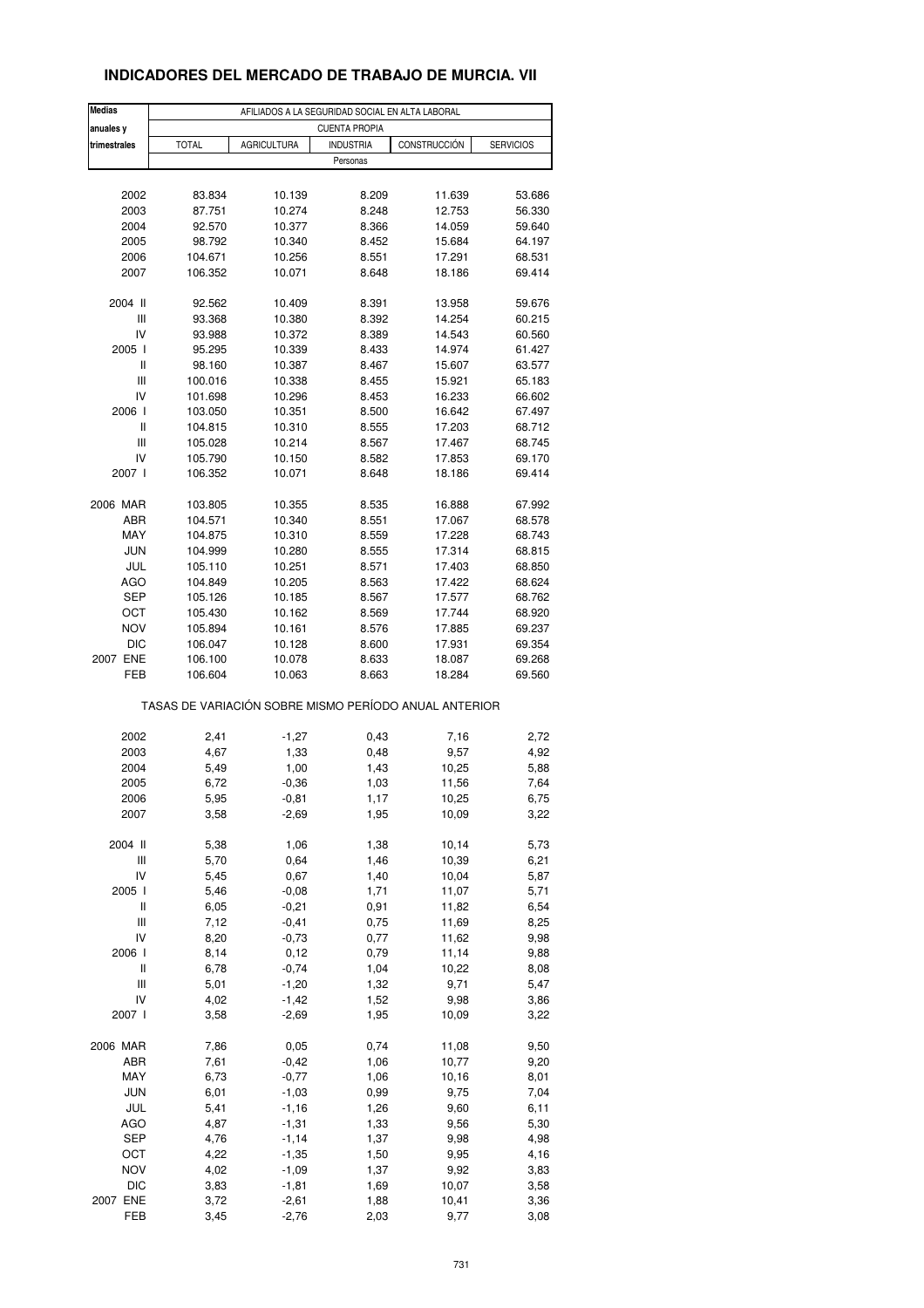| <b>Medias</b>                      | EFECTIVOS LABORALES |                  |                   |                  |                                                       | JORNADA MEDIA POR TRABAJADOR Y TRIM. |              |                 |          |
|------------------------------------|---------------------|------------------|-------------------|------------------|-------------------------------------------------------|--------------------------------------|--------------|-----------------|----------|
|                                    | <b>TOTAL</b>        |                  | <b>SECTORES</b>   |                  | CONTRATO                                              | CONTRATO                             | <b>TOTAL</b> | A TIEMPO        | A TIEMPO |
| anuales y                          |                     |                  |                   |                  |                                                       |                                      |              |                 |          |
| trimestrales                       |                     | <b>INDUSTRIA</b> | CONSTRUC.         | <b>SERVICIOS</b> | <b>INDEFINIDO</b>                                     | <b>TEMPORAL</b>                      |              | <b>COMPLETO</b> | PARCIAL  |
|                                    |                     |                  | Miles de personas |                  |                                                       |                                      |              | Horas           |          |
|                                    |                     |                  |                   |                  |                                                       |                                      |              |                 |          |
| 2001                               | 275,7               | 68,0             | 42,7              | 165,0            | 158,5                                                 | 117,3                                | 414,4        | 442,2           | 280,2    |
| 2002                               | 291,6               | 69,5             | 46,0              | 176,1            | 163,6                                                 | 128,0                                | 417,8        | 441,4           | 291,1    |
| 2003                               | 308,4               | 70,3             | 50,6              | 187,5            | 174,9                                                 | 133,5                                | 415,9        | 441,1           | 285,8    |
| 2004                               | 326,5               | 71,2             | 56,8              | 198,6            | 194,6                                                 | 131,9                                | 413,2        | 439,7           | 288,1    |
| 2005                               | 352,7               | 71,8             | 66,0              | 214,9            | 209,2                                                 | 143,5                                | 411,9        | 438,9           | 280,3    |
| 2006                               | 379,6               | 72,8             | 73,0              | 233,7            | 215,8                                                 | 150,3                                | 410,3        | 436,8           | 283,3    |
| 2004 l                             | 321,9               | 70,3             | 56,0              | 195,6            | 186,7                                                 | 135,2                                | 434,1        | 462,8           | 293,6    |
| Ш                                  | 328,0               | 70,7             | 57,0              | 200,3            | 189,5                                                 | 138,5                                | 432,5        | 461,5           | 303,6    |
| Ш                                  | 324,5               | 72,7             | 56,4              | 195,4            | 194,5                                                 | 130,0                                | 361,5        | 377,7           | 272,5    |
| IV                                 | 331,6               | 71,1             | 57,6              | 202,9            | 207,7                                                 | 123,9                                | 424,8        | 456,7           | 282,6    |
| 2005 l                             | 338,9               | 69,6             | 61,4              | 207,9            | 201,5                                                 | 137,4                                | 428,0        | 460,3           | 281,9    |
|                                    |                     |                  |                   |                  |                                                       |                                      |              |                 |          |
| Ш                                  | 353,9               | 73,0             | 65,7              | 215,3            | 212,5                                                 | 141,4                                | 436,7        | 464,1           | 295,2    |
| $\ensuremath{\mathsf{III}}\xspace$ | 354,5               | 73,1             | 67,4              | 213,9            | 209,8                                                 | 144,7                                | 360,5        | 377,6           | 263,3    |
| IV                                 | 363,6               | 71,5             | 69,5              | 222,6            | 213,2                                                 | 150,4                                | 422,3        | 453,5           | 280,8    |
| 2006 l                             | 372,0               | 73,0             | 72,8              | 226,2            | 215,8                                                 | 156,2                                | 430,8        | 460,4           | 292,5    |
| Ш                                  | 379,2               | 72,9             | 74,2              | 232,1            | 215,8                                                 | 152,7                                | 432,1        | 460,0           | 292,1    |
| Ш                                  | 383,0               | 72,8             | 73,1              | 237,1            | 215,8                                                 | 146,2                                | 357,7        | 378,3           | 253,5    |
| IV                                 | 384,3               | 72,6             | 72,1              | 239,6            | 215,8                                                 | 145,9                                | 420,7        | 448,4           | 295,1    |
| 2006 ENE                           |                     |                  |                   |                  |                                                       |                                      |              |                 |          |
| FEB                                |                     |                  |                   |                  |                                                       |                                      |              |                 |          |
| <b>MAR</b>                         |                     |                  |                   |                  |                                                       |                                      |              |                 |          |
| ABR                                |                     |                  |                   |                  |                                                       |                                      |              |                 |          |
|                                    |                     |                  |                   |                  |                                                       |                                      |              |                 |          |
| MAY                                |                     |                  |                   |                  |                                                       |                                      |              |                 |          |
| <b>JUN</b>                         |                     |                  |                   |                  |                                                       |                                      |              |                 |          |
| JUL                                |                     |                  |                   |                  |                                                       |                                      |              |                 |          |
| <b>AGO</b>                         |                     |                  |                   |                  |                                                       |                                      |              |                 |          |
| <b>SEP</b>                         |                     |                  |                   |                  |                                                       |                                      |              |                 |          |
| OCT                                |                     |                  |                   |                  |                                                       |                                      |              |                 |          |
| <b>NOV</b>                         |                     |                  |                   |                  |                                                       |                                      |              |                 |          |
| <b>DIC</b>                         |                     |                  |                   |                  |                                                       |                                      |              |                 |          |
|                                    |                     |                  |                   |                  | TASAS DE VARIACIÓN SOBRE MISMO PERÍODO ANUAL ANTERIOR |                                      |              |                 |          |
|                                    |                     |                  |                   |                  |                                                       |                                      |              |                 |          |
| 2001                               | 6,46                | 2,87             | 10,70             | 6,95             | 8,01                                                  | 4,50                                 | 0,03         | $-0, 11$        | 2,00     |
| 2002                               | 5,76                | 2,13             | 7,85              | 6,71             | 3,23                                                  | 9,12                                 | 0,81         | $-0,16$         | 3,88     |
| 2003                               | 5,75                | 1,22             | 9,94              | 6,45             | 6,92                                                  | 4,26                                 | $-0,45$      | $-0,07$         | $-1,83$  |
| 2004                               | 5,89                | 1,28             | 12,15             | 5,92             | 11,26                                                 | $-1,16$                              | $-0,64$      | $-0,33$         | 0,80     |
| 2005                               | 8,03                | 0,83             | 16,30             | 8,25             | 7,52                                                  | 8,78                                 | $-0,33$      | $-0,18$         | $-2,70$  |
|                                    | 7,62                |                  |                   | 8,75             |                                                       |                                      |              |                 |          |
| 2006                               |                     | 1,42             | 10,67             |                  | 3,13                                                  | 4,72                                 | $-0,37$      | $-0,48$         | 1,06     |
| 2004 l                             | 6,13                | 1,15             | 11,55             | 6,54             | 11,40                                                 | $-0,37$                              | $-0,12$      | $-0,45$         | 3,75     |
| Ш                                  | 5,57                | 0,00             | 11,55             | 6,09             | 7,49                                                  | 3,05                                 | $-0,92$      | $-0,80$         | 4,58     |
| $\ensuremath{\mathsf{III}}\xspace$ | 5,70                | 0,00             | 10,37             | 6,60             | 9,52                                                  | 0,46                                 | 0,06         | 0,43            | $-1,62$  |
| IV                                 | 6, 15               | 4,10             | 15,20             | 4,53             | 16,62                                                 | $-7,74$                              | $-1,46$      | $-0,35$         | $-3,48$  |
| 2005 l                             | 5,28                | $-1,00$          | 9,64              | 6,29             | 7,93                                                  | 1,63                                 | $-1,41$      | $-0,54$         | $-3,99$  |
| Ш                                  | 7,90                | 3,25             | 15,26             | 7,49             | 12,14                                                 | 2,09                                 | 0,97         | 0,56            | $-2,77$  |
| $\ensuremath{\mathsf{III}}\xspace$ | 9,24                | 0,55             | 19,50             | 9,47             | 7,87                                                  | 11,31                                | $-0,28$      | $-0,03$         | $-3,38$  |
| IV                                 | 9,65                | 0,53             | 20,67             | 9,72             | 2,63                                                  | 21,42                                | $-0,59$      | $-0,69$         | $-0,62$  |
| 2006                               |                     | 4,86             | 18,60             |                  |                                                       |                                      |              |                 |          |
|                                    | 9,75                |                  |                   | 8,78             | 7,07                                                  | 13,69                                | 0,65         | 0,03            | 3,74     |
| II                                 | 7,14                | $-0,17$          | 12,87             | 7,82             | 1,55                                                  | 8,00                                 | $-1,05$      | $-0,87$         | $-1,05$  |
| $\ensuremath{\mathsf{III}}\xspace$ | 8,03                | $-0,46$          | 8,52              | 10,83            | 2,86                                                  | 1,04                                 | $-0,77$      | 0,20            | $-3,71$  |
| IV                                 | 5,69                | 1,60             | 3,66              | 7,63             | 1,24                                                  | $-3,03$                              | $-0,37$      | $-1,14$         | 5,08     |
| 2006 ENE                           |                     |                  |                   |                  |                                                       |                                      |              |                 |          |
| FEB                                |                     |                  |                   |                  |                                                       |                                      |              |                 |          |
| <b>MAR</b>                         |                     |                  |                   |                  |                                                       |                                      |              |                 |          |
| ABR                                |                     |                  |                   |                  |                                                       |                                      |              |                 |          |
| MAY                                |                     |                  |                   |                  |                                                       |                                      |              |                 |          |
| JUN                                |                     |                  |                   |                  |                                                       |                                      |              |                 |          |
| JUL                                |                     |                  |                   |                  |                                                       |                                      |              |                 |          |
|                                    |                     |                  |                   |                  |                                                       |                                      |              |                 |          |
| AGO                                |                     |                  |                   |                  |                                                       |                                      |              |                 |          |
| <b>SEP</b>                         |                     |                  |                   |                  |                                                       |                                      |              |                 |          |
| OCT                                |                     |                  |                   |                  |                                                       |                                      |              |                 |          |
| <b>NOV</b>                         |                     |                  |                   |                  |                                                       |                                      |              |                 |          |

#### **INDICADORES DEL MERCADO DE TRABAJO DE MURCIA. VIII**

DIC - - - - - - - - -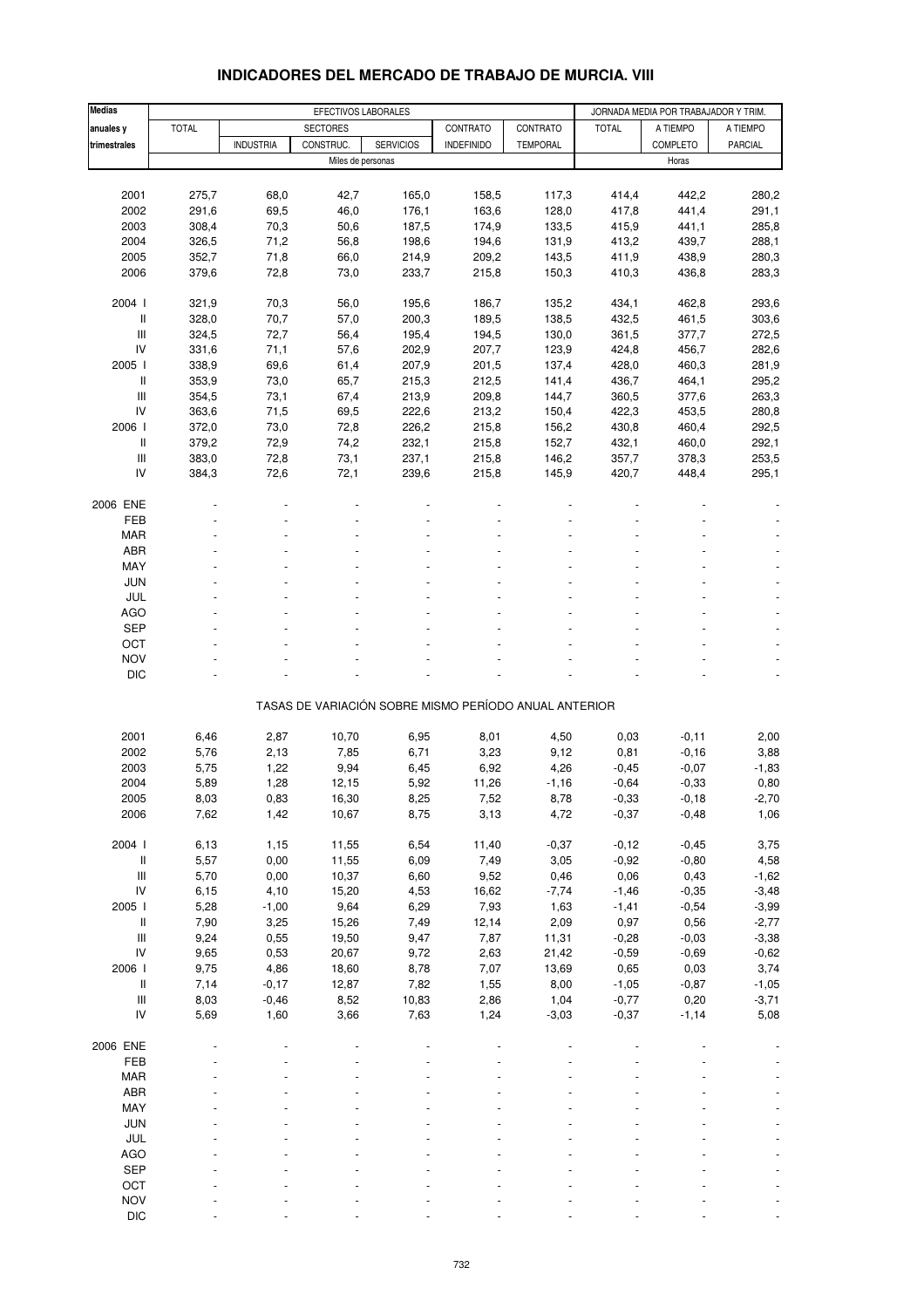# **INDICADORES DE PRECIOS DE MURCIA. I**

| <b>Medias</b> |                                                       | INDICES DE PRECIOS DE CONSUMO (10) |                     | DIFERENCIAL DE   |
|---------------|-------------------------------------------------------|------------------------------------|---------------------|------------------|
| anuales y     | <b>GENERAL</b>                                        | ALIMENTACIÓN                       | SIN                 | <b>INFLACIÓN</b> |
| trimestrales  |                                                       | <b>AGREGADO</b>                    | <b>ALIMENTACIÓN</b> | RTO. ESPAÑA      |
|               |                                                       | <b>Base 2006</b>                   |                     | P.Porcentuales   |
|               |                                                       |                                    |                     |                  |
| 2002          | 86,983                                                | 84,965                             | 87,713              | 0,00             |
|               |                                                       |                                    |                     |                  |
| 2003          | 90,195                                                | 89,037                             | 90,613              | 0,65             |
| 2004          | 93,235                                                | 93,020                             | 93,311              | 0,33             |
| 2005          | 96,443                                                | 96,395                             | 96,458              | 0,07             |
| 2006          | 100,000                                               | 100,000                            | 100,000             | 0, 19            |
| 2007          | 100,568                                               | 104,171                            | 99,274              | 0,15             |
| 2004 II       | 93,672                                                | 92,910                             | 93,948              | 0,43             |
| Ш             | 93,213                                                | 93,852                             | 92,976              | 0,26             |
| IV            | 94,763                                                | 93,950                             | 95,058              | 0,16             |
| 2005 l        | 94,086                                                | 95,139                             | 93,700              | $-0,20$          |
| Ш             | 96,761                                                | 96,630                             | 96,807              | 0,08             |
| Ш             | 96,420                                                | 96,297                             | 96,463              | 0,00             |
| IV            | 98,504                                                | 97,514                             | 98,863              | 0,39             |
| 2006 l        | 98,270                                                | 99,041                             | 97,995              | 0,43             |
| Ш             | 100,731                                               | 99,752                             | 101,079             | 0,20             |
| Ш             | 100,134                                               | 100,457                            | 100,019             | 0,33             |
| IV            |                                                       |                                    |                     |                  |
|               | 100,865                                               | 100,749                            | 100,906             | $-0,20$          |
| 2007 l        | 100,568                                               | 104,171                            | 99,274              | 0,15             |
| 2006 MAR      | 98,712                                                | 99,417                             | 98,462              | 0,34             |
| ABR           | 100,476                                               | 99,471                             | 100,834             | 0, 10            |
| MAY           | 100,781                                               | 99,647                             | 101,184             | 0,20             |
| JUN           | 100,935                                               | 100,138                            | 101,218             | 0,30             |
| JUL           | 100,085                                               | 100,397                            | 99,974              | 0,40             |
| AGO           | 100,274                                               | 100,441                            | 100,215             | 0,40             |
| SEP           | 100,043                                               | 100,534                            | 99,869              | 0,20             |
| OCT           | 100,604                                               | 100,438                            | 100,663             | $-0, 10$         |
| <b>NOV</b>    | 100,904                                               | 100,626                            | 101,003             | $-0,30$          |
| DIC           | 101,088                                               | 101,184                            | 101,053             | $-0,20$          |
| 2007 ENE      | 100,425                                               | 104,110                            | 99,101              | 0,10             |
| FEB           | 100,711                                               | 104,232                            | 99,446              | 0,20             |
|               | TASAS DE VARIACIÓN SOBRE MISMO PERÍODO ANUAL ANTERIOR |                                    |                     |                  |
| 2002          | 3,54                                                  | 4,48                               | 3,21                |                  |
| 2003          | 3,69                                                  | 4,79                               | 3,31                |                  |
| 2004          | 3,37                                                  | 4,47                               | 2,98                |                  |
| 2005          | 3,44                                                  | 3,63                               | 3,37                |                  |
| 2006          | 3,69                                                  | 3,74                               | 3,67                |                  |
| 2007          | 2,57                                                  | 5,38                               | 1,55                |                  |
| 2004 II       | 3,63                                                  | 5,26                               | 3,06                |                  |
| Ш             | 3,56                                                  | 4,58                               | 3,19                |                  |
| IV            | 3,59                                                  | 3,70                               | 3,56                |                  |
| 2005 l        | 3,06                                                  |                                    |                     |                  |
|               | 3,30                                                  | 4,13                               | 2,67                |                  |
| Ш             |                                                       | 4,00                               | 3,04                |                  |
| Ш             | 3,44                                                  | 2,61                               | 3,75                |                  |
| IV            | 3,95                                                  | 3,79                               | 4,00                |                  |
| 2006 l        | 4,45                                                  | 4,10                               | 4,58                |                  |
| Ш             | 4,10                                                  | 3,23                               | 4,41                |                  |
| Ш             | 3,85                                                  | 4,32                               | 3,69                |                  |
| IV            | 2,40                                                  | 3,32                               | 2,07                |                  |
| 2007 l        | 2,57                                                  | 5,38                               | 1,55                |                  |
| 2006 MAR      | 4,23                                                  | 4,04                               | 4,31                |                  |
| ABR           | 3,96                                                  | 2,83                               | 4,36                |                  |
| MAY           | 4,19                                                  | 3,07                               | 4,59                |                  |
| <b>JUN</b>    | 4,16                                                  | 3,79                               | 4,29                |                  |
| JUL           | 4,39                                                  | 4,57                               | 4,33                |                  |
| <b>AGO</b>    | 4,06                                                  | 4,27                               | 3,98                |                  |
| <b>SEP</b>    | 3,12                                                  | 4,12                               | 2,76                |                  |
| ост           | 2,36                                                  | 3,88                               | 1,82                |                  |
|               |                                                       |                                    |                     |                  |
| <b>NOV</b>    | 2,35                                                  | 3,30                               | 2,00                |                  |
| <b>DIC</b>    | 2,49                                                  | 2,79                               | 2,38                |                  |
| 2007 ENE      | 2,55                                                  | 5,23                               | 1,57                |                  |
| FEB           | 2,59                                                  | 5,53                               | 1,52                |                  |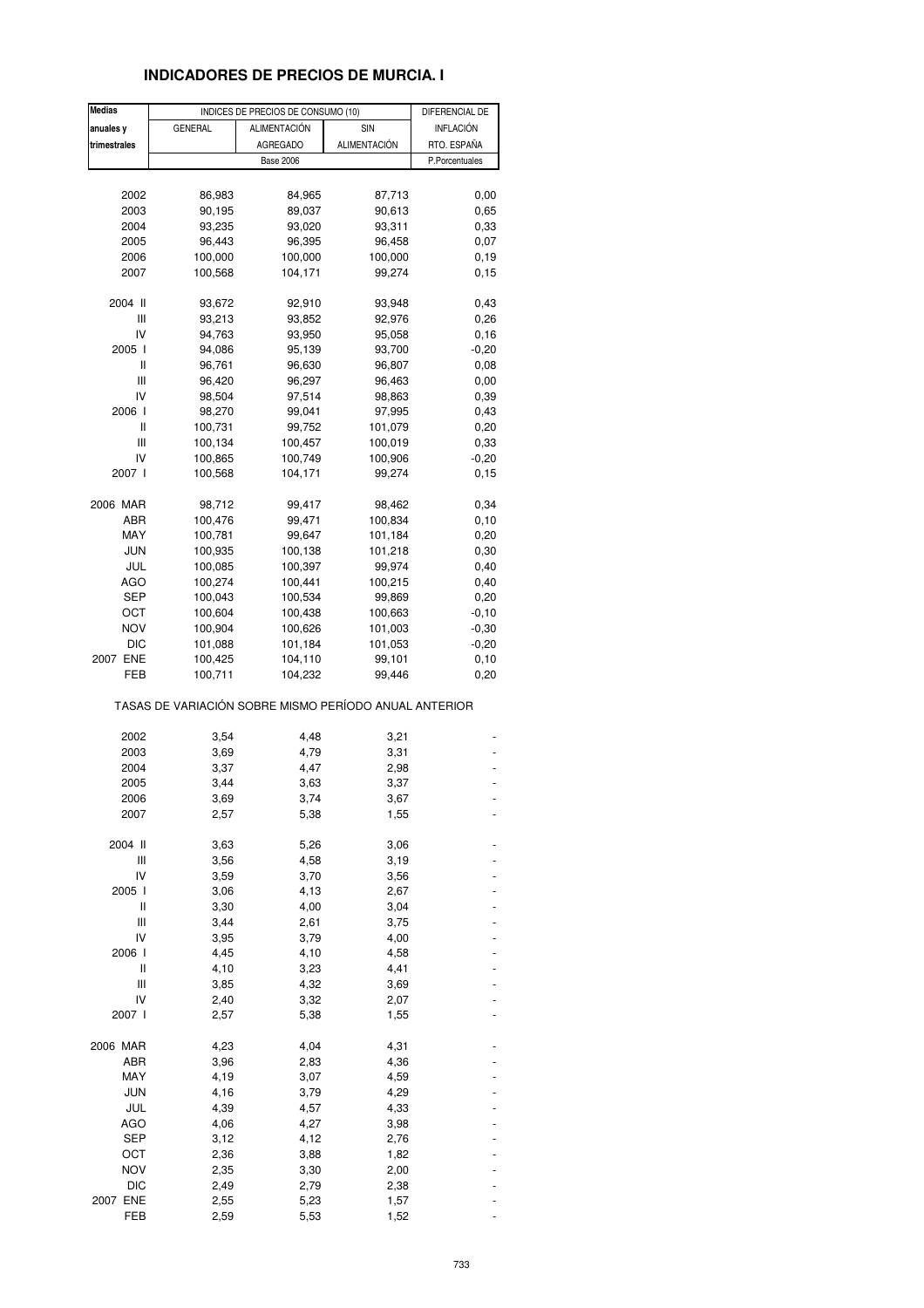# **INDICADORES DE PRECIOS DE MURCIA. II**

| <b>Medias</b>  | INDICES DE PRECIOS DE CONSUMO (10) |              |                                                       |                 |         |                 |
|----------------|------------------------------------|--------------|-------------------------------------------------------|-----------------|---------|-----------------|
| anuales y      | <b>ALIMENTOS Y</b>                 | BEBIDAS ALC. | <b>VESTIDO Y</b>                                      | <b>VIVIENDA</b> | MENAJE  | <b>MEDICINA</b> |
| trimestrales   | BEB.NO ALCOH.                      | Y TABACO     | CALZADO                                               |                 |         |                 |
|                |                                    |              | <b>Base 2006</b>                                      |                 |         |                 |
|                |                                    |              |                                                       |                 |         |                 |
| 2002           | 84,666                             | 86,473       | 90,231                                                | 82,026          | 92,965  | 96,062          |
| 2003           | 88,961                             | 89,437       | 94,042                                                | 85,719          | 95,064  | 98,965          |
| 2004           | 92,978                             | 93,265       | 96,170                                                | 89,665          | 96,386  | 98,879          |
| 2005           | 96,108                             | 97,909       | 98,249                                                | 93,295          | 98,020  | 99,341          |
| 2006           | 100,000                            | 100,000      | 100,000                                               | 100,000         | 100,000 | 100,000         |
| 2007           | 103,740                            | 106,635      | 92,891                                                | 100,452         | 101,623 | 100,889         |
|                |                                    |              |                                                       |                 |         |                 |
| 2004 II        | 92,891                             | 93,036       | 102,443                                               | 89,509          | 96,870  | 98,481          |
| Ш              | 93,641                             | 94,954       | 89,617                                                | 89,743          | 95,820  | 98,993          |
| IV             | 93,777                             | 94,864       | 103,264                                               | 90,242          | 97,093  | 99,095          |
| 2005 l         | 95,134                             | 95,180       | 90,064                                                | 90,730          | 96,308  | 99,328          |
| Ш              | 96,294                             | 98,401       | 104,839                                               | 92,084          | 98,536  | 99,387          |
| Ш              | 95,831                             | 98,742       | 91,654                                                | 93,250          | 97,919  | 99,365          |
| IV             | 97,173                             | 99,314       | 106,437                                               | 97,115          | 99,316  |                 |
| 2006 l         |                                    |              |                                                       |                 |         | 99,282          |
|                | 99,302                             | 97,657       | 92,433                                                | 98,714          | 98,940  | 99,327          |
| Ш<br>Ш         | 99,563                             | 100,754      | 106,579                                               | 100,146         | 100,254 | 99,748          |
|                | 100,424                            | 100,636      | 93,008                                                | 100,730         | 99,811  | 100,366         |
| IV             | 100,712                            | 100,952      | 107,979                                               | 100,411         | 100,994 | 100,560         |
| 2007 l         | 103,740                            | 106,635      | 92,891                                                | 100,452         | 101,623 | 100,889         |
|                |                                    |              |                                                       |                 |         |                 |
| 2006 MAR       | 99,242                             | 100,346      | 93,694                                                | 98,948          | 99,131  | 99,425          |
| ABR            | 99,261                             | 100,584      | 106,670                                               | 99,986          | 99,894  | 99,580          |
| MAY            | 99,424                             | 100,831      | 107,242                                               | 100,137         | 100,262 | 99,744          |
| JUN            | 100,004                            | 100,848      | 105,826                                               | 100,315         | 100,607 | 99,919          |
| JUL            | 100,303                            | 100,897      | 92,314                                                | 100,730         | 99,568  | 100,194         |
| AGO            | 100,447                            | 100,411      | 92,136                                                | 100,759         | 99,822  | 100,422         |
| SEP            | 100,521                            | 100,601      | 94,575                                                | 100,700         | 100,043 | 100,483         |
| ОСТ            | 100,389                            | 100,702      | 105,946                                               | 100,341         | 100,751 | 100,485         |
| NOV            | 100,589                            | 100,821      | 110,214                                               | 100,246         | 100,921 | 100,588         |
| <b>DIC</b>     | 101,157                            | 101,333      | 107,777                                               | 100,645         | 101,310 | 100,608         |
| 2007 ENE       | 103,695                            | 106,481      | 93,037                                                | 100,241         | 101,545 | 100,744         |
| FEB            | 103,784                            | 106,788      | 92,745                                                | 100,663         | 101,700 | 101,033         |
|                |                                    |              | TASAS DE VARIACIÓN SOBRE MISMO PERÍODO ANUAL ANTERIOR |                 |         |                 |
|                |                                    |              |                                                       |                 |         |                 |
| 2002           | 4,20                               | 5,86         | 4,83                                                  | 2,94            | 1,77    | 1,93            |
| 2003           | 5,07                               | 3,43         | 4,22                                                  | 4,50            | 2,26    | 3,02            |
| 2004           | 4,52                               | 4,28         | 2,26                                                  | 4,60            | 1,39    | $-0,09$         |
| 2005           | 3,37                               | 4,98         | 2,16                                                  | 4,05            | 1,69    | 0,47            |
| 2006           | 4,05                               | 2,14         | 1,78                                                  | 7,19            | 2,02    | 0,66            |
| 2007           | 4,44                               | 10,72        | 1,19                                                  | 1,88            | 2,81    | 1,62            |
|                |                                    |              |                                                       |                 |         |                 |
| 2004 II        | 5,50                               | 4,08         | 2,87                                                  | 4,42            | 1,43    | $-0,58$         |
| Ш              | 4,35                               | 5,79         | 1,96                                                  | 4,05            | 1,20    | 0,06            |
| IV             | 3,36                               | 5,45         | 2,21                                                  | 4,19            | 1,01    | $-0,70$         |
| 2005 l         | 3,86                               | 5,51         | 0,79                                                  | 1,75            | 0,57    | 0,39            |
| $\, \parallel$ | 3,66                               | 5,77         | 2,34                                                  | 2,88            | 1,72    | 0,92            |
| Ш              | 2,34                               | 3,99         | 2,27                                                  | 3,91            | 2,19    | 0,38            |
| IV             | 3,62                               | 4,69         | 3,07                                                  | 7,62            | 2,29    | 0, 19           |
| 2006 l         | 4,38                               | 2,60         | 2,63                                                  | 8,80            | 2,73    | 0,00            |
| Ш              | 3,39                               | 2,39         | 1,66                                                  | 8,75            | 1,74    | 0,36            |
| Ш              | 4,79                               | 1,92         | 1,48                                                  | 8,02            | 1,93    | 1,01            |
| IV             | 3,64                               | 1,65         | 1,45                                                  | 3,39            | 1,69    | 1,29            |
| 2007 l         | 4,44                               | 10,72        | 1,19                                                  | 1,88            | 2,81    | 1,62            |
| 2006 MAR       | 3,79                               | 5,37         | 2,42                                                  | 8,67            | 2,66    | 0,53            |
| ABR            | 2,92                               | 2,40         | 1,72                                                  | 8,66            | 1,91    | 0, 19           |
| MAY            | 3,17                               | 2,56         | 1,72                                                  | 8,81            | 1,68    | 0,38            |
| JUN            | 4,10                               | 2,22         | 1,54                                                  | 8,79            | 1,64    | 0,52            |
| JUL            | 5,00                               | 2,37         | 1,55                                                  | 8,71            | 1,87    | 0,87            |
| <b>AGO</b>     | 4,73                               | 1,90         | 1,38                                                  | 7,94            | 1,95    | 1,05            |
| <b>SEP</b>     | 4,64                               | 1,49         | 1,50                                                  | 7,42            | 1,98    | 1,10            |
| OCT            | 4,37                               | 1,37         | 1,51                                                  | 3,29            | 1,85    | 1,04            |
| <b>NOV</b>     | 3,62                               | 1,62         | 1,34                                                  | 3,22            | 1,66    | 1,13            |
| <b>DIC</b>     | 2,95                               | 1,96         | 1,51                                                  | 3,67            | 1,56    | 1,70            |
| 2007 ENE       | 4,53                               | 9,17         | 1,22                                                  | 1,84            | 2,79    | 1,66            |
| FEB            | 4,35                               | 12,31        | 1,15                                                  | 1,93            | 2,83    | 1,58            |
|                |                                    |              |                                                       |                 |         |                 |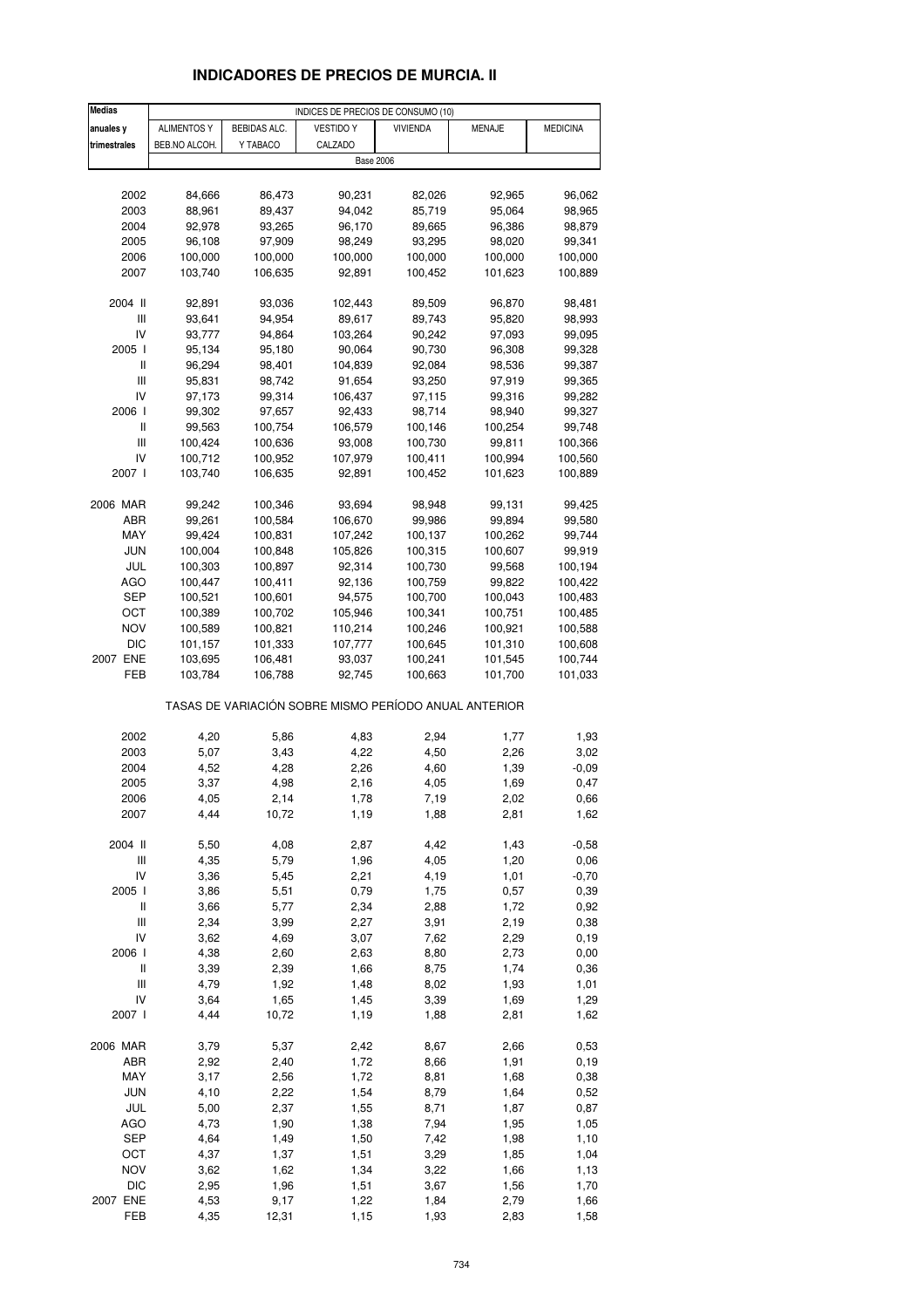| <b>Medias</b>                         |            |               | INDICES DE PRECIOS DE CONSUMO (10)                    |           |               |              |
|---------------------------------------|------------|---------------|-------------------------------------------------------|-----------|---------------|--------------|
| anuales y                             | TRANSPORTE | COMUNICA -    | OCIO Y                                                | ENSEÑANZA | HOTELES,      | <b>OTROS</b> |
| trimestrales                          |            | <b>CIONES</b> | <b>CULTURA</b>                                        |           | CAFÉS Y REST. |              |
|                                       |            |               | <b>Base 2006</b>                                      |           |               |              |
|                                       |            |               |                                                       |           |               |              |
|                                       |            |               |                                                       |           |               |              |
| 2002                                  | 84,606     | 106,948       | 99,912                                                | 85,488    | 82,384        | 85,855       |
| 2003                                  | 86,243     | 104,168       | 101,623                                               | 88,064    | 86,478        | 89,949       |
| 2004                                  | 90,045     | 103,014       | 101,176                                               | 91,457    | 90,314        | 92,888       |
| 2005                                  | 95,715     | 101,343       | 99,893                                                | 94,878    | 94,920        | 96,245       |
| 2006                                  | 100,000    | 100,000       | 100,000                                               | 100,000   | 100,000       | 100,000      |
| 2007                                  | 98,042     | 99,470        | 98,111                                                | 103,950   | 102,158       | 102,214      |
|                                       |            |               |                                                       |           |               |              |
| 2004 II                               | 89,941     | 103,505       | 100,777                                               | 90,681    | 89,824        | 92,814       |
| III                                   | 91,342     | 103,039       | 102,176                                               | 91,025    | 90,975        | 93,038       |
| IV                                    | 91,811     | 102,543       | 101,404                                               | 93,681    | 91,815        | 93,548       |
| 2005 l                                | 91,871     | 102,220       | 100,027                                               | 93,682    | 93,022        | 95,288       |
| Ш                                     |            |               |                                                       |           |               |              |
|                                       | 94,698     | 101,375       | 98,937                                                | 94,051    | 94,743        | 96,251       |
| III                                   | 98,529     | 101,025       | 100,713                                               | 94,397    | 95,631        | 96,507       |
| IV                                    | 97,763     | 100,753       | 99,894                                                | 97,380    | 96,284        | 96,933       |
| 2006                                  | 98,638     | 100,772       | 99,545                                                | 98,012    | 97,795        | 98,593       |
| Ш                                     | 101,581    | 100,106       | 99,643                                                | 98,379    | 99,841        | 99,815       |
| III                                   | 101,864    | 99,775        | 101,196                                               | 99,626    | 101,166       | 100,516      |
| IV                                    | 97,917     | 99,347        | 99,616                                                | 103,983   | 101,198       | 101,076      |
| 2007 l                                | 98,042     | 99,470        | 98,111                                                | 103,950   | 102,158       | 102,214      |
|                                       |            |               |                                                       |           |               |              |
| 2006 MAR                              | 99,395     | 100,484       | 99,069                                                | 98,151    | 98,380        | 99,090       |
| ABR                                   |            |               |                                                       |           |               |              |
|                                       | 100,822    | 100,237       | 100,008                                               | 98,219    | 99,571        | 99,689       |
| MAY                                   | 102,100    | 100,140       | 99,275                                                | 98,274    | 99,646        | 99,537       |
| <b>JUN</b>                            | 101,821    | 99,942        | 99,647                                                | 98,645    | 100,306       | 100,218      |
| JUL                                   | 102,576    | 99,699        | 101,010                                               | 98,681    | 100,875       | 100,280      |
| <b>AGO</b>                            | 102,791    | 99,789        | 101,965                                               | 98,681    | 101,396       | 100,427      |
| SEP                                   | 100,226    | 99,836        | 100,612                                               | 101,515   | 101,226       | 100,842      |
| ОСТ                                   | 97,946     | 99,583        | 99,877                                                | 103,894   | 101,141       | 101,080      |
| NOV                                   | 97,697     | 99,369        | 98,915                                                | 104,027   | 101,070       | 100,984      |
| <b>DIC</b>                            | 98,107     | 99,090        | 100,055                                               | 104,027   | 101,384       | 101,163      |
| 2007 ENE                              | 97,839     | 99,643        | 97,708                                                | 103,892   | 101,722       | 102,092      |
|                                       |            |               |                                                       |           |               |              |
| FEB                                   | 98,245     | 99,297        | 98,514                                                | 104,008   | 102,593       | 102,336      |
|                                       |            |               |                                                       |           |               |              |
|                                       |            |               | TASAS DE VARIACIÓN SOBRE MISMO PERÍODO ANUAL ANTERIOR |           |               |              |
|                                       |            |               |                                                       |           |               |              |
| 2002                                  | 1,74       | $-2,69$       | 3,39                                                  | 2,75      | 6,08          | 4,37         |
| 2003                                  | 1,93       | $-2,60$       | 1,71                                                  | 3,01      | 4,97          | 4,77         |
| 2004                                  | 4,41       | $-1,11$       | $-0,44$                                               | 3,85      | 4,44          | 3,27         |
| 2005                                  | 6,30       | $-1,62$       | $-1,27$                                               | 3,74      | 5,10          | 3,61         |
| 2006                                  | 4,48       | $-1,33$       | 0,11                                                  | 5,40      | 5,35          | 3,90         |
| 2007                                  | $-0,22$    | $-1,43$       | $-1,68$                                               | 6,13      | 4,77          | 3,93         |
|                                       |            |               |                                                       |           |               |              |
| 2004 II                               | 4,96       | $-0,81$       | $-0,93$                                               | 3,92      | 4,37          | 2,95         |
| Ш                                     | 5,79       | $-0,97$       | $-0,62$                                               | 3,71      | 4,51          | 3,40         |
| IV                                    | 7,03       | $-0,84$       | 0,20                                                  | 3,95      | 4,72          | 3,57         |
|                                       |            |               |                                                       |           |               |              |
| 2005 l                                | 5,50       | $-0,73$       | $-0,32$                                               | 3,59      | 4,94          | 3,40         |
| Ш                                     | 5,29       | $-2,06$       | $-1,83$                                               | 3,72      | 5,48          | 3,70         |
| $\ensuremath{\mathsf{III}}\xspace$    | 7,87       | $-1,95$       | $-1,43$                                               | 3,71      | 5,12          | 3,73         |
| IV                                    | 6,48       | $-1,75$       | $-1,49$                                               | 3,95      | 4,87          | 3,62         |
| 2006 l                                | 7,37       | $-1,42$       | $-0,48$                                               | 4,62      | 5,13          | 3,47         |
| $\begin{array}{c} \hline \end{array}$ | 7,27       | $-1,25$       | 0,71                                                  | 4,60      | 5,38          | 3,70         |
| Ш                                     | 3,39       | $-1,24$       | 0,48                                                  | 5,54      | 5,79          | 4,15         |
| IV                                    | 0,16       | $-1,39$       | $-0,28$                                               | 6,78      | 5,10          | 4,27         |
| 2007 l                                | $-0,22$    | $-1,43$       | $-1,68$                                               | 6,13      | 4,77          | 3,93         |
|                                       |            |               |                                                       |           |               |              |
| 2006 MAR                              | 6,69       | $-1,10$       | $-1,13$                                               | 4,74      | 4,91          | 3,38         |
|                                       |            |               |                                                       |           |               |              |
| ABR                                   | 6,88       | $-1,19$       | 0,88                                                  | 4,51      | 5,32          | 3,90         |
| MAY                                   | 8,08       | $-1, 19$      | 0,96                                                  | 4,57      | 5,26          | 3,56         |
| JUN                                   | 6,84       | $-1,38$       | 0,30                                                  | 4,73      | 5,56          | 3,64         |
| JUL                                   | 5,75       | $-1,39$       | 0,66                                                  | 5,05      | 5,93          | 4,00         |
| <b>AGO</b>                            | 4,69       | $-1,21$       | 0,43                                                  | 5,05      | 5,86          | 4,12         |
| <b>SEP</b>                            | $-0,17$    | $-1, 11$      | 0,35                                                  | 6,51      | 5,57          | 4,34         |
| OCT                                   | $-1,45$    | $-1,25$       | 0,21                                                  | 6,88      | 5,36          | 4,51         |
| NOV                                   | 0,25       | $-1,41$       | $-0,55$                                               | 6,73      | 4,99          | 4,41         |
|                                       |            |               |                                                       |           |               |              |
| DIC                                   | 1,72       | $-1,53$       | $-0,49$                                               | 6,73      | 4,95          | 3,90         |

#### **INDICADORES DE PRECIOS DE MURCIA. III**

2007 ENE -0,03 -1,35 -2,05 6,15 4,89 3,87 FEB -0,41 -1,52 -1,30 6,12 4,66 4,00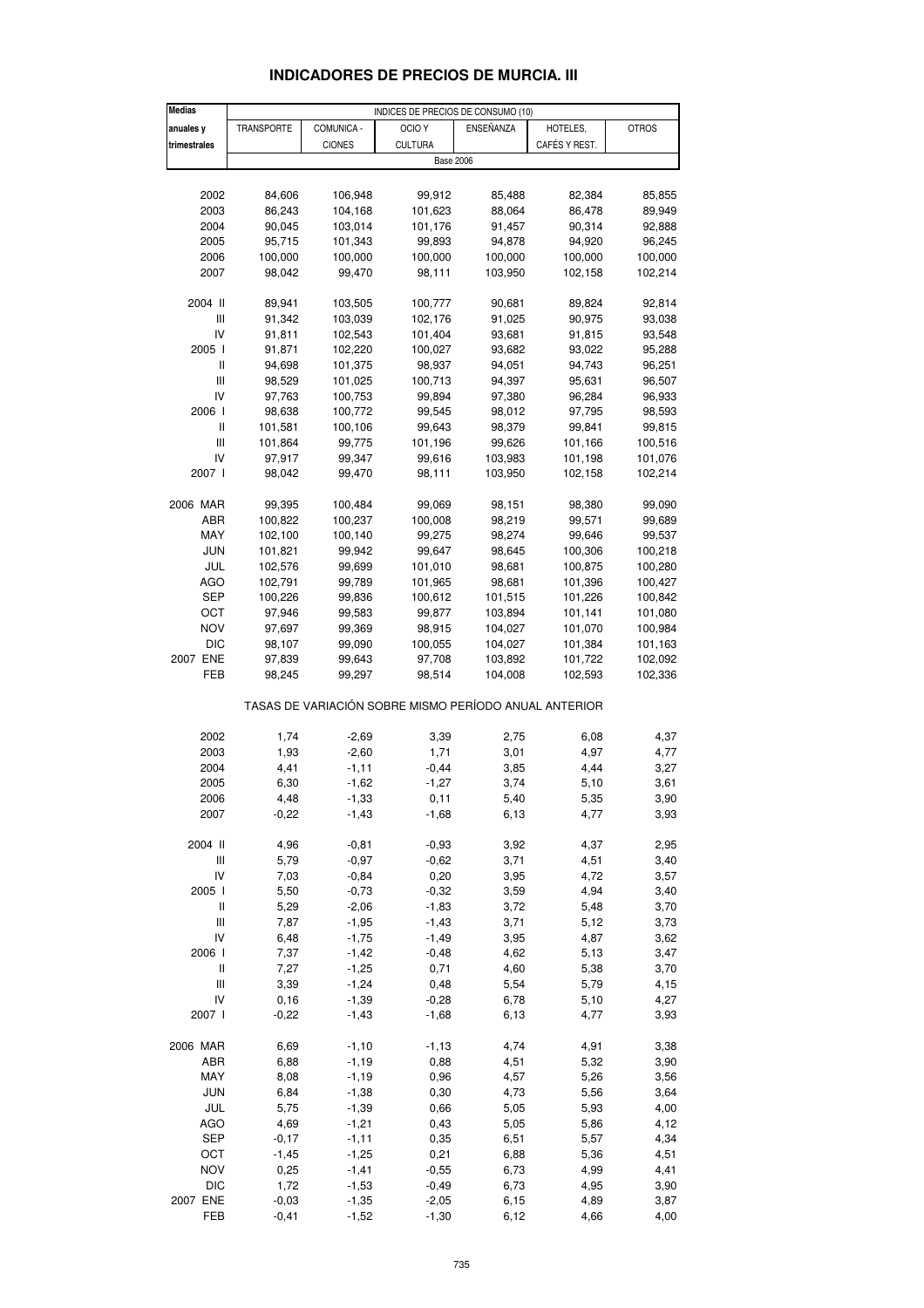| <b>Medias</b>                      | <b>COSTE SALARIAL</b>                                |                  |                                                       |                          |                                              | <b>SALARIOS</b> |        |         |       |  |  |
|------------------------------------|------------------------------------------------------|------------------|-------------------------------------------------------|--------------------------|----------------------------------------------|-----------------|--------|---------|-------|--|--|
| anuales y                          | POR TRABAJADOR Y MES<br>POR HORA EFECTIVA DE TRABAJO |                  |                                                       |                          | INCREMENTO SALARIAL PACTADO EN CONVENIO (11) |                 |        |         |       |  |  |
| trimestrales                       | <b>TOTAL</b>                                         | <b>ORDINARIO</b> | <b>TOTAL</b>                                          | <b>ORDINARIO</b>         | <b>TOTAL</b>                                 | AGRIC.          | CONST. | INDUST. | SERV. |  |  |
|                                    |                                                      | €                |                                                       |                          |                                              |                 | $\%$   |         |       |  |  |
|                                    |                                                      |                  |                                                       |                          |                                              |                 |        |         |       |  |  |
| 2002                               | 1.148,01                                             | 1.018,30         | 8,37                                                  | 7,43                     | 3,80                                         | 3,93            | 3,50   | 3,65    | 3,87  |  |  |
| 2003                               | 1.216,99                                             | 1.069,97         | 8,91                                                  | 7,84                     | 3,94                                         | 4,33            | 4,80   | 3,88    | 3,47  |  |  |
| 2004                               | 1.276,85                                             | 1.107,40         | 9,45                                                  | 8,19                     | 4,07                                         | 5,14            | 4,60   | 3,75    | 3,35  |  |  |
| 2005                               | 1.317,30                                             | 1.154,63         | 9,76                                                  | 8,56                     | 3,97                                         | 4,02            | 4,50   | 4,20    | 3,70  |  |  |
| 2006                               | 1.364,54                                             | 1.196,55         | 10,19                                                 | 8,93                     | 4,20                                         | 4,45            | 5,20   | 4,03    | 3,68  |  |  |
| 2007                               |                                                      |                  |                                                       | $\overline{\phantom{a}}$ | 3,14                                         | 4,50            | 0,00   | 2,77    | 3,07  |  |  |
| 2004 II                            | 1.277,85                                             | 1.101,43         | 9,16                                                  | 7,89                     | 3,79                                         | 5,38            | 3,40   | 2,97    | 2,63  |  |  |
| $\ensuremath{\mathsf{III}}\xspace$ | 1.242,60                                             | 1.107,19         | 10,04                                                 | 8,94                     | 3,68                                         | 5,38            | 3,40   | 3,00    | 3,12  |  |  |
| IV                                 | 1.401,35                                             | 1.126,37         | 10,31                                                 | 8,29                     | 3,68                                         | 5,38            | 3,40   | 3,00    | 3,13  |  |  |
| 2005 l                             | 1.233,54                                             | 1.131,55         | 8,86                                                  | 8,12                     | 3,46                                         | 4,08            | 2,80   | 3,12    | 3,57  |  |  |
| $\ensuremath{\mathsf{II}}$         | 1.327,46                                             | 1.155,88         | 9,28                                                  | 8,08                     | 3,43                                         | 4,07            | 2,80   | 3,17    | 3,42  |  |  |
| Ш                                  | 1.273,29                                             | 1.158,83         | 10,34                                                 | 9,41                     | 3,34                                         | 4,07            | 2,80   | 3,15    | 3,22  |  |  |
| IV                                 | 1.434,92                                             | 1.172,24         | 10,56                                                 | 8,63                     | 3,53                                         | 3,67            | 2,80   | 3,75    | 3,49  |  |  |
| 2006                               | 1.297,64                                             | 1.184,46         | 9,01                                                  | 8,22                     | 3,71                                         | 4,39            | 2,80   | 4,00    | 3,62  |  |  |
| Ш                                  | 1.371,77                                             | 1.194,18         | 9,96                                                  | 8,67                     | 4,12                                         | 4,39            | 4,50   | 4,05    | 3,70  |  |  |
| Ш                                  | 1.310,74                                             | 1.200,74         | 10,68                                                 | 9,78                     | 4,14                                         | 4,42            | 4,50   | 4,05    | 3,79  |  |  |
| IV                                 | 1.478,01                                             | 1.206,81         | 11,09                                                 | 9,06                     | 4,05                                         | 4,45            | 4,50   | 4,03    | 3,68  |  |  |
| 2007 l                             |                                                      |                  |                                                       |                          | 3,14                                         | 4,50            | 0,00   | 2,77    | 3,07  |  |  |
| 2006 FEB                           |                                                      |                  |                                                       |                          | 3,71                                         | 4,39            | 2,80   | 4,00    | 3,61  |  |  |
| <b>MAR</b>                         |                                                      |                  |                                                       |                          | 3,71                                         | 4,39            | 2,80   | 4,00    | 3,62  |  |  |
| ABR                                |                                                      |                  |                                                       |                          | 3,75                                         | 4,39            | 2,80   | 4,05    | 3,62  |  |  |
| MAY                                |                                                      |                  |                                                       | $\overline{a}$           | 3,77                                         | 4,39            | 2,80   | 4,05    | 3,73  |  |  |
| JUN                                |                                                      |                  |                                                       | $\overline{a}$           | 4,12                                         | 4,39            | 4,50   | 4,05    | 3,70  |  |  |
| JUL                                |                                                      |                  |                                                       |                          | 4,13                                         | 4,39            | 4,50   | 4,05    | 3,79  |  |  |
| AGO                                |                                                      |                  | $\blacksquare$                                        | $\overline{a}$           | 4,14                                         | 4,42            | 4,50   | 4,05    | 3,79  |  |  |
| <b>SEP</b>                         |                                                      |                  |                                                       |                          |                                              |                 |        |         |       |  |  |
|                                    |                                                      |                  |                                                       | $\overline{a}$           | 4,14                                         | 4,42            | 4,50   | 4,05    | 3,79  |  |  |
| OCT                                |                                                      |                  |                                                       |                          | 4,13                                         | 4,47            | 4,50   | 4,03    | 3,75  |  |  |
| <b>NOV</b>                         |                                                      |                  |                                                       | $\overline{\phantom{a}}$ | 4,05                                         | 4,47            | 4,50   | 4,03    | 3,68  |  |  |
| <b>DIC</b>                         |                                                      |                  |                                                       |                          | 4,05                                         | 4,45            | 4,50   | 4,03    | 3,68  |  |  |
| 2007 ENE                           |                                                      |                  |                                                       |                          | 3,14                                         | 4,50            | 0,00   | 2,77    | 3,07  |  |  |
|                                    |                                                      |                  | TASAS DE VARIACIÓN SOBRE MISMO PERÍODO ANUAL ANTERIOR |                          |                                              |                 |        |         |       |  |  |
| 2002                               | 4,28                                                 | 4,37             | 4,69                                                  | 4,90                     |                                              |                 |        |         |       |  |  |
| 2003                               | 6,01                                                 | 5,07             | 6,45                                                  | 5,45                     |                                              |                 |        |         |       |  |  |
| 2004                               | 4,92                                                 | 3,50             | 6,09                                                  | 4,53                     |                                              |                 |        |         |       |  |  |
| 2005                               | 3,17                                                 | 4,26             | 3,28                                                  | 4,49                     |                                              |                 |        |         |       |  |  |
|                                    |                                                      |                  |                                                       |                          |                                              |                 |        |         |       |  |  |
| 2006<br>2007                       | 3,59                                                 | 3,63             | 4,35                                                  | 4,35                     |                                              |                 |        |         |       |  |  |
|                                    |                                                      |                  |                                                       |                          |                                              |                 |        |         |       |  |  |
| 2004 II                            | 5,52                                                 | 4,71             | 4,69                                                  | 3,82                     |                                              |                 |        |         |       |  |  |
| $\ensuremath{\mathsf{III}}\xspace$ | 4,90                                                 | 2,61             | 6,13                                                  | 3,83                     |                                              |                 |        |         |       |  |  |
| IV                                 | 5,12                                                 | 2,84             | 8,53                                                  | 6, 15                    |                                              |                 |        |         |       |  |  |
| 2005                               | 4,04                                                 | 3,38             | 6,88                                                  | 6,14                     |                                              |                 |        |         |       |  |  |
| Ш                                  | 3,88                                                 | 4,94             | 1,31                                                  | 2,41                     |                                              |                 |        |         |       |  |  |
| Ш                                  | 2,47                                                 | 4,66             | 2,99                                                  | 5,26                     |                                              |                 |        |         |       |  |  |
| IV                                 | 2,40                                                 | 4,07             | 2,42                                                  | 4,10                     |                                              |                 |        |         |       |  |  |
| 2006                               | 5,20                                                 | 4,68             | 1,69                                                  | 1,23                     |                                              |                 |        |         |       |  |  |
| Ш                                  | 3,34                                                 | 3,31             | 7,33                                                  | 7,30                     |                                              |                 |        |         |       |  |  |
| Ш                                  | 2,94                                                 | 3,62             | 3,29                                                  | 3,93                     |                                              |                 |        |         |       |  |  |
| IV                                 | 3,00                                                 | 2,95             | 5,02                                                  | 4,98                     |                                              |                 |        |         |       |  |  |
| 2007 l                             |                                                      |                  |                                                       |                          |                                              |                 |        |         |       |  |  |
| 2006 FEB                           |                                                      |                  |                                                       |                          |                                              |                 |        |         |       |  |  |
| <b>MAR</b>                         |                                                      |                  |                                                       |                          |                                              |                 |        |         |       |  |  |
| <b>ABR</b>                         |                                                      |                  |                                                       |                          |                                              |                 |        |         |       |  |  |
| MAY                                |                                                      |                  |                                                       |                          |                                              |                 |        |         |       |  |  |
| <b>JUN</b>                         |                                                      |                  |                                                       |                          |                                              |                 |        |         |       |  |  |
| JUL                                |                                                      |                  |                                                       |                          |                                              |                 |        |         |       |  |  |
| <b>AGO</b>                         |                                                      |                  |                                                       |                          |                                              |                 |        |         |       |  |  |
| <b>SEP</b>                         |                                                      |                  |                                                       |                          |                                              |                 |        |         |       |  |  |
| OCT                                |                                                      |                  |                                                       |                          |                                              |                 |        |         |       |  |  |
| <b>NOV</b>                         |                                                      |                  |                                                       |                          |                                              |                 |        |         |       |  |  |
| <b>DIC</b>                         |                                                      |                  |                                                       |                          |                                              |                 |        |         |       |  |  |
| 2007 ENE                           |                                                      |                  |                                                       |                          |                                              |                 |        |         |       |  |  |
|                                    |                                                      |                  |                                                       |                          |                                              |                 |        |         |       |  |  |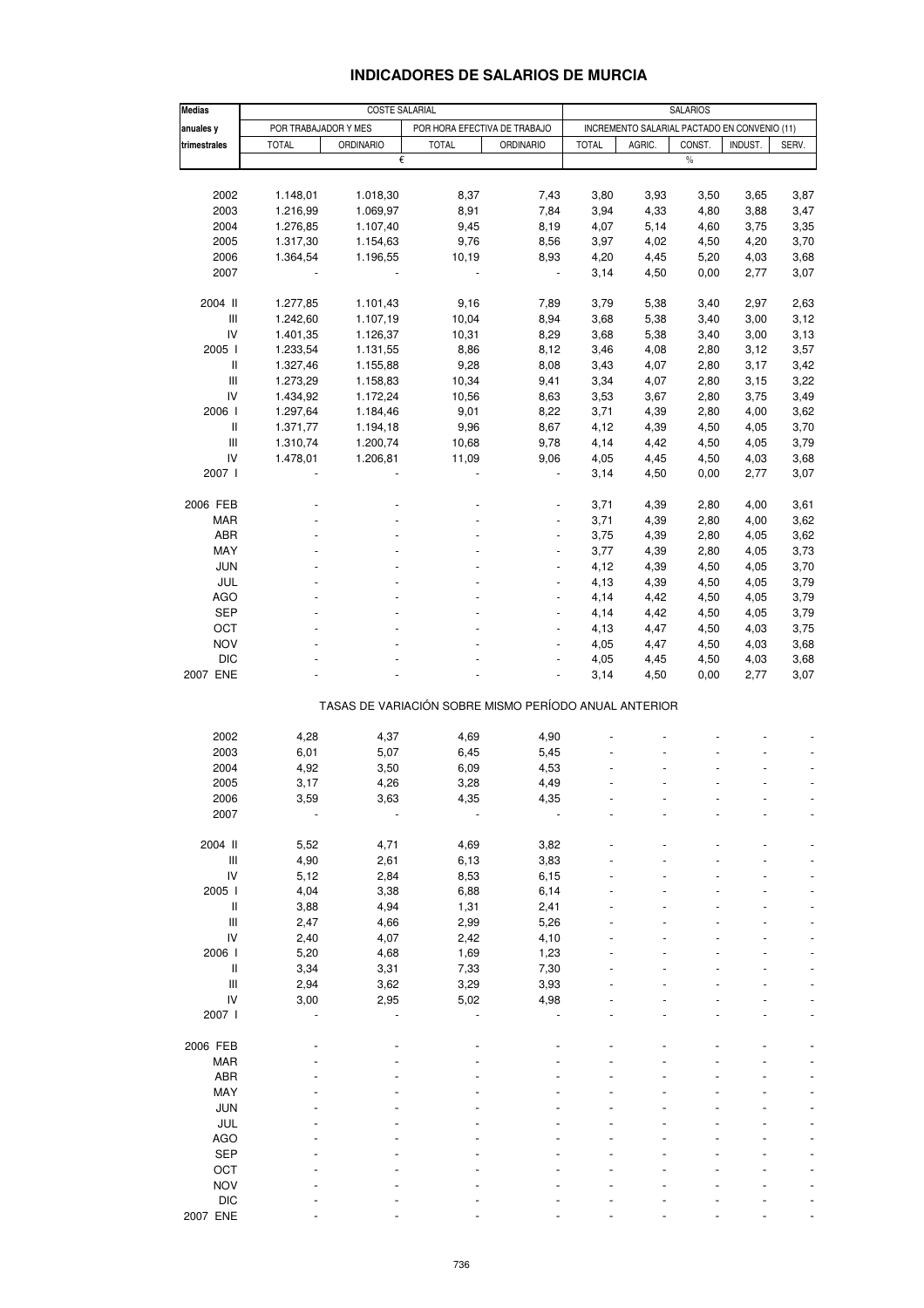| <b>Medias</b>  |                 |           |                                                       |           |                           |                |  |
|----------------|-----------------|-----------|-------------------------------------------------------|-----------|---------------------------|----------------|--|
|                |                 |           | CRÉDITOS Y DEPÓSITOS DEL SISTEMA BANCARIO             |           | HIPOTECAS INMOBILIARIAS   |                |  |
| anuales y      | <b>CRÉDITOS</b> |           | <b>DEPÓSITOS</b>                                      |           | FINCAS RÚSTICAS Y URBANAS |                |  |
| trimestrales   | S.PRIVADO       | S.PÚBLICO | S.PRIVADO                                             | S.PÚBLICO | <b>NÚMERO</b>             | <b>IMPORTE</b> |  |
|                |                 |           | Millones de €                                         |           | Unidades                  | Miles de €     |  |
|                |                 |           |                                                       |           |                           |                |  |
| 2001           | 12.893,92       | 597,91    | 10.601,66                                             | 238,88    | 9.013                     | 688.443        |  |
| 2002           | 14.742,57       | 589,86    | 11.847,28                                             | 348,52    | 8.293                     | 647.380        |  |
|                |                 |           |                                                       |           |                           |                |  |
| 2003           | 17.157,35       | 673,75    | 13.024,16                                             | 341,52    | 4.013                     | 318.806        |  |
| 2004           | 20.943,79       | 675,64    | 14.898,24                                             | 385,68    | 5.104                     | 480.405        |  |
| 2005           | 27.682,69       | 651,56    | 16.506,91                                             | 652,34    | 5.892                     | 695.930        |  |
| 2006           | 35.541,58       | 669,71    | 18.508,43                                             | 929,96    | 6.348                     | 824.434        |  |
| 2004 l         | 19.217,98       | 722,75    | 13.977,17                                             | 305,23    | 5.639                     | 502.112        |  |
| Ш              |                 |           |                                                       |           |                           | 477.990        |  |
|                | 20.371,46       | 681,84    | 14.835,79                                             | 314,85    | 5.290                     |                |  |
| Ш              | 21.376,54       | 653,76    | 15.064,25                                             | 378,24    | 4.963                     | 475.813        |  |
| IV             | 22.809,18       | 644,22    | 15.715,75                                             | 544,39    | 4.523                     | 465.706        |  |
| 2005 l         | 23.657,98       | 599,98    | 16.297,78                                             | 423,13    | 5.698                     | 635.160        |  |
| $\mathbf{I}$   | 27.062,19       | 646,49    | 16.317,69                                             | 524,21    | 6.606                     | 790.011        |  |
| Ш              | 28.869,88       | 681,81    | 16.432,38                                             | 771,03    | 6.026                     | 726.495        |  |
| IV             | 31.140,71       | 677,96    | 16.979,79                                             | 891,00    | 5.238                     | 632.054        |  |
| 2006           | 33.191,40       | 689,45    | 17.624,92                                             | 815,90    | 6.999                     | 810.964        |  |
| Ш              | 35.687,55       | 665,01    | 18.744,20                                             | 845,55    | 5.969                     | 752.367        |  |
| $\mathbf{III}$ | 37.745,78       | 654,67    | 19.156,16                                             | 1.128,44  | 6.414                     | 925.553        |  |
| IV             |                 |           |                                                       |           | 6.009                     | 808.853        |  |
|                |                 |           |                                                       |           |                           |                |  |
| 2006 ENE       |                 |           |                                                       |           | 6.785                     | 827.227        |  |
| FEB            |                 |           |                                                       |           | 6.807                     | 772.768        |  |
| <b>MAR</b>     |                 |           |                                                       |           | 7.404                     | 832.896        |  |
| ABR            |                 |           |                                                       |           | 4.451                     | 582.301        |  |
| MAY            |                 |           |                                                       |           |                           |                |  |
|                |                 |           |                                                       |           | 6.933                     | 876.765        |  |
| JUN            |                 |           |                                                       |           | 6.523                     | 798.036        |  |
| JUL            |                 |           |                                                       |           | 5.696                     | 812.147        |  |
| AGO            |                 |           |                                                       |           | 6.234                     | 819.100        |  |
| <b>SEP</b>     |                 |           |                                                       |           | 7.312                     | 1.145.411      |  |
| OCT            |                 |           |                                                       |           | 6.672                     | 951.873        |  |
| <b>NOV</b>     |                 |           |                                                       |           | 6.079                     | 793.839        |  |
| <b>DIC</b>     |                 |           |                                                       |           | 5.277                     | 680.848        |  |
|                |                 |           |                                                       |           |                           |                |  |
|                |                 |           | TASAS DE VARIACIÓN SOBRE MISMO PERÍODO ANUAL ANTERIOR |           |                           |                |  |
| 2001           | 13,65           | $-2,56$   | 11,07                                                 | $-7,24$   | 3,18                      | 11,11          |  |
|                |                 |           |                                                       |           | $-7,99$                   |                |  |
| 2002           | 14,34           | $-1,35$   | 11,75                                                 | 45,90     |                           | $-5,96$        |  |
| 2003           | 16,38           | 14,22     | 9,93                                                  | $-2,01$   | $-51,61$                  | $-50,75$       |  |
| 2004           | 22,07           | 0,28      | 14,39                                                 | 12,93     | 27,19                     | 50,69          |  |
| 2005           | 32,18           | $-3,56$   | 10,80                                                 | 69,14     | 15,44                     | 44,86          |  |
| 2006           | 33,97           | 4,19      | 13,21                                                 | 62,36     | 7,74                      | 18,47          |  |
| 2004 l         | 20,23           | 9,93      | 12,96                                                 | $-2,17$   | 40,49                     | 62,27          |  |
| $\sf II$       | 20,37           | $-1,89$   | 14,30                                                 | $-4,85$   | 33,06                     | 56,17          |  |
| Ш              | 23,25           | $-4,48$   | 15,70                                                 | $-3,67$   | 28,95                     | 53,09          |  |
| IV             | 24,12           | $-2,12$   | 14,52                                                 | 64,69     | 7,36                      | 33,47          |  |
| 2005 l         | 23,10           | $-16,99$  | 16,60                                                 | 38,63     | 1,04                      | 26,50          |  |
|                |                 |           |                                                       |           |                           |                |  |
| Ш              | 32,84           | $-5,18$   | 9,99                                                  | 66,49     | 24,86                     | 65,28          |  |
| Ш              | 35,05           | 4,29      | 9,08                                                  | 103,84    | 21,42                     | 52,68          |  |
| IV             | 36,53           | 5,24      | 8,04                                                  | 63,67     | 15,81                     | 35,72          |  |
| 2006           | 40,30           | 14,91     | 8,14                                                  | 92,82     | 22,83                     | 27,68          |  |
| Ш              | 31,87           | 2,87      | 14,87                                                 | 61,30     | $-9,64$                   | $-4,76$        |  |
| Ш              | 30,74           | $-3,98$   | 16,58                                                 | 46,35     | 6,43                      | 27,40          |  |
| IV             |                 |           |                                                       |           | 14,73                     | 27,97          |  |
| 2006 ENE       |                 |           |                                                       |           | 15,12                     | 39,92          |  |
|                |                 |           |                                                       |           |                           |                |  |
| FEB            |                 |           |                                                       |           | 22,54                     | 12,30          |  |
| <b>MAR</b>     |                 |           |                                                       |           | 31,18                     | 33,02          |  |
| ABR            |                 |           |                                                       |           | $-33,60$                  | $-30,61$       |  |
| MAY            |                 |           |                                                       |           | 11,05                     | 26,95          |  |
| JUN            |                 |           |                                                       |           | $-5,06$                   | $-5,02$        |  |
| JUL            |                 |           |                                                       |           | $-5,57$                   | 28,10          |  |
| AGO            |                 |           |                                                       |           | 5,09                      | 7,73           |  |
| <b>SEP</b>     |                 |           |                                                       |           | 19,57                     | 45,87          |  |
| OCT            |                 |           |                                                       |           | 25,25                     | 51,78          |  |
|                |                 |           |                                                       |           |                           |                |  |

#### **INDICADORES MONETARIOS Y FINANCIEROS DE MURCIA**

NOV - - - - 15,22 16,24 DIC - - - - 3,25 16,16